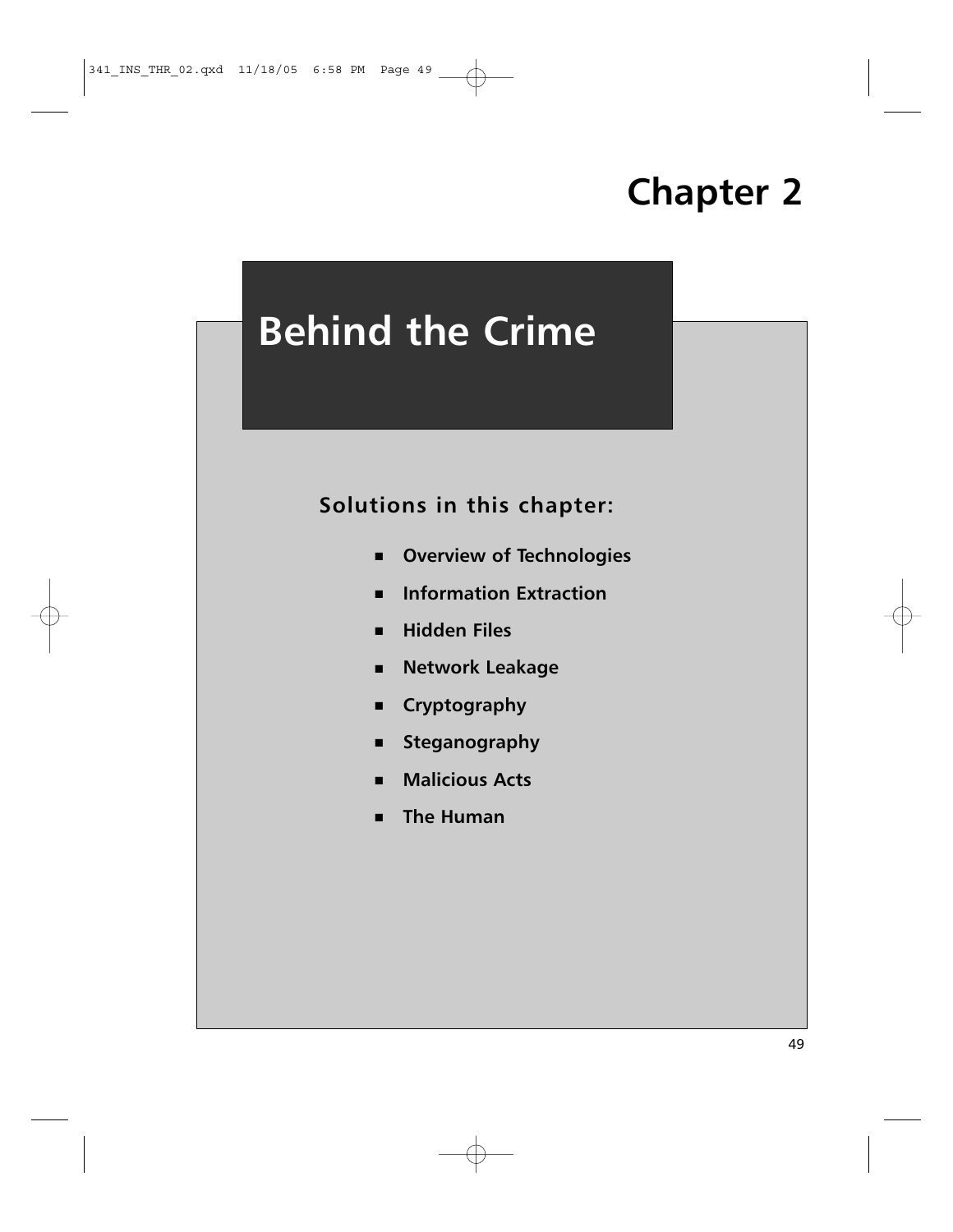# **Introduction**

In the previous chapter we laid the foundation for insider threat. We raised awareness and showed that it is a serious problem that requires serious attention. Insider threat has always been around, but with the widespread use of the Internet and computers, it has created a new arena that will allow insider threat to flourish like we have never seen it before. In an office full of paper there was always the potential for someone to copy a piece of paper that they were not supposed to copy, carry a paper copy of a document out of a facility, or tell someone what they read about.This problem of having a trusted insider use his or her access and knowledge to hurt the company always existed, but it was bound.

The methods that could be used before computers and the Internet to commit insider threat were limited:

- Extraction of a document in its original form
- Copy with potential miniaturization
- Faxing
- Verbal word of mouth
- Modification of information
- Destruction of information

To commit insider threat an attacker has to focus on compromising the confidentiality, integrity, or availability of critical IP across the organization. Even though there were methods to do this prior to the widespread use of computers and the Internet, they were controlled and bounded.

The easiest and most straightforward method, which still works today, is extraction of a document in its original form out of the organization.This could also entail physical relays, where someone gives the document to another department or group, who eventually transferred it out of the organization. One of the best and easiest ways I have seen attackers do this is via mail. Many organizations had guards that checked your bag when you left so it would be hard to walk out with a classified document in your briefcase. However, if I took that document from within the building and put it within an envelope with a stamp, no one would check it.There was a case where an organization would actually check mail and briefcases, but not FedEx packages.The reason is that there was a separate process and approval for being able to use FedEx, and when they set it up they were not thinking about insider threat.Yet an insider quickly found this as the best path for extracting infor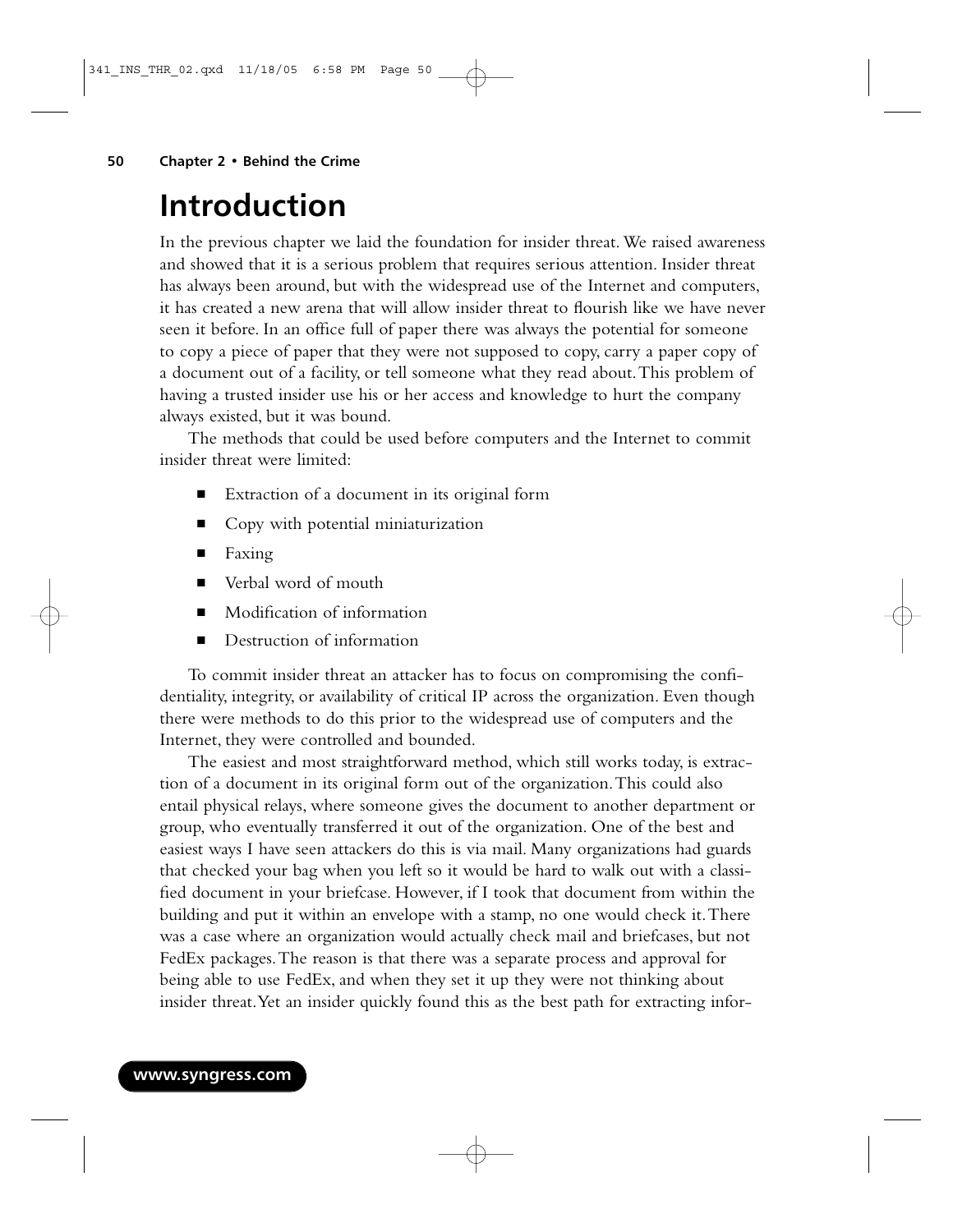mation from the company.Although we might not always think about it, attackers will always find the weakest link and exploit it.

This is one of the reasons why it is critical to have a document classification scheme in place. In this book we are talking about classification scheme in a general sense. It does not matter if you are a government intelligence organization or a Fortune 500 company; you need some way to be able to mark and protect information.The government might use the term "top secret," and a commercial company might use the term "company proprietary" or "trade secret"; however, the level of protection remains the same.The documents must be marked and done so in a clear and consistent fashion. If documents are not properly classified and marked, how would a guard or anybody be able to determine that you should not be leaving with a sensitive document? Some easy criteria have to be used so that spot checks can be performed.

Traditionally organizations would mark documents just at the bottom of the document.The problem with this method is if someone was quickly looking at the document, they might miss the marking at the bottom. Based on the limitations, organizations would then mark at the top and bottom of the document.Although this was easy to spot, it still had some limitations.The main limitation was that if someone made a copy of the document they could cover up or cut off the labels at the top and bottom and conceal the actual level of the document.This is why today companies use a watermark on the page that goes behind the text.This can be seen in the Figure 2.1.

This is a sometime mossage. This is a sometime mossage. This is a sometime mossage This is a sometime massage. This is a sometime massage. This is a sometime massage This is a sometime mossage. This is a sometime mossage. This is a sometime mossage. This is a sometime massage. This is a sometime massage. This is a sometime massage This is a sometime mossage. This is a sometime mossage. This is a sometime mossage. This is a sometime mossage. This is a sometime mossage. This is a sometime mossage. This is a sometime mossage. This is a sometime mossage. This is a sometime mossage. This is a sometime mossage. This is a sometime mossage. This is a sometime mossage. This is a sometime mossage. This is a sometime mossage. This is a sometime mossage. This is a sometime mossage. This is a sometime mossage. This is a sometime mossage. This is a sometime mossage. This is a sometime mossage. This is a sometime mossage. This is a sometime mossage. This is a sometime mossage. This is a sometime mossage. This is a sometime mossage. This is a sometime mossage. This is a sometime mossage. This is a sometime mossa  $\mathfrak{g}_i$  . This is a sometime mossa  $\mathfrak{g}_i$  . This is a sometime mossa  $\mathfrak{g}_i$  .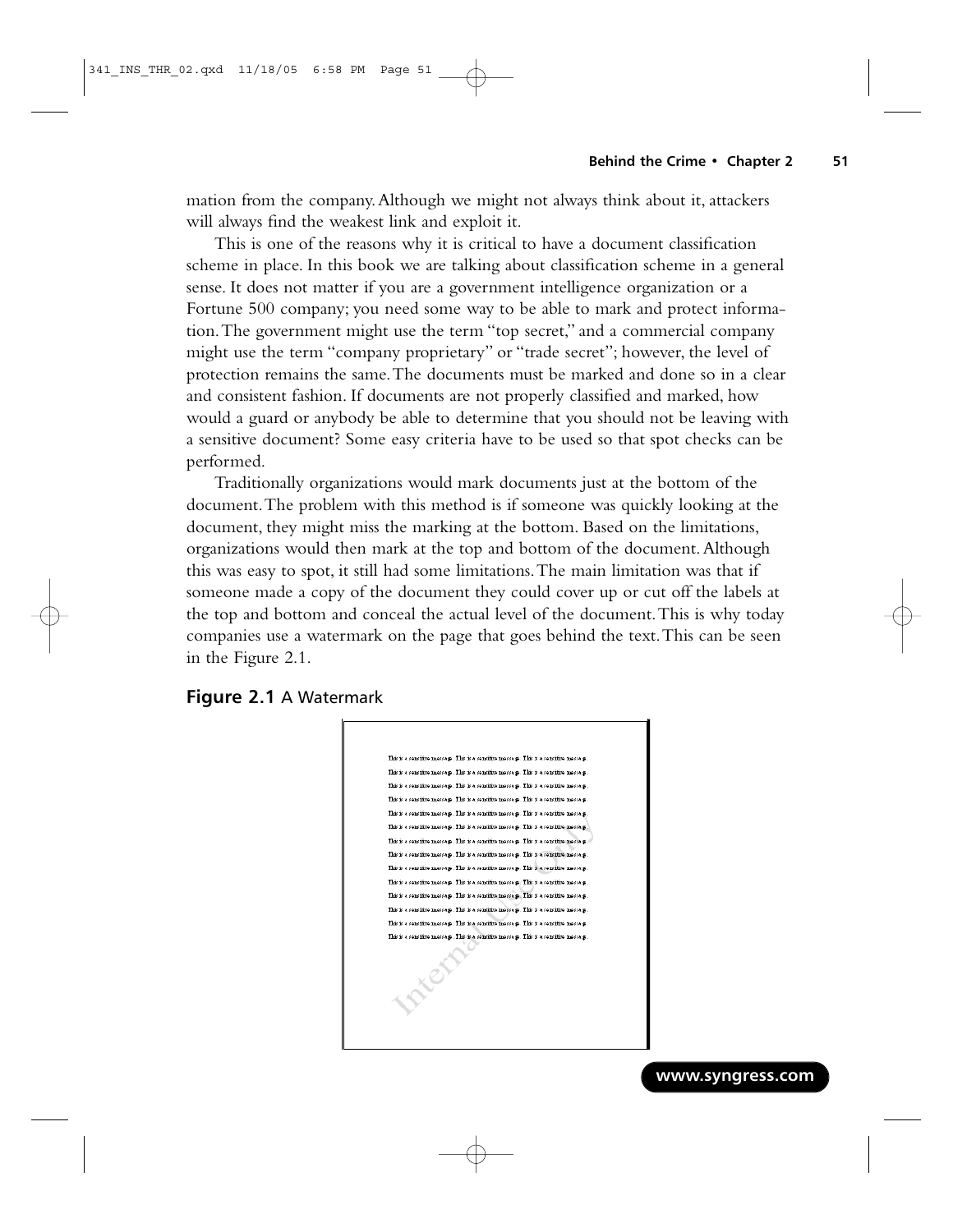This makes it much harder for someone to try to remove and cover it up. I have seen cases where someone has tried to use white out to cover it up, but that does not work very well.Another method used is to mark each paragraph with a sensitivity label.Although this method works, it is harder for the person creating the document, plus a spot check could easily miss it because you would have to look much closer at the document.

A slight twist on this is to make a copy of the document and take the copy out with you. One advantage of making a copy is if the document has document control, where it has to be checked in or out if you left with the original, someone would know the document was missing. However, if I made a copy, I would be able to return the original to document control and take the copy home with me.The other advantage of copying is many copy machines have advanced features.These features could be used to make the document smaller in size and easier to conceal. If you have a single-sided document that is 100 pages, making a copy double-sided can cut the document in half.

Copy machines also having settings where you can reduce the contrast and make the copy either lighter or darker. I have seen cases where the watermark is so light that you could reduce the contrast by making a copy and removing the watermark. If you make a second copy with a darker contrast, the text will darken back up but the watermark will have been removed.

Many copiers also have size reduction capability.This is advantageous for many reasons. First it allows you to make a document much smaller in size. If I have a 100-page document and I reduce each page to 50%, now I can fit two pages per one printed page. If I use full duplex, I can reduce the document down to 25 pages. If I am a trying to remove a large number of documents, this can be the difference in slipping some documents in my briefcase and having to carry out a big box, which raises the suspicion level.

In addition to using copy machines to do this there are miniaturized cameras that have been developed just for this purpose.The cameras are very small and can easily fit within a pocket or embedded within a watch or a pair of glasses to make it very hard to detect. Now the attacker can take pictures of the document, leave with them on the tiny device, and then develop the pictures once they are at a safe facility.This technique and method has been around for a long time and is best illustrated in the movie,"Wall Street." It is actually not a bad movie to watch, but in the movie, the main character wants to commit insider trading. He works at the company but does not have access to his boss's office. He uses his internal knowledge of the organization to figure out where the sensitive documents are kept and when his boss leaves. Now he knows what he has to do and when he has to do it; he just needs to get access.To get access he interviews with the cleaning service that cleans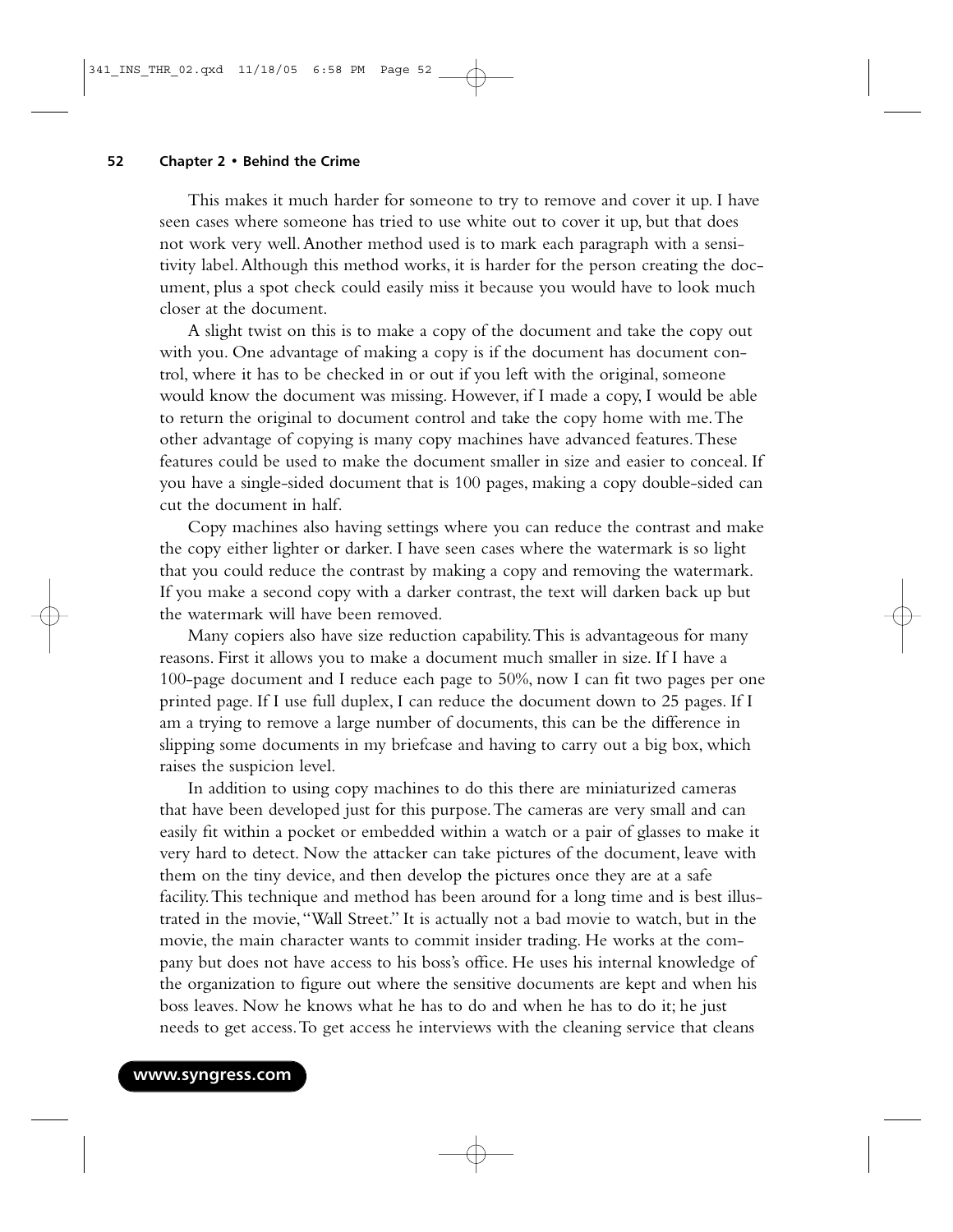the offices and gets a job working in the evening.To perform his job with the cleaning service he needs keys to all the offices. Since the cleaning company times you for each floor, he actually cleans some of the offices very quickly so he can spend more time in his boss's office and not have it look suspicious. When he is in his boss's office, he pulls out a miniature camera that he bought at the local electronic store and starts taking pictures of all the sensitive documents.Although this method works, I have also seen cases where you could look through the garbage to extract data.An ideal case that would also fit well is if I have access and can make copies but I cannot leave with a large amount of documents. I could also get a job with the cleaning service and us the large trash can on wheels as a means for getting the document out of the building. I then come back later that night and extract the documents from the dumpster.There are lots of opportunities and unconventional methods people will use to accomplish their task of insider threat.

Although simple and straightforward faxing is a method that, despite all the technological advances today, still has its spot in the office. Prior to computers and even today, if you needed to send a document to someone very quickly, faxing was a method for doing this using traditional phone lines. Most organizations have or had fax machines on almost every floor, so it would be relatively easy for someone to be able to take a document and extract it out of the company using the fax. Once again, even companies that have guards checking bags when you leave usually do not have checks at the fax machines. One company I know of actually had checks at the fax machine.The fax machines were locked in a person's office and they had to perform all faxing.This allowed them to be able to review the fax prior to sending it out. Even in this case, the system could be bypassed if this person was on vacation or not in the office. However, there was even an easier way that an insider found. Fax machines could be purchased relatively cheaply.This person bought a fax machine, plugged it in at the office, shut the door, and began faxing, allowing him to bypass all corporate controls. In this case, the funny part about it is the insider expensed the fax machine back to the company and the boss approved it.

Although fax machines and miniature cameras present their own challenges, at least there is still physical IP leaving the organization so proper perimeters and checking can still potentially flag it.The harder problem is when there is nothing to catch or stop, and the information is stored in an intangible format—someone's brain. Unless technology advances there is no way to scan someone's brain and make sure that he or she is not leaving with anything critical, and even if we could, it would be much harder to determine that the person intends to do harm with that information. Verbal word of mouth is probably the easiest and still one of the most common methods for extracting data out of the organization. I read a sensitive document, remember key facts, and walk out of the organization with nothing tangible.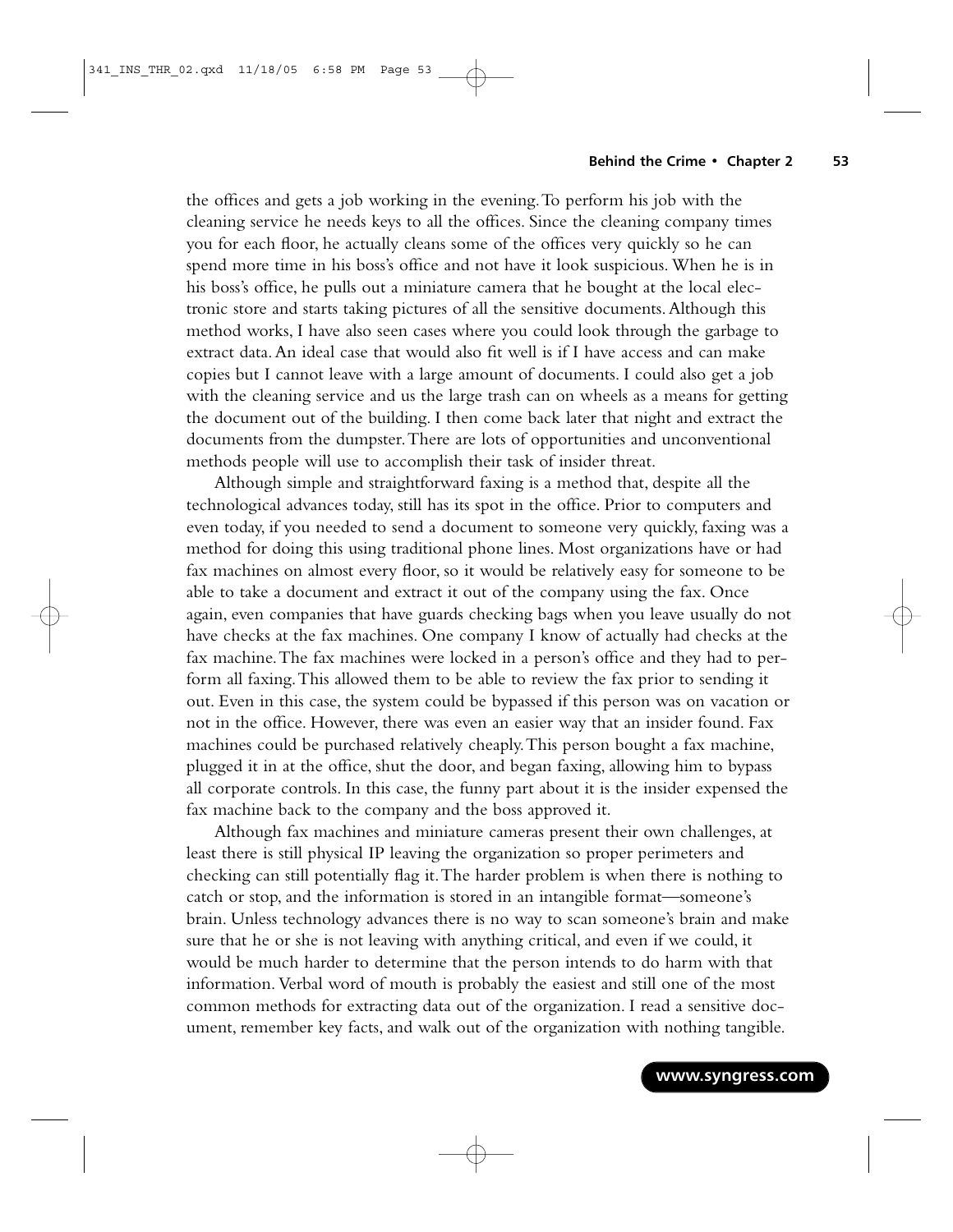No matter what checks are in place, there is no way they can stop you.Then you would meet up with someone at a remote location and give them a data dump of the critical data.

There is no way someone will remember a 50-page document word by word, but most people can remember the key or critical facts that could still result in a compromise.You can perform this experiment with a book.After someone reads a book, ask them to recite the entire book, word by word—they will not be able to do it. However, if you ask them for the general plot, the critical facts, and even the key characters, I am sure they will be able to do it.This is a big problem and comes down to controlling access. If someone is not able to read a document, they will never be able to repeat it to someone else.This problem is where the saying during World War II came from:"Loose Lips, Sink Ships." People have to learn that what happens at work stays at work.

All the methods we talked about apply mainly to disclosure of information: someone who has special access revealing sensitive information to someone who should not have access.This is the main thrust and focus of insider threat, and it requires removal of information from the organization in some format, which could be hard and risky in some organizations. In cases where you cannot extract data from an organization, having access within the walls of the organization, an insider can still cause harm in two other areas: modification of information (integrity) and destruction of information (availability).

Ideally as an insider spy, my ultimate goal is to be able to get a copy of the data; however, I do not want to blow my cover and get caught.Therefore if I cannot get the information out of the company, if I can modify the data I still provide a better service for the ultimate company I am working for by causing harm to its competitor. If I modify sales projection, I can cause reputational damage. If I can modify a proposal with the wrong numbers, I can cause financial harm to the organization. If I modify critical formulas or controls for critical systems, I could cause lawsuits that would result in both financial and reputational harm.Though integrity is not always the first choice, it can still provide benefit.

Destruction of information is typically the main form of a disgruntled employee who is not looking for a direct benefit but trying just to cause harm to the organization or punish the organization for the way he or she has been treated. Destruction, depending on the level and technique that is applied, can be very easy and simple to do. It can also be used as a last resort if extracting the data out of the organization does not work. Ideally a competitor wants to be able to get a copy of the latest proposal a company is submitting so they can underbid them. However, if you cannot find out that data, but you can destroy all copies of the proposal two days before it is due, in essence you have accomplished the same net effect. By destroying the pro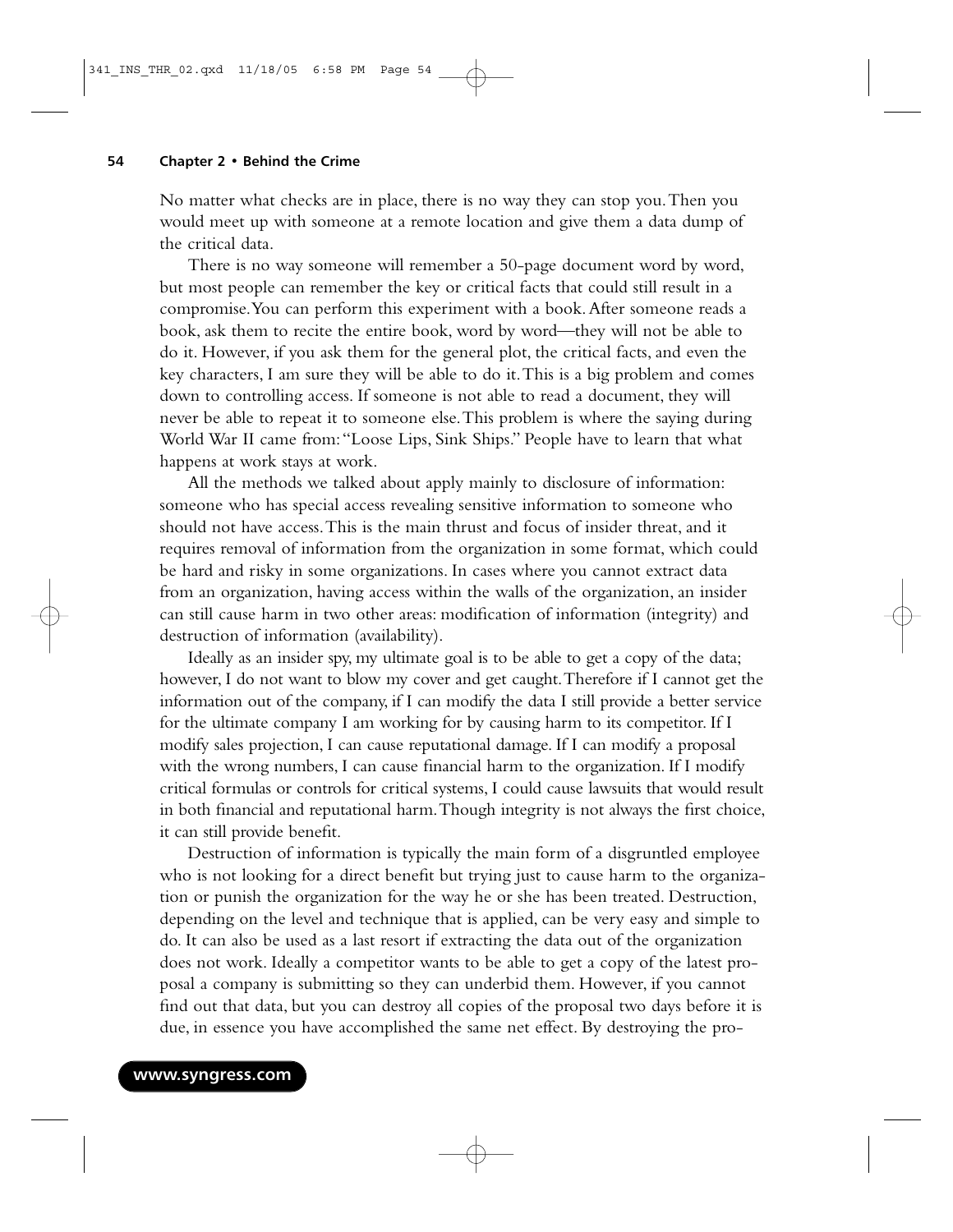posal you will not be able to bid, and now since your company is not submitting a proposal I no longer have to worry about outbidding you. In some cases this could offer a big advantage because if you know you will be the only bid then price really is less important than before.

It is important to note that although these methods were used before there were computers, these methods will still work today.This is why organizations have to be so careful and make sure they look at the big picture. I have seen companies that are so focused on computers, they forget about the obvious and let people walk out the front door with documents in their brief cases.Their cyber security is so secure that you would not be able to do this electronically, but their physical security measures are so overlooked that an attacker could exploit that area with ease.

Although these traditional methods we just discussed could still cause harm to the company, it was something you could get your arms around and defend and detect. It was a known problem that was bounded in its methods and complexity. Therefore there were methods that could be used to counter this activity and the methods were known and understood, and if performed correctly, worked.

The following were some of the methods that were used to protect against this type of attack:

- Marked, color-coded covers
- Locks
- Guards
- Locked rooms with checks
- Spot checks
- Separation of duties

There is no such thing as 100% preventive measures, but the trick is to try to defend as much as possible and hope with proper awareness and training that most people will do the right thing.

One way to prevent information from leaving the organization is to carefully mark documents, both top and bottom, and with a watermark, as we discussed earlier. Something else that is helpful is putting a cover sheet on every document.A red cover sheet means the document should never leave the company, a yellow cover sheet means it can leave only if it is properly secure, and a white cover sheet means the document contains no sensitive information. Now you can argue that someone can just remove the cover sheet. However, a document without a cover sheet is an immediate flag because every document must have a cover sheet. If removing a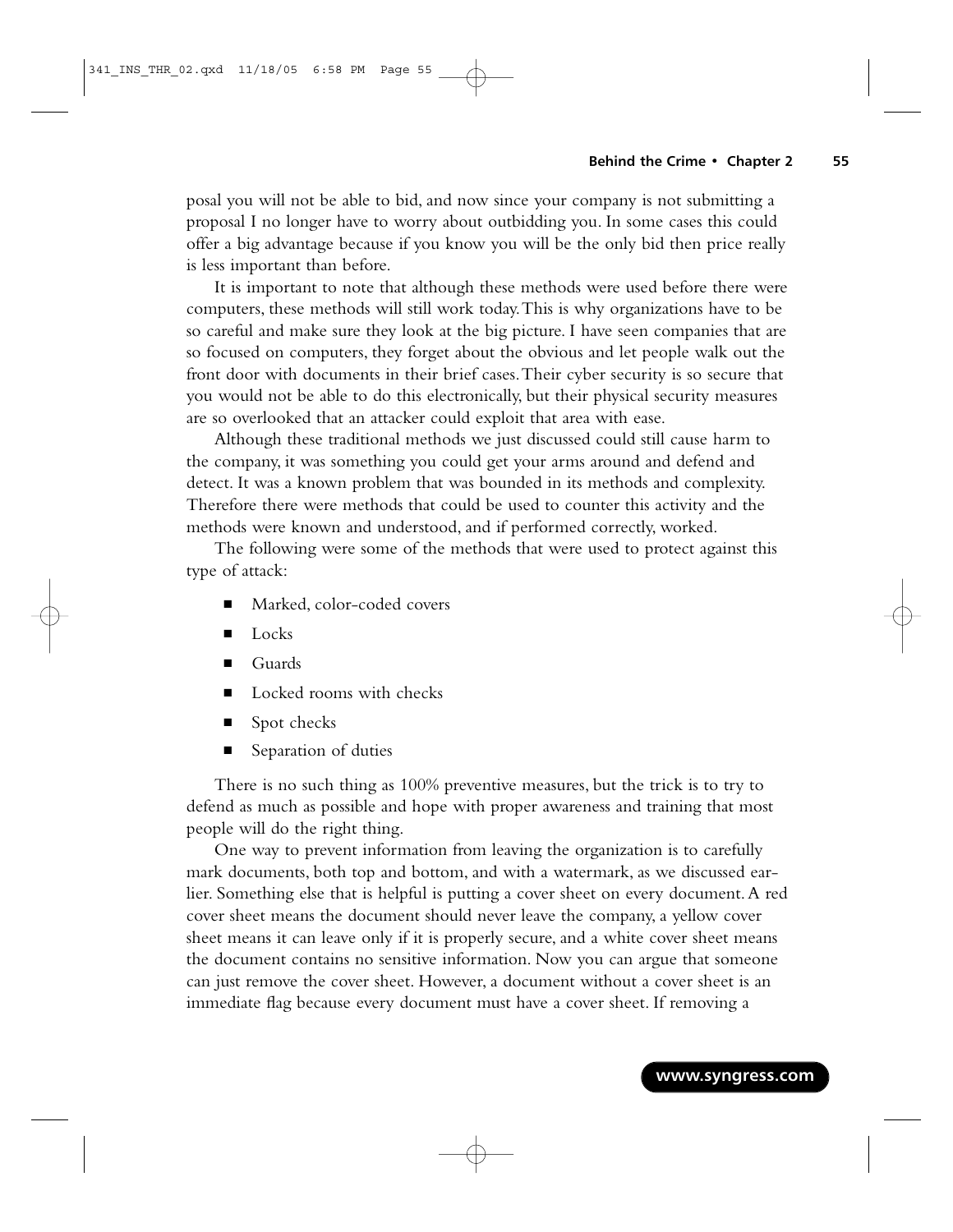cover sheet is easy I can just as easily remove a red cover sheet and put a white cover sheet on top.Although that is correct, that is still a little harder.

There is no perfect solution—the trick is to keep modifying the solution to the point where is comes prohibitively harder for someone to bypass it.At one Fortune 500 company, they used the color-coded sheets, but each cover sheet had to have the document's name printed on it and a manager's signature verifying that the cover sheet and document named matched. Once again, people can always be tricked but this made it a lot harder for someone to bypass. Now you would have to involve other people to bypass the system, and even if you think your boss may not actually check, it is still a risky thing to do.

Fear of being caught is a big driving factor, an advantage of using this method. Most people will not chance having the boss sign a form in which the cover sheet does not match the title. With proper training, bosses should be made aware that checking documents on a regular basis is vital, plus periodically telling employees they are going to review documents to make sure they match the covers keeps people on their toes. If you are a boss that is known for carefully reviewing documents, once you catch one or two people and the word spreads, the chances of someone else trying to do this would be very slim.

Locks, though fairly basic, can be very effective at controlling and preventing access. If someone cannot get into a room or cabinet it becomes harder for them to cause harm. If you cannot get access to something you cannot disclose it, you cannot modify it, and you cannot destroy it.The effectiveness of this control depends on the type of lock you are using and how the key to the lock is controlled.The lock is not what protects the data, it is the confidentiality and control of the key that keeps the data secure. Key accountability and key control are the driving success factors behind the effective use of locks.Therefore the more carefully you can control the key and track accountability, the higher the effectiveness of the lock.

Standard locks such as key-based locks controls access, but there is not a high grade of accountability of the key. People can give the key to someone else, they can make copies of the keys, and they can loose the keys. If 20 people all have a key to a given room and something is missing from the room, it will be very difficult to tell which of the 20 people did it. The other problem with standard locks that is often misused is the master key.A master key can get into any office. Even if I am the only one with a key to my office, but three people have a master key, we still have not achieved accountability.

The next general category of locks is something that can be tied to an individual, such as an access card. Each person has a different access card and is given permission to the areas needed to access in order to work. Even though 20 people have access to a room, since they each have a different access card, we can still have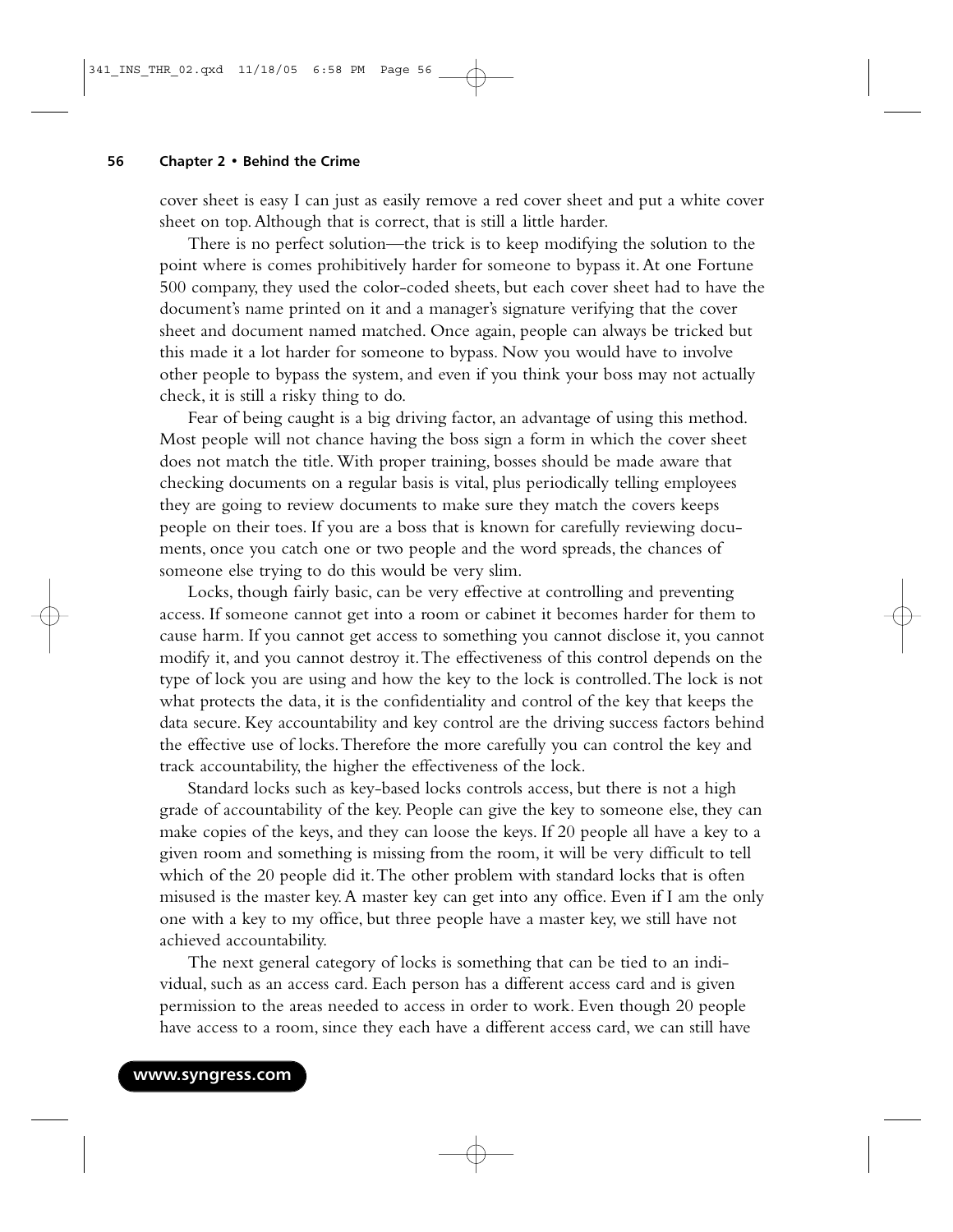accountability and know at any instance which specific individual gained access.The problem with access cards is people can still lend them to others and lose them.

Biometric-based locks are the final general category of locks. Here, the key of the lock is tied to a personal attribute such as a hand scan, a retina scan, or voice recognition, just to name a few.The advantage of this method is that it is tied to the person and cannot be borrowed or lost. It is always with you and depending on the method is usually good for 15 or more years.The disadvantage is that these devices can be fairly expensive and some people are still distrustful of giving away their personal attributes so the company can always track them.

Guards also serve as an effective measure for preventing insider threat. Guards can provide effective choke points and have detailed analytical capability if they are trained correctly. Guards can be trained to be located at all critical perimeters and perform spot checks, looking for suspicious activity and stopping individuals.They can also ask people what they are leaving with and why. Some people do not see the value in questioning because they say that it will catch only honest people because attackers will lie, but combined with other techniques, it can show intent. If I ask you as you get off the elevator if you have any laptops or data storage devices that you are leaving with and you say no, then at the exit another guard checks your bag and finds a laptop, now we know that you have intentionally lied and tried to bypass the system. Without the first step of asking you a question, during the spot check you could have claimed that you did not know you were not supposed to have a laptop. However, now because we used a two-step process, you were caught red-handed.

In addition to being placed at perimeters, guards also have value walking around the facility looking for suspicious activity and performing random spot checks. If I know that no one else is around, I can make copies and fax sensitive data without anyone knowing. However, if I now know that a guard could walk by at any moment looking for unusual activity, and the activity I am currently performing is highly suspicious, I might be less tempted to continue my activities. In addition to looking for suspicious activity the guards can also do what is termed a traditional spot check just to make sure people are following procedures and doing what they are supposed to be doing. If all sensitive documents are supposed to be locked up if they are not in your possession and a guard finds a sensitive document on a desk with no one around, this represents a security violation. Just because a person left a document on a desk does not mean they are out to cause harm. However, the fact that anyone else could walk by and see the document represents an avenue where an untrusted entity could take the document or read it and gain access to information they should not have access to.

If a document is very sensitive, it should be locked in a room and not allowed to be removed. Now people can come in read the document and leave but the docu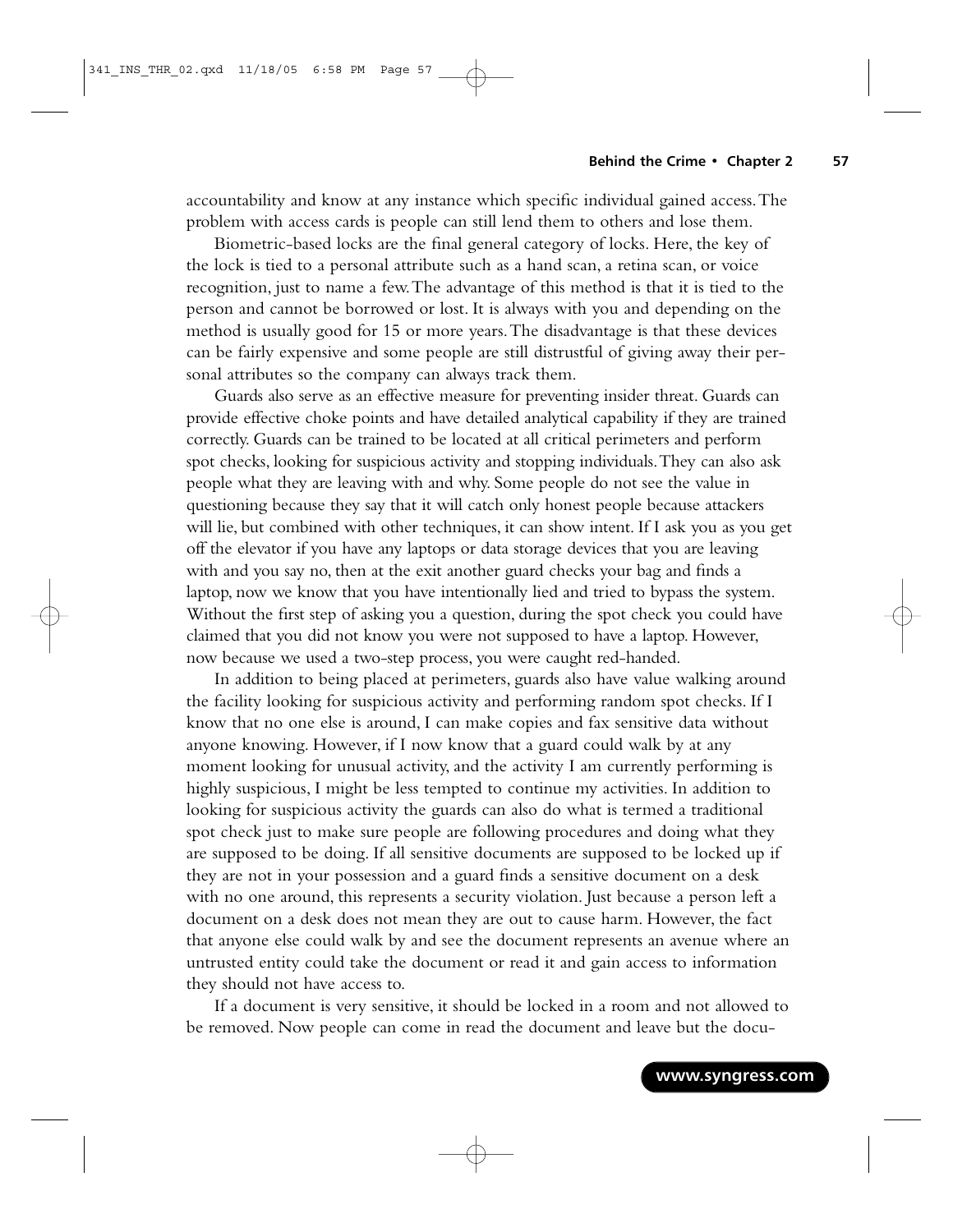ment can never leave with them. If the room containing the document does not contain any phone lines, copy machines, or other electronic equipment the chances of someone being able to extract the document is very slim. In addition, if the room requires two different people to open and you have to sign in and out and you are being monitored as you are examining the document, this also adds additional measures of protection.

We alluded to it when we talked about locked rooms, but separation of duties is another effective measure to defend against traditional insider threat. If only a single person is responsible for performing a task it is easy for that person to abuse privileges and cover up any malicious activity he or she is doing. However, if two people are involved with any task it would be much harder for any one individual to cause harm on his or her own.

Although these security methods seem basic and straightforward, they work and they solved the problem. Before computers, insider threat was still a problem, but companies knew how to control it and if they were concerned enough about it they could take action. It was not a problem that was out of control, where the attacker clearly had the upper hand.

Now that you have added computers, the Internet, and the mobile work force, just to name a few, we have a whole different ball game. Now, the potential for loss is huge and the methods they can utilize are numerous.

However, do not discount these measures. Even though they are not the main focus of this chapter, they still have value and use today, and sometimes the simple solutions work better than the more complex solutions.

# **Overview of Technologies**

Technologies typically are going to serve as the basis for insider threat attacks. Even though simple, nontechnical attacks still work and are effective, they are not the focus of this chapter.They were covered in the introduction to lay the foundation. The main focus is to give an overview of key technologies and how they can be used to cause harm and damage across your organization.

It is important to remember that this is not a comprehensive list, and technologies are always changing. However, there are certain technologies that must be understood so you can try to stay one step ahead of the malicious insider.

The key technology areas that will be addressed are:

- Information extraction
- Network leakage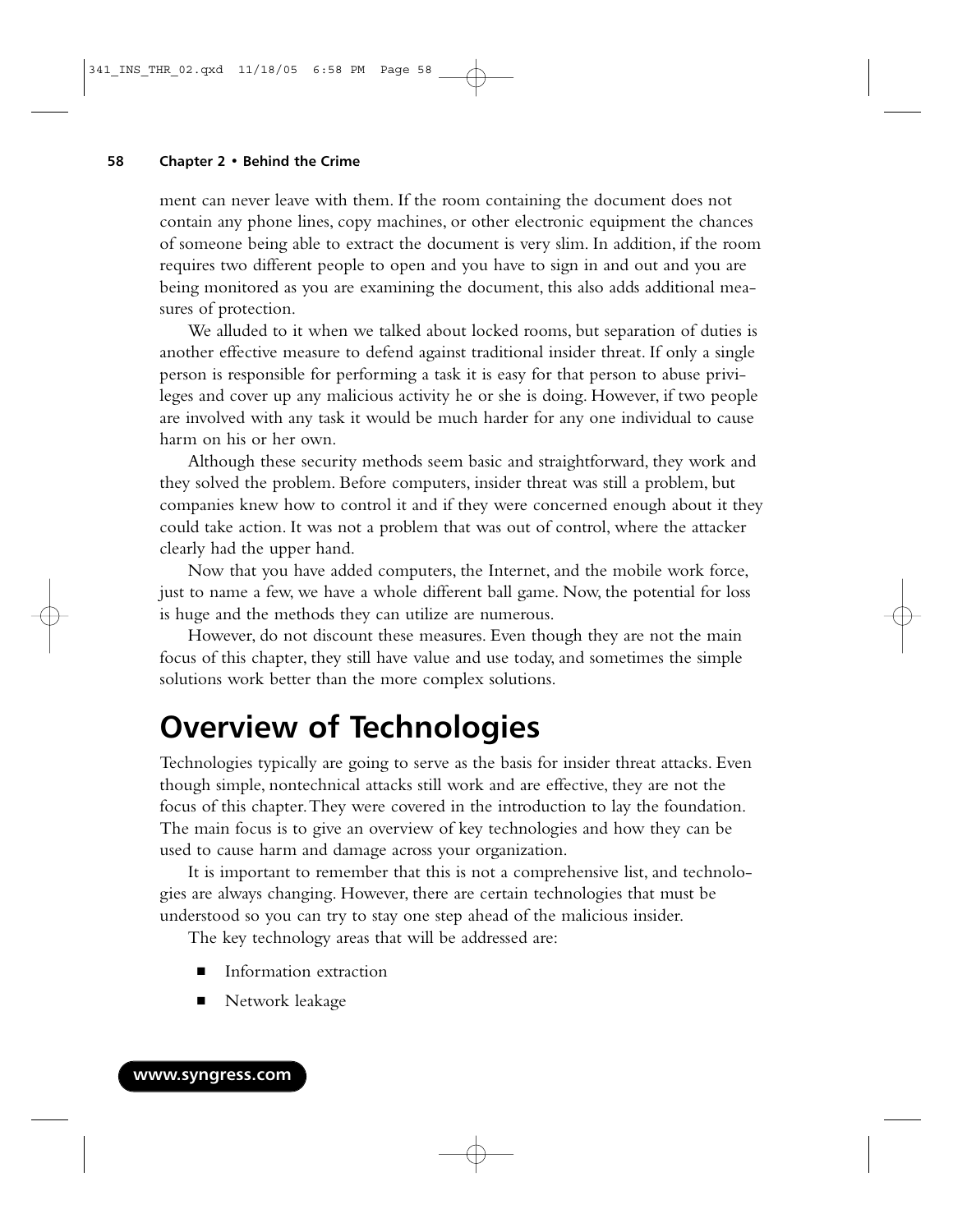- Encryption
- **Steganography**
- Malicious attacks
- Beyond computers
- Humans

As you read through each section and start to understand each technology, how it works, and how it would be used, remember to think about the entire scenario in which this could be used to cause harm by a trusted insider. Understanding the core technologies is critical, but thinking about the big picture and how it would be used in an attack scenario will get you the best value in understanding how the malicious insider operates and how to defend against them.

## **Information Extraction**

As we covered in the introduction, insider threat was occurring long before computers and long before the Internet was created.As long as organizations had sensitive data that they did not want anyone to obtain, insider threat existed. Even Julius Caesar had to worry about insiders and how they could hurt his organization. Probably the most famous example of insider threat is that of Jesus and Judas. Jesus' trusted disciples knew sensitive and critical data that no one else knew, and though Judas was a trusted insider, he was paid off to cause harm to Jesus.

In most cases computers do not invent new areas of crime, they just bring it to a whole new level. Computers and the Internet and companies having LANs did not create insider threat, it always existed.This new technological infrastructure just made the area of insider threat a more fertile ground for attackers because now their options and means and methods for causing harm are almost endless.

Before computers the main method of committing insider threat was information extraction; taking a sensitive document, taking it outside of the company, and giving it to someone else. Since technology did not create the problem of insider threat as we apply technology to the problem, the problem does not change.The main issue with insider threat in the current digital age is extraction of information, now using networks as opposed to putting a hard copy in a briefcase and walking out.

Therefore we will start looking at technologies in the area of information extraction, and then at additional technologies.The core technologies in the insider threat tool chest that we will examine are the following: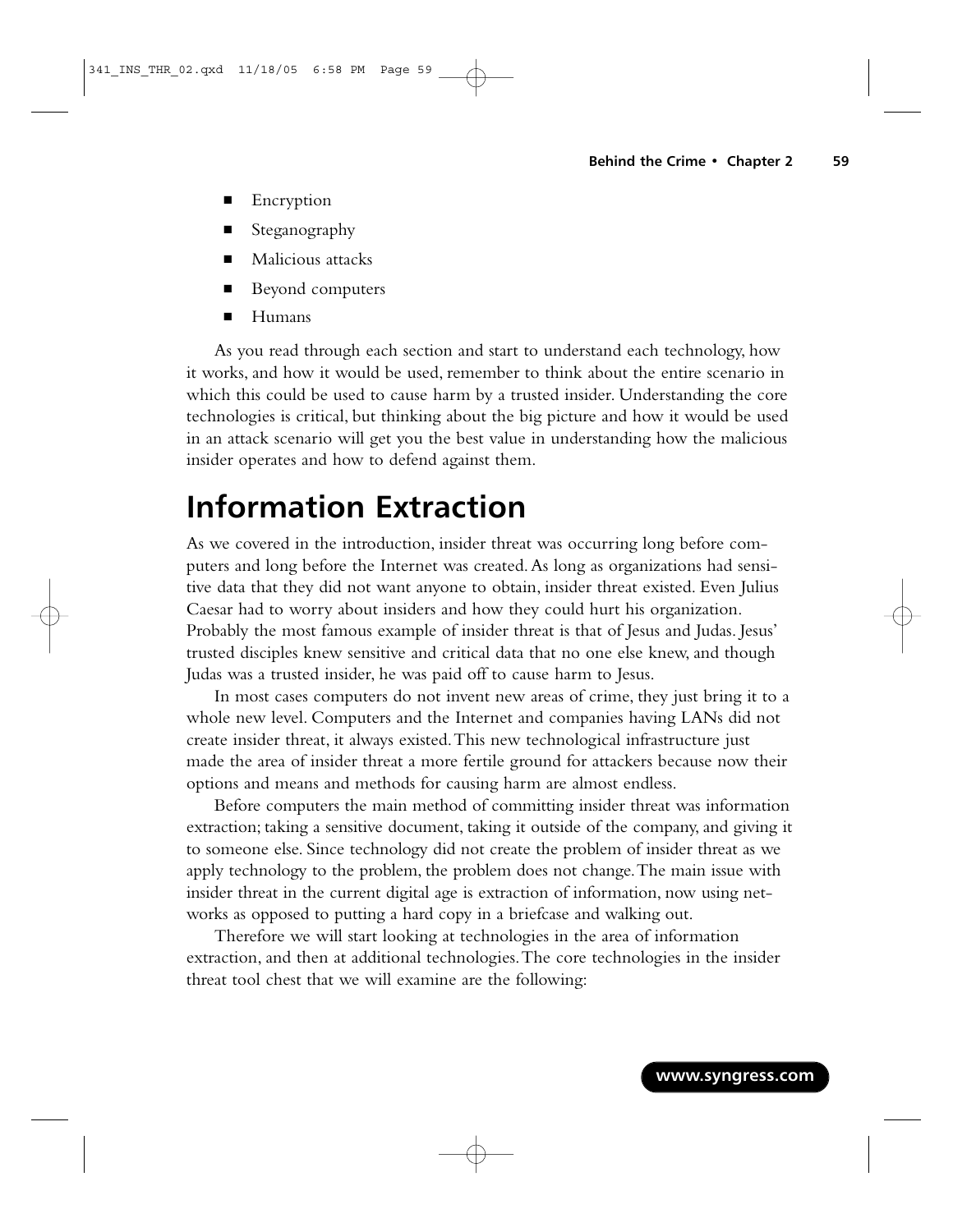- Hidden files
- Removable media
- Wireless exfiltration
- Laptops
- PDAs/Blackberrys

#### **NOTE**

For most of the examples we will be using Windows. Everything that can be done with Windows can be done with UNIX. We are doing this for many reasons: First, many attackers are not that technical and therefore most likely will be using Windows as their primary OS. Second, most insiders are going to be using their desktop to commit insider threat and once again, Windows is the primary OS for desktops.

# **Hidden Files**

Data exists in a digital form on your computer, on a server and in packets that are flying across your network.A simple but effective way to extract data out of your organization is to hide those files on your computer so if someone does a basic directory search they will not be able to see or find the documents on your system. In this section we are not talking about data hiding or steganography; that is such a broad topic in and of itself that it deserves its own section later. We are talking about basic file hiding on your system.

### Similar Directory

The first method of hiding files on a system is to find a directory that contains a lot of files with similar names and create a new file or directory with a similar sounding name.The chances that someone knows or will check every single directory is slim. From a directory standpoint, c:\windows is a great spot for creating new directories that will never be spotted. Figure 2.2 is a screen shot from a portion of the c:\windows directory.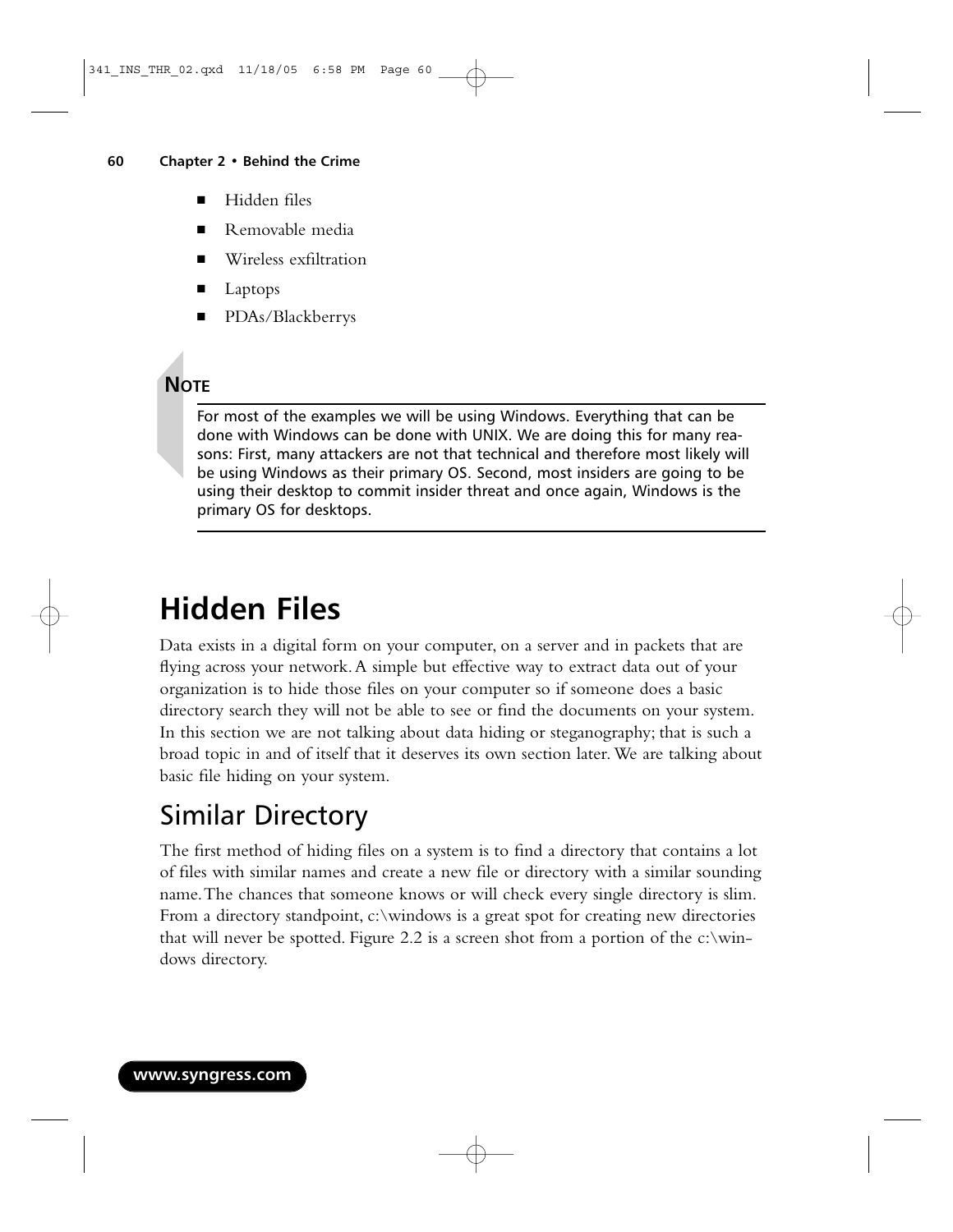| $\equiv$ WINDOWS                                                                                                              |            |  |  |                                                                                                                |              |                  |
|-------------------------------------------------------------------------------------------------------------------------------|------------|--|--|----------------------------------------------------------------------------------------------------------------|--------------|------------------|
| Edit View Favorites<br>Tools<br>File I                                                                                        | Help       |  |  |                                                                                                                |              |                  |
| $\Box \cdot \Box$ $\Box$ Search $\Box$ Folders $\Box$<br>Back -                                                               |            |  |  |                                                                                                                |              |                  |
| Address C C:\WINDOWS                                                                                                          |            |  |  |                                                                                                                | $\checkmark$ | $\Rightarrow$ Go |
| $\hat{\mathbf{x}}$<br><b>System Tasks</b>                                                                                     |            |  |  |                                                                                                                |              |                  |
| <b>mit</b> Hide the contents of this<br><b>Folder</b>                                                                         | \$hf mig\$ |  |  | \$M5I31Unin \$NtUninstall \$NtUninstall \$NtUninstall \$NtUninstall \$NtUninstall                              |              |                  |
| 图 Add or remove programs<br>Search for files or folders                                                                       |            |  |  |                                                                                                                |              |                  |
|                                                                                                                               |            |  |  | \$NtUninstal \$NtUninstal \$NtUninstall \$NtUninstall \$NtUninstall \$NtUninstall \$NtUninstall                |              |                  |
| ¥<br><b>File and Folder Tasks</b>                                                                                             |            |  |  |                                                                                                                |              |                  |
| 会<br>Other Places                                                                                                             |            |  |  | \$NtUninstal \$NtUninstal \$NtUninstall \$NtUninstall \$NtUninstall \$NtUninstall \$NtUninstall                |              |                  |
| Cap Local Disk (C:)<br><b>B</b> My Documents<br>Shared Documents<br>My Computer                                               |            |  |  | \$NtUninstall \$NtUninstall \$NtUninstall \$NtUninstall \$NtUninstall \$NtUninstalK8 \$NtUninstall<br>893086\$ |              |                  |
| My Network Places                                                                                                             |            |  |  |                                                                                                                |              |                  |
| 会<br>Dehails                                                                                                                  |            |  |  | \$NtUninstal \$NtUninstal \$NtUninstall \$NtUninstall \$NtUninstall \$NtUninstall \$NtUninstall                |              |                  |
| \$NtUninstallKB893086\$<br>File Folder<br>Attributes: Hidden, Compressed<br>Date Modified: Tuesday, July<br>26, 2005, 3:33 PM |            |  |  | \$NtUninstal \$NtUninstal \$NtUninstall \$NtUninstall \$NtUninstall \$NtUninstall \$NtUninstall                |              |                  |
|                                                                                                                               |            |  |  |                                                                                                                |              |                  |

**Figure 2.2** A Portion of the C:\Windows Directory

Can you tell me which directory is supposed to belong and which one is not supposed to? If I go in and create a new directory that starts with \$NTUninstall, it will blend in and be virtually invisible.Adding to the fact that most people are very leery of deleting directories in the Windows main folder, and that there is minimal information on the correct folders that should be there, means most people when examining their system will ignore it.Add that with the fact that the folders are constantly changing based on the running of the system, no one is going to take the chance of trying to delete files that could cause their system to stop operating.

### Similar File

From a file hiding perspective a great area to hide files is in c:\windows\system32, especially if you pick a file name beginning with ms (see Figure 2.3).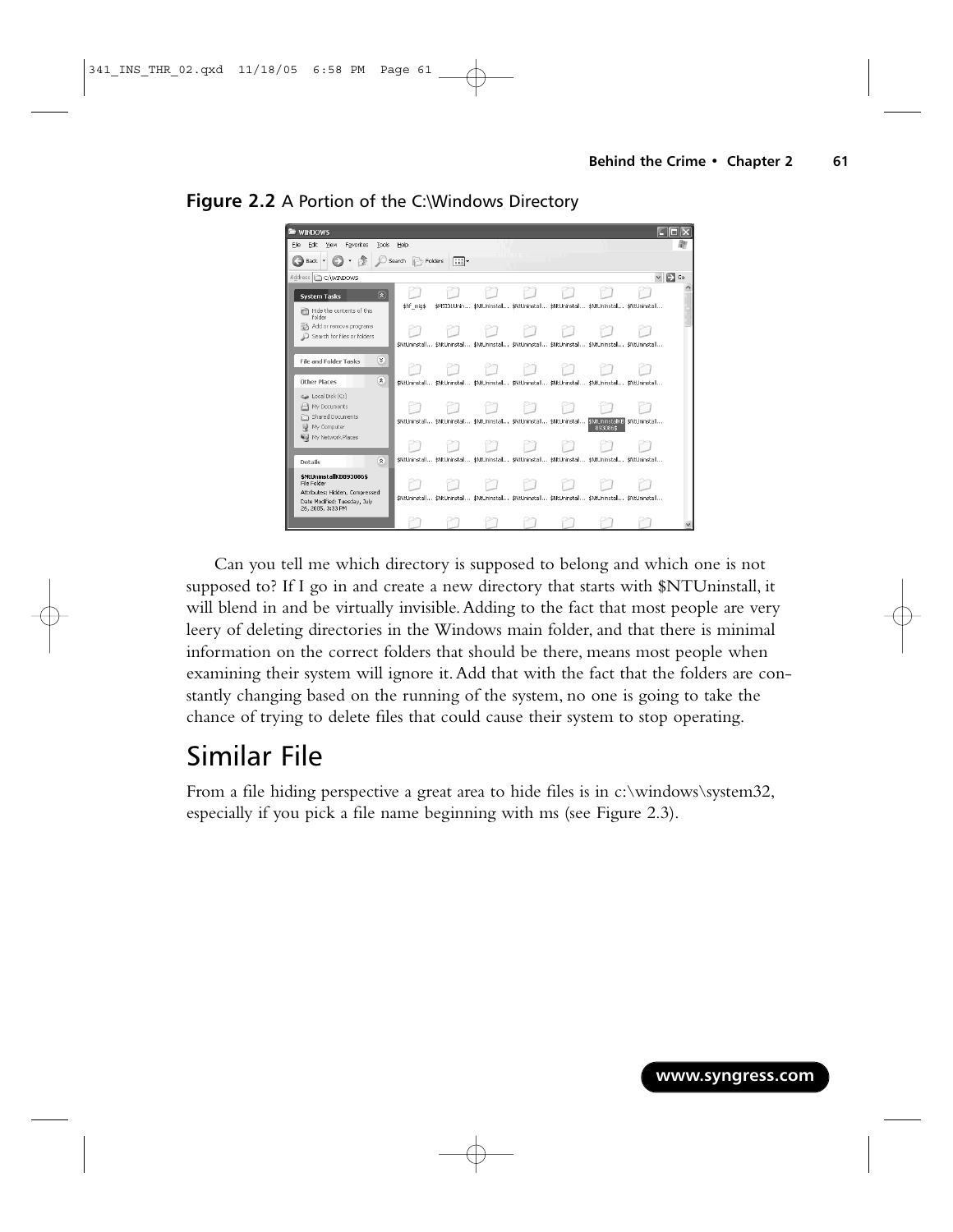**Figure 2.3** The C:\Windows\System32 Directory



In this directory you have many files beginning with ms and of a variety of file types, once again making the attacker's job very easy to perform.

### File Extension

Another variant to hidden files that works very well is to change the file extension. If I have an .exe and I change it to a file type of .dll or .doc, it will make it harder for someone to find. If attackers think I have a malicious .exe on my system, they are going to go into my system and look for it; if they do not find it, some people would stop looking. Now when you want to run the program you would have to rename the file type back to an .exe and run the program.Anyone who has worked at a company and has had to use e-mail is probably very familiar with this tactic. This is probably one of the most common tactics to get past e-mail filters. If your email filter blocks Word documents or .exe files from coming into the mail server because they can contain viruses, you would just change the file extension on the file, attach it to your e-mail, and have the person on the other side just rename it back.To do this you would either right-click on the file and rename it or use the rename command from a DOS prompt to change the file type.

# Hidden Attribute

Getting slightly more advanced than what we have been doing, you can use the hidden file attribute to hide the files. Files have attributes that can be set; one is the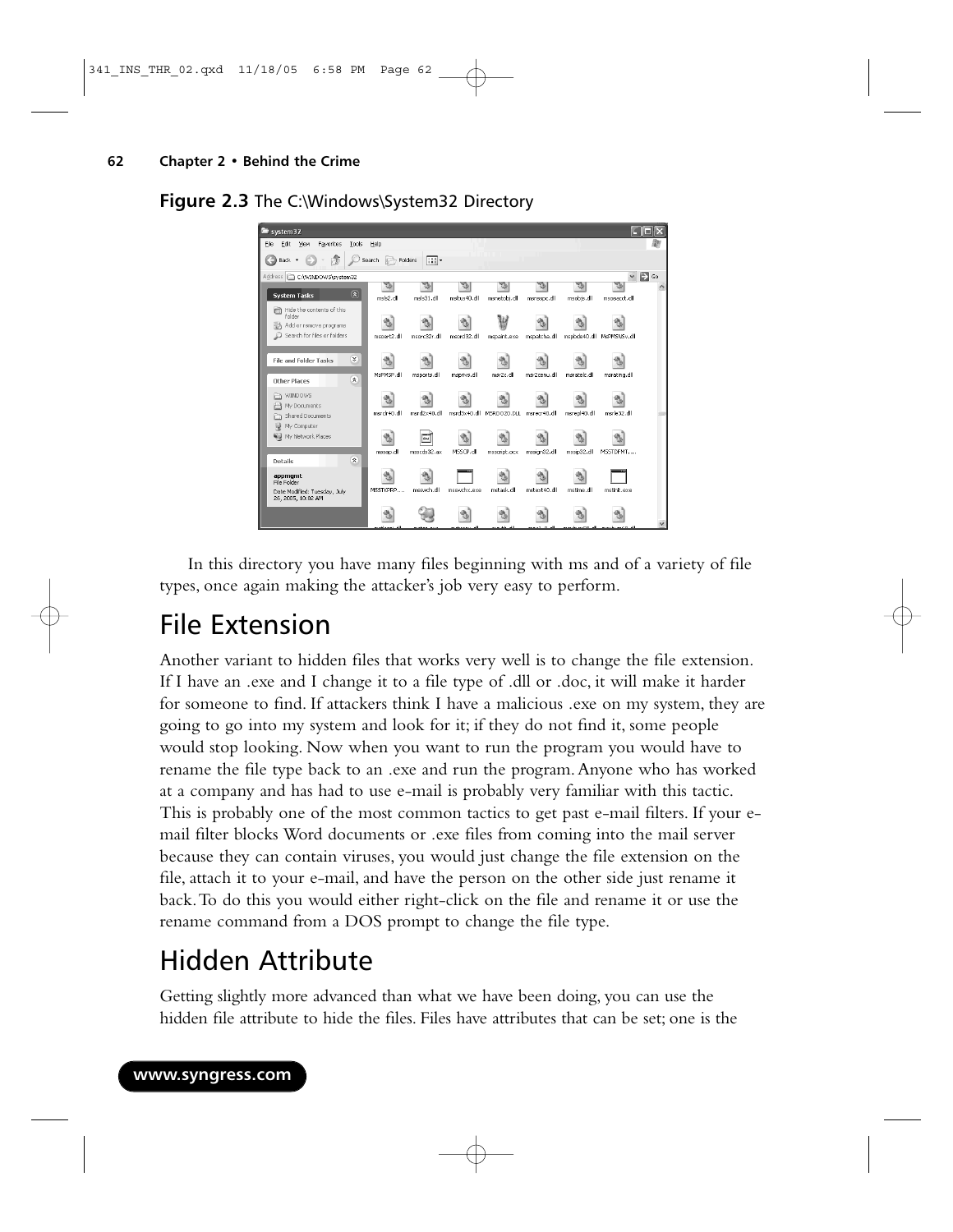ability to hide the file. By right-clicking on a file and clicking **Properties**, you can see the two main properties for a Windows file: Read-only and Hidden (see Figure 2.4).

|  |  |  |  | Figure 2.4 Properties for a Windows File |  |
|--|--|--|--|------------------------------------------|--|
|--|--|--|--|------------------------------------------|--|

|               | ITChapter 2v2. doc Properties                  |
|---------------|------------------------------------------------|
| General       |                                                |
|               | ITChapter2v2.doc                               |
| Type of file: | Microsoft Word Document                        |
| Opens with:   | Microsoft Office Word<br><b>M</b><br>Change    |
| Location:     | C:\Documents and Settings\Eric\Desktop\MAINDR' |
| Size:         | 91.5 KB (93,696 bytes)                         |
| Size on disk: | 92.0 KB (94,208 bytes)                         |
| Created:      | Yesterday, November 12, 2005, 8:56:05 PM       |
| Modified:     | Today, November 13, 2005, 1:19:05 PM           |
| Accessed:     | Today, November 13, 2005, 1:19:04 PM           |
| Attributes:   | IV Hidden<br>Read-only<br>Advanced             |
|               |                                                |
|               | Cancel<br>OK<br>Apply                          |

With the hidden attribute selected, you will not be able to see the file.You can also use the **attrib** command from a cmd prompt to change the attribute of files (see Figure 2.5).

**Figure 2.5** Changing the Attribute of Files

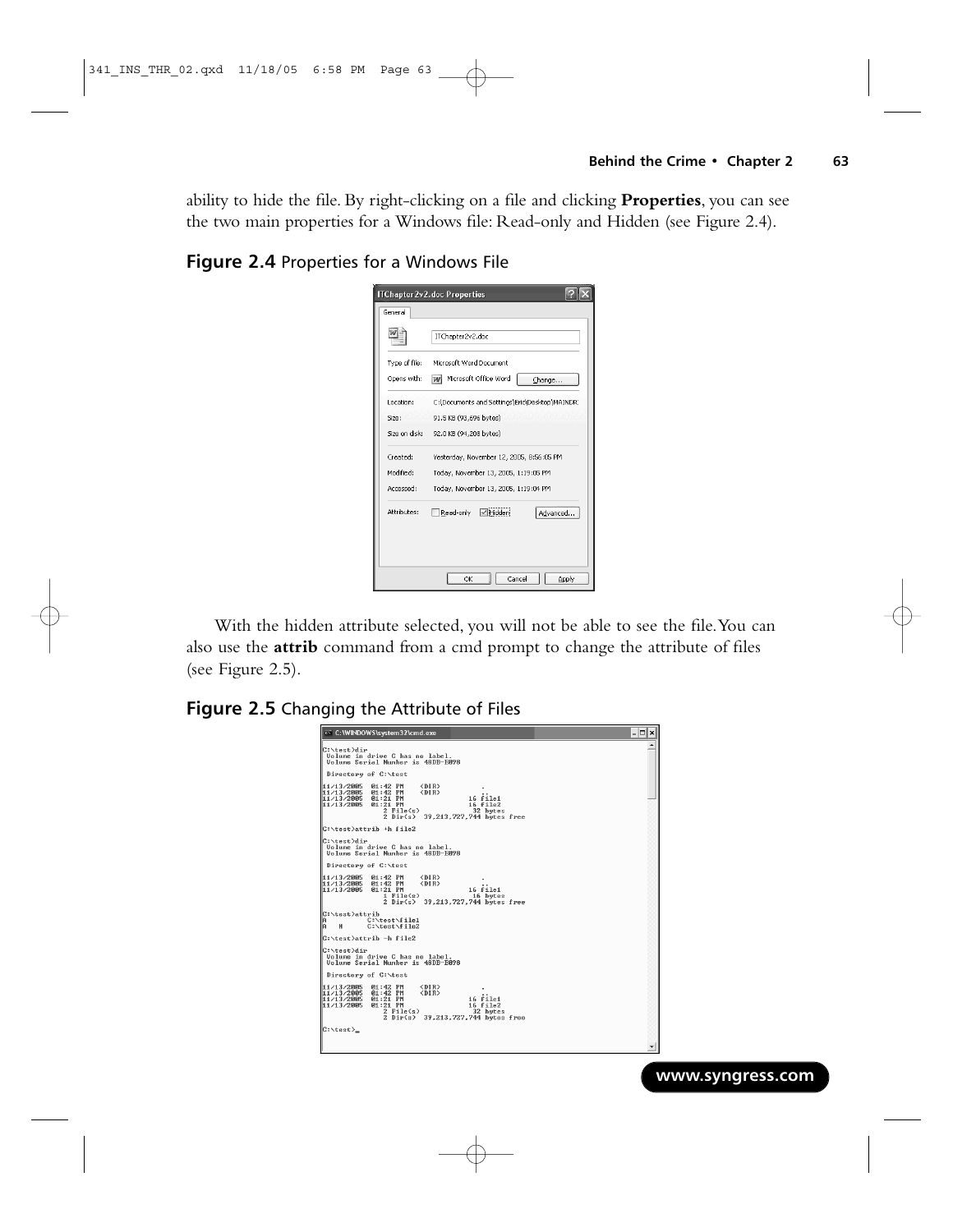In this example we started off by showing a directory with two files in it. We used the **attrib** command to add the hidden attribute (+h) to the file.Then we did another directory listing and you can see that the file is no longer displayed. However, if you use the **attrib** command with no arguments you can quickly see that the file is still listed, with the H or hidden flag. Finally if you use the **attrib** command with the –h, you can remove the hidden attribute and the file will once again appear.

It is very easy for someone to hide files on a system, and if you are not aware of it, it is easy for you to miss them. I recommend always configuring Windows Explorer to always display all files, including hidden files.This way there are no surprises and you see everything that is on the system. If you are ever performing any analysis across a system it is recommended to always configure Windows Explorer to show all files.

From Windows Explorer, select the **Tools** menu and click **Folder Options**, then select the **View** tab.The penultimate item under hidden files and folders is set by default to Do not show hidden files and folder. My recommendation is to always change the setting to Show hidden files and folders as it is set in Figure 2.6.

| <b>Folder Options</b>                                                                                                                                                                                                                                                                                                                                                                                                                                                                             |       |
|---------------------------------------------------------------------------------------------------------------------------------------------------------------------------------------------------------------------------------------------------------------------------------------------------------------------------------------------------------------------------------------------------------------------------------------------------------------------------------------------------|-------|
| View<br>Offline Files<br>File Types<br>General                                                                                                                                                                                                                                                                                                                                                                                                                                                    |       |
| Folder views<br>You can apply the view (such as Details or Tiles) that<br>you are using for this folder to all folders.<br>Apply to All Folders<br><b>Reset All Folders</b>                                                                                                                                                                                                                                                                                                                       |       |
| Advanced settings:                                                                                                                                                                                                                                                                                                                                                                                                                                                                                |       |
| Files and Folders<br>Automatically search for network folders and printers<br>Display file size information in folder tips<br>Display simple folder view in Explorer's Folders list<br>Display the contents of system folders<br>Display the full path in the address bar<br>Display the full path in the title bar<br>Do not cache thumbnails<br>$\ln$ Hidden files and folders<br>Do not show hidden files and folders<br>Show hidden files and folders<br>Hide extensions for known file types | ŧ     |
| Restore Defaults                                                                                                                                                                                                                                                                                                                                                                                                                                                                                  |       |
| ΠK<br>Cancel                                                                                                                                                                                                                                                                                                                                                                                                                                                                                      | Apply |

#### **Figure 2.6** Windows Folder Options

Even though attackers can still find ways around this technique, it still provides a basic level of protection.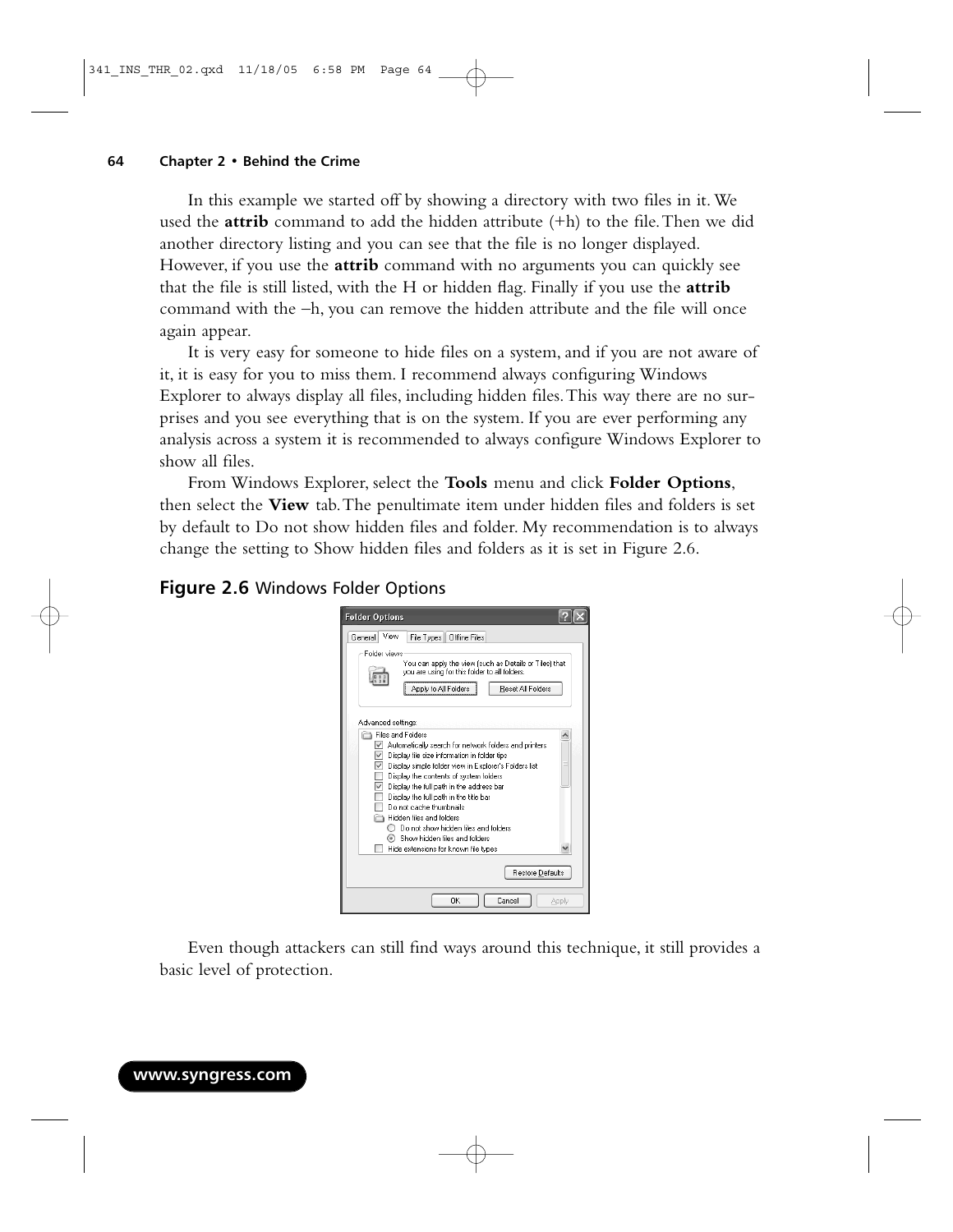### Alternative Data Streams

The next technique we are going to look at, which is fairly advanced and very powerful, is alternative data streams.This is a feature that is available with NTFS file partitions on Windows. Since it is recommended that you always use NTFS as the file system, this technique will work on most systems. By right-clicking on a disk and selecting **Properties** you can quickly see what the file partition is (see Figure 2.7).

| <b>Local Disk (C:) Properties</b><br>General | Tools   Hardware   Sharing<br><b>Quota</b>                        |              |
|----------------------------------------------|-------------------------------------------------------------------|--------------|
|                                              |                                                                   |              |
| Local Disk<br>Type:                          |                                                                   |              |
| <b>NTFS</b><br>File system:                  |                                                                   |              |
| Used space:                                  | 55,442,903,040 bytes                                              | 51.6 GB      |
| Free space:                                  | 39,213,617,152 bytes                                              | 36.5 GB      |
| Capacity:                                    | 94,656,520,192 bytes 88.1 GB                                      |              |
|                                              | Drive C                                                           | Disk Cleanup |
| Compress drive to save disk space            | Allow Indexing Service to index this disk for fast file searching |              |
|                                              | Cancel<br>OK                                                      | Apply        |

#### **Figure 2.7** Local Disk Properties

In Figure 2.7, you can look under file system and tell that it is NTFS, the default on most systems.

With NTFS there is a feature called Alternative Data Streams that turns every file into a file cabinet, and each file cabinet can contain many files. When I open the draw of my file cabinet at home I have my files, one for each of my clients, one for my bills, and so on. Here you can do the same thing.The file cabinet is the name of the file, and then I can attach additional files to the main file and each of the additional files are hidden and cannot be seen. When a secondary file is hidden within a main file using alternative data streams, the secondary file cannot be executed, but whenever the main file is copied or moved, the secondary file automatically moves along with it.Then if you want to use the secondary file, you have to unattach it from the main file and use it.

This is a technique used by inside attackers to hide sensitive data on a system and unless you know it is there it is almost impossible to find. Now I can take my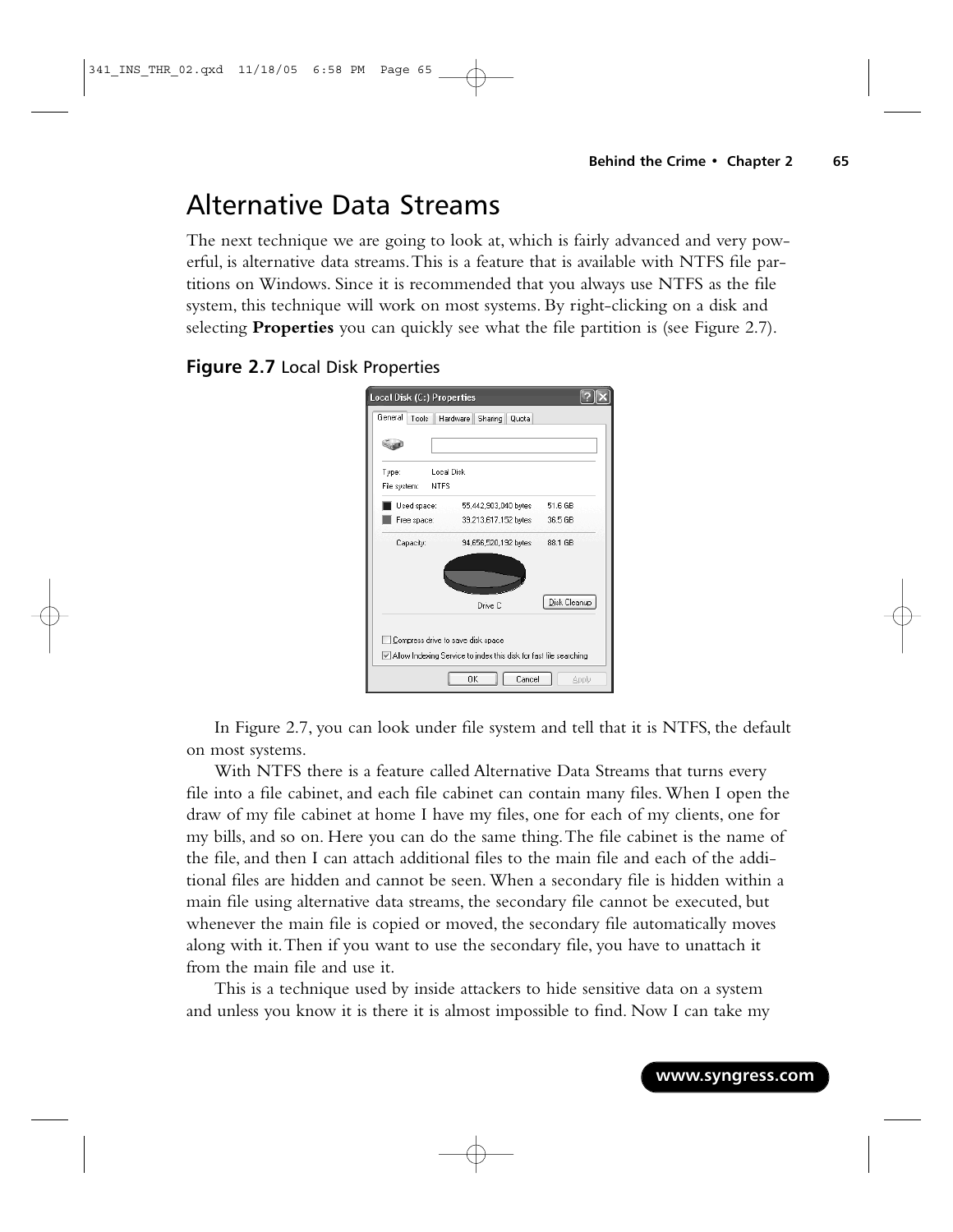sensitive files, hide them in an alternative data stream, and either leave it on my system or copy the file somewhere else.Anyone looking at the file would have no idea that there are other secondary files, filed away in the main file.

There are two ways to create alternative data streams:

**Attaching to a file**. Use the cp program from the NT resource kit. The format for issuing the command is:

```
cp hiddenstuff.exe boringfile.exe:stream1.exe
```
**Attaching to a directory**. Use Notepad to open a file stream connected to a directory using the following command:

```
c:\ notepad <directory_name>:<stream_name>
```
#### Attaching to a File

To create an alternative data stream you have to use the cp command from the resource kit. Figure 2.8 shows the sequence for creating an alternative data stream.

#### **Figure 2.8** Creating an Alternative Data Stream

```
|.\|ox C:\WINDOWS\system32\cmd.exe
  C:\test>dir<br>|Uolume in drive C has no label.<br>|Uolume Serial Number is 48DB-E098
    Directory of C:\test
11/13/2005 02:01 PM (DIR)<br>
11/13/2005 02:01 PM (DIR)<br>
11/13/2005 02:01 PM (DIR)<br>
11/13/2005 02:01 PM 65.536 cp.exe<br>
11/13/2005 02:21 PM 16 file1<br>
11/13/2005 02:01 PM 65.566 bytes<br>
2 Dir(s) 39,212,539,904 bytes free
 C:\test>cp file1 file2:stream1
 C:\test>cp file1 file2:stream2
 C:\test>cp file1 file2:stream3
 C:\test>dir<br>Uolume in drive C has no label.<br>Uolume Serial Number is 48DB-E098
   Directory of C:\test
[1/13/2005 \t 02:01 \t PM \t 01R) \t 1/13/2005 \t 02:01 \t PM \t 05,536 \t 09.24/1997 \t 12:56 \t AH \t 16,536 \t 09.24/197 \t 16,536 \t 012 \t 191 \t 16,536 \t 11c1 \t 2 \t 2 \t 181 \t 13/2005 \t 02:12 \t PH \t 16,5168 \t bytes \t 2 \t 12r \t 3 \t 15,568 \t bytes \t freeC:\test>
   \left| \cdot \right|
```
Typically this method is used if the file you want to hide already exists so you can attach it to a primary file as an alternative data stream. Notice there is nothing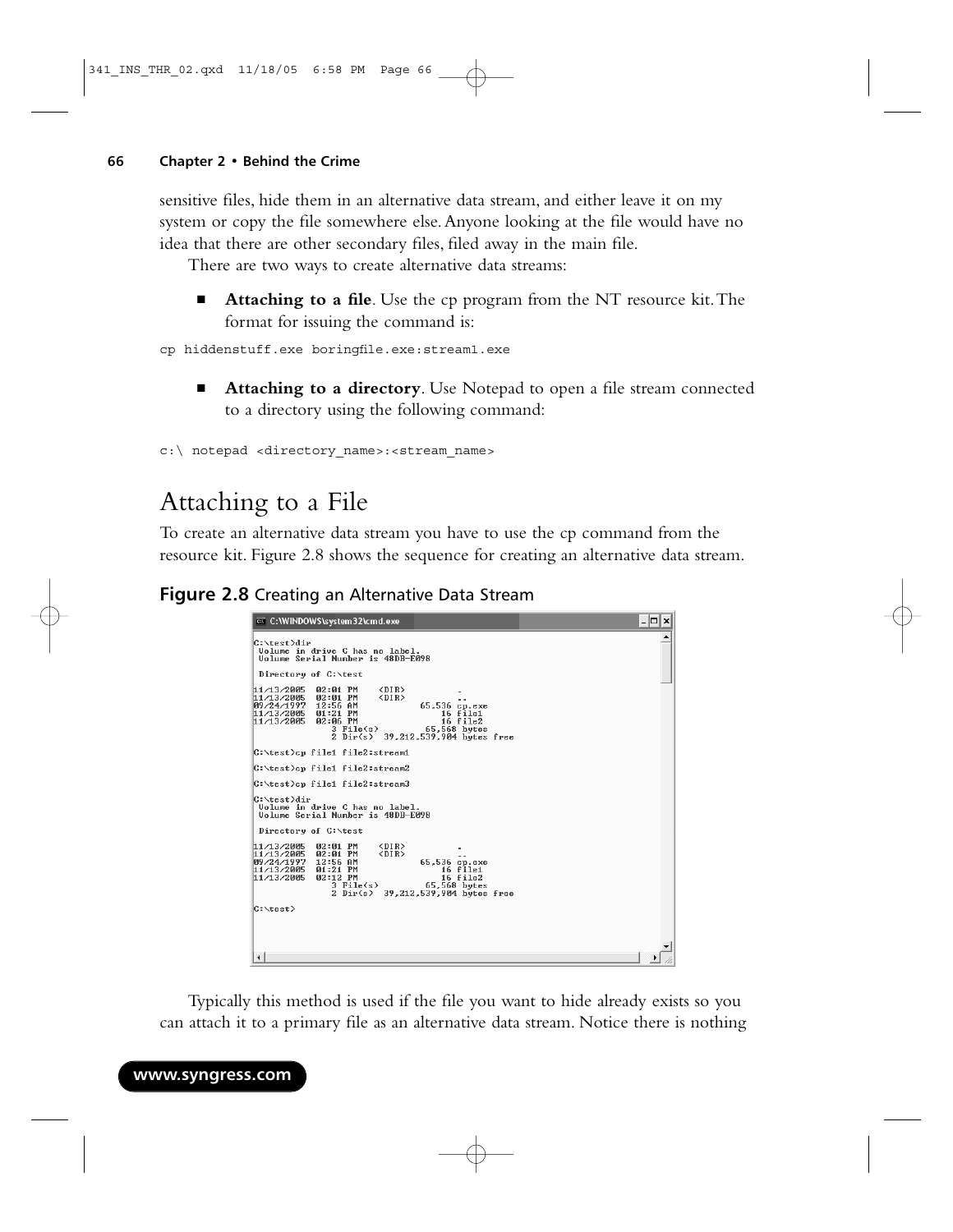unusual about the file that has changed. It still looks the same in terms of size. Even if you check Properties from within Windows Explorer, there is nothing unusual that stands out (see Figure 2.9).

| file 2 Properties  |                                      |
|--------------------|--------------------------------------|
| General<br>Summary |                                      |
| asa                | file2                                |
| Type of file:      | File                                 |
| Description:       | file2                                |
| Location:          | C:\test                              |
| Size:              | 16 bytes (16 bytes)                  |
| Size on disk:      | 4.00 KB (4,096 bytes)                |
| Created:           | Today, November 13, 2005, 1:21:08 PM |
| Modified:          | Today, November 13, 2005, 2:12:10 PM |
| Accessed:          | Today, November 13, 2005, 2:12:10 PM |
| Attributes:        | Read-only<br>Hidden<br>Advanced      |
|                    |                                      |
|                    | Cancel<br>OK<br>Apply                |

#### **Figure 2.9** File2 Properties

Alternative data streams are fairly nasty, since if you know the file is there you can extract it, but if you do not know it is there is could be very difficult to find.

### Attaching to a Directory

Attaching a stream to a directory works best if you are creating a new file from scratch; however, it can also be used if the file already exists. If you start Notepad with a filename of a directory and a filename, it will create an alternative data stream attached to the directory. If it is a new stream, Windows will prompt you on whether you want to create a new filename (see Figure 2.10).

#### **Figure 2.10** The Notepad Prompt

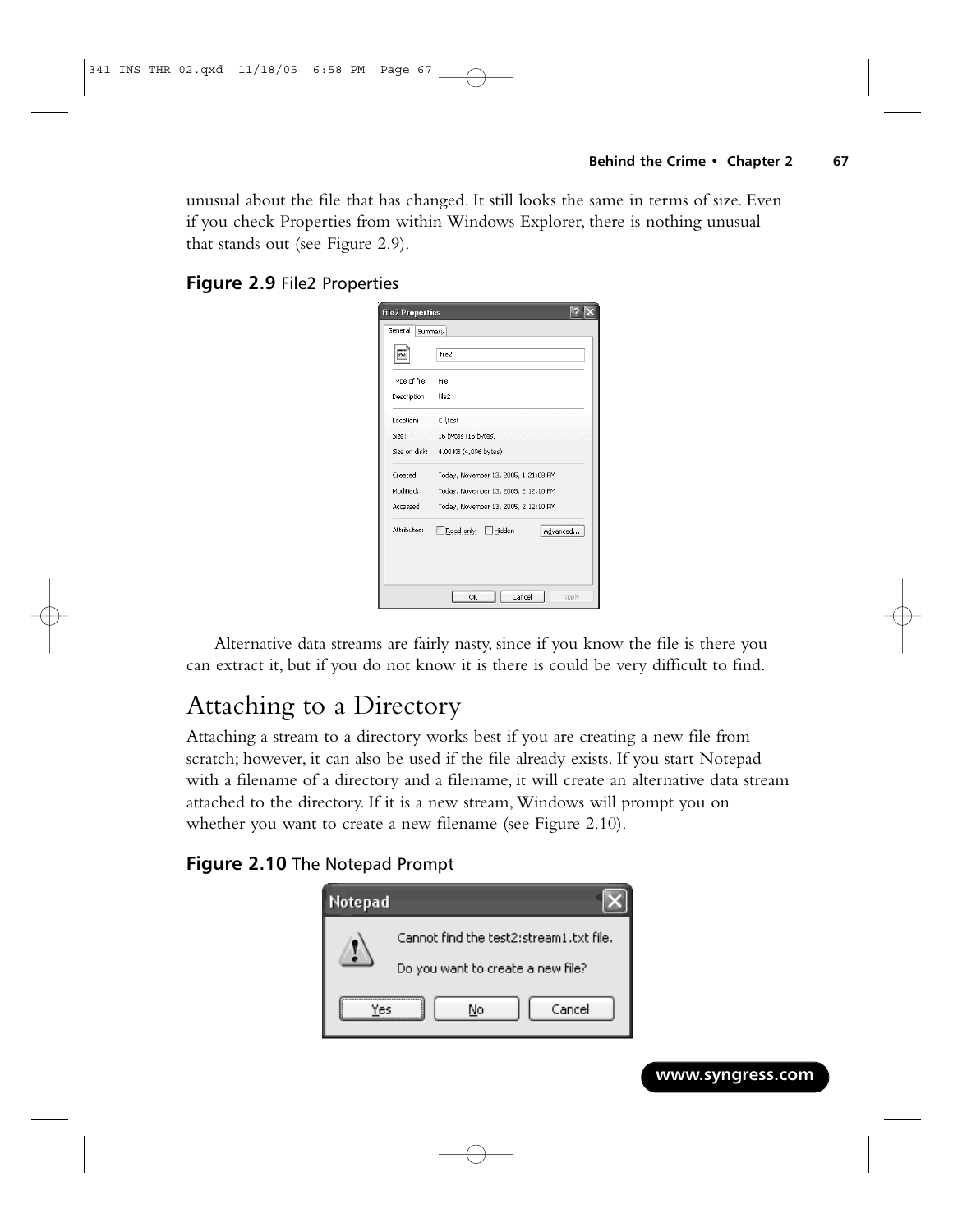Select **Yes** and then type or paste the contents of the information you want in the stream. When you are done close the file and the stream will have been created. This can be seen in Figure 2.11.



**Figure 2.11** Creating an Alternative Data Stream

We open up Notepad and create a stream attached to directory test2.After we are done you can see that there are no visible signs of the stream in either directory.

### Removable Media

Although alternative data streams and hidden files are interesting concepts, we still have to be able to walk out the front door with our information. Hidden files will make it harder for someone to find, but we still have to put the information on something so we can leave the company with it.

One of the best ways to remove information from an organization in a covert manner is with removable media.Technology is an amazing thing, especially in this regard.The longer you can wait the more storage you can get in a smaller form factor. Memory sticks that used to contain 128 MB of memory now, for the same size, can contain over 4 GB of information. In many cases you can find something half the size that contains twice as much data storage capability. The real question is how much do you want to spend; today you are not talking that much money.

As I write this chapter, I am sitting on a train with a USB drive the size of the key to my car that contains 4 GB of data.While this is very powerful, because as I travel I can back up my data on the fly, it also raises interesting questions with regards to secu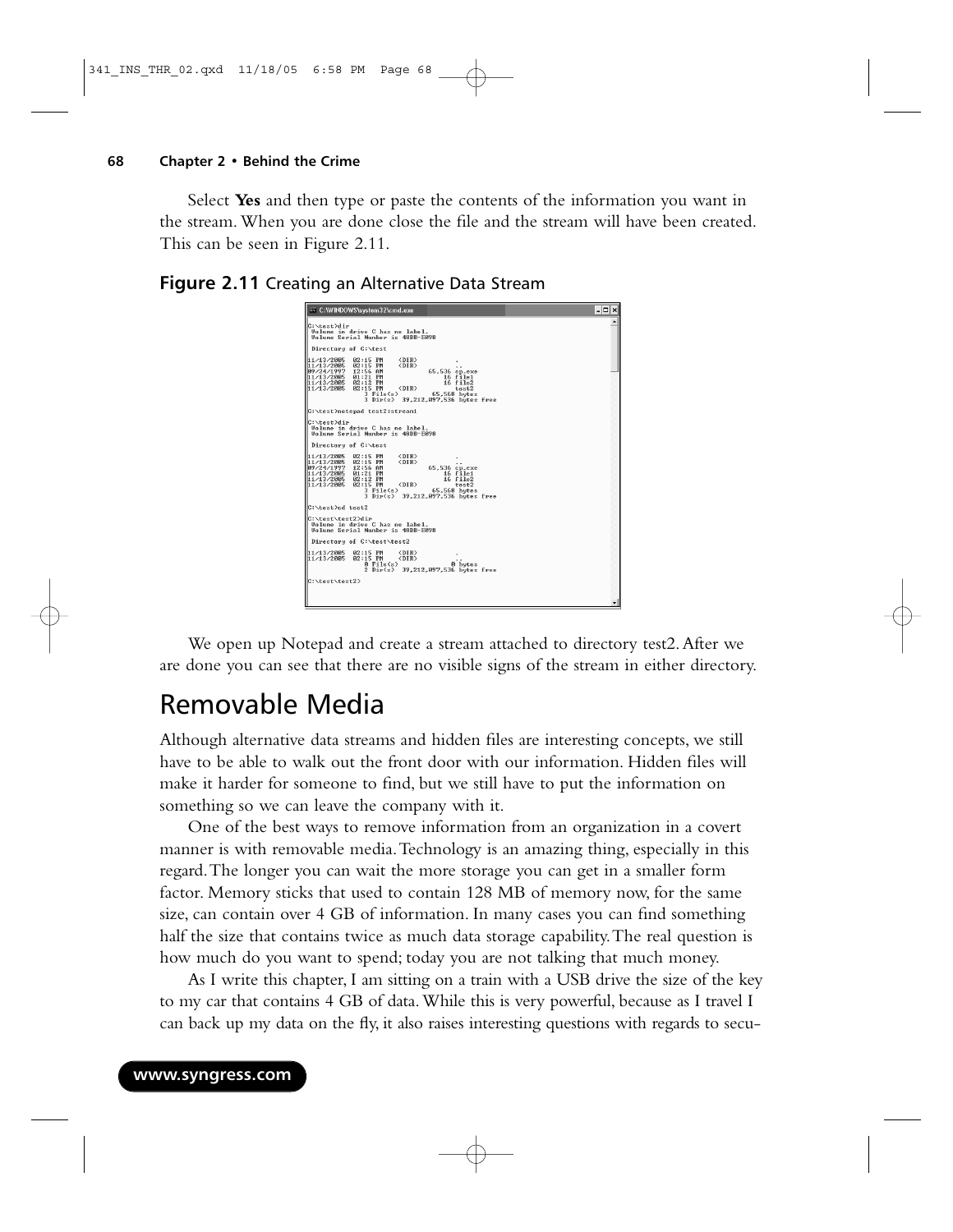rity.What if I lose the USB drive and someone else gets hold of it? During the train ride I can back up all my critical data in a few minutes on a device that easily can be concealed.What if someone else can get three minutes with my laptop when I am at a meeting or presenting and I step out to take a break? One of my themes that really drive home this point is that anything that can be used for good, can be used for evil. Organizations and IT people love these new portable devices, but we have to step back and think about the implications this technology poses.

Based on the ease with which someone can extract data out of the organization, the real question is whether allowing USB drives on work computers is worth the risk. People can back up their work, but they can also use it to cause significant harm to the company. Since most organizations have file servers, does it make sense to force all users to back up and store sensitive files on the file server and not run the risk of having USB ports accessible? You might bring up the point that for traveling users they would need this capability, but laptops present their own problems (covered in the following section).

So far with removable media we covered only small USB drives.There are many other storage types, however, that plug into serial and parallel connections and even use local wireless. Once again the decision has to be made on which is the lesser of the evils, allowing the access or not allowing the access. Since there are alternative ways for users to accomplish the same task in a more secure manner, my recommendation is to lock them down.

Removable media also comes in different form factors.There are watches and jewelry that contain USB plugs, and some of it is quite good.You could detect the earlier versions because they were unusual—geek-wear that most normal, selfrespecting people would not wear. However, the new USB watches that contain over 8 GB of storage are no bigger than and look similar to the Tiger Woods selfcharging Tag watch.There are also rings, earrings, and necklaces with storage capability very well concealed. Now if you see any people at your organization wearing an extra amount of bling, you might want to keep a closer eye on them.

Probably the biggest culprit of them all I saved for last, because it always creates quite a stir when I bring it up at conferences: iPods.Yes, I am actually saying that organizations should have policies about bringing iPods to work, and should restrict and control the usage. I have no problem with people listening to music at work, but I do have a problem with people bringing a 4+GB hard drive to work in which they can copy and store anything they want conveniently disguised as a music device. I am not against iPods (I actually own several); it is an awesome invention, but you just have to realize the risk it presents.

Put aside all your personal preferences and biases on the matter, and ask yourself if your organization should take the risk of allowing people to bring in personal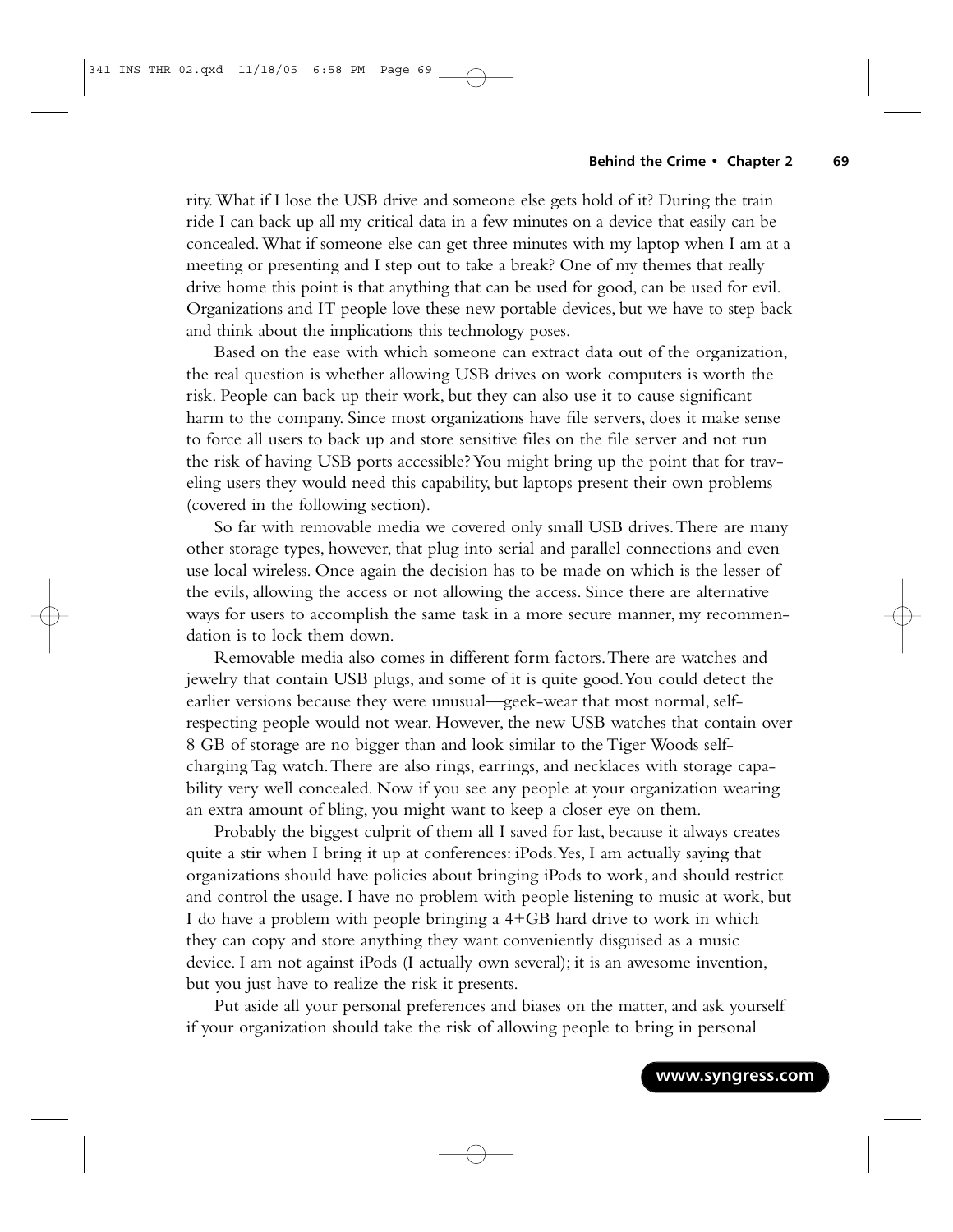devices that can store large amounts of data, remembering that it is their personal device and you have no control over it. In essence if you allow them to come into work with it and you have no policy stating they cannot, then since it is their personal property you have to allow them to leave with it.

### Laptops

Laptops are probably one of the greatest, most powerful weapons for insider threat available to the attacker today.At this point I know some people must think I have lost my mind. First I insult iPods and now I am going after laptops.You are probably thinking that in the next section I am going to say Blackberrys are evil too (well, just wait until you read the next section).The point is control of IP is what companies should be focusing their energy and attention on, and any device that can provide a convenient avenue for circumventing those controls should be examined very carefully. I agree that laptops play a critical role in the IT arsenal of any organization, but we have to be aware of the threats that they pose and put measures in place to carefully control them.

Just to prove my point on how dangerous a laptop can be if it is not carefully controlled, I want you to do this simple exercise. Randomly walk around and borrow someone's laptop at your organization. Before you look at it ask yourself how much the laptop is worth.You are probably thinking \$1K to \$2K, focusing on the price it would cost to replace the physical equipment.Then I want you to do a quick analysis of the laptop looking at what files, data, e-mail, and such is on the laptop, and what damage it would cause if that information was exposed to the media or a competitor. Do not spend a lot of time analyzing it; 45 minutes max will be able to give you a good idea of what is on the system. *Now* ask yourself how much the laptop is worth (really thinking how much monetary loss and damage the company would suffer if this laptop was put into the wrong hands).

Many executives or managers before they travel dump all the critical data from the file server onto their laptop so they have all the information they need while they are on the road. In many cases the laptop is no longer used just for traveling, it is also their desktop system.The term portable desktop has emerged, showing that laptops are no longer computers that people use just when they travel; they are now systems that are used all the time, and for smaller companies that do not have file servers, the laptop is the file server and contains *all* the critical IP belonging to a company.

Laptops are a necessary evil, and we have to make sure that we understand the inherent risks and put measures in place like encryption, and minimize wireless to make sure the information stays protected as possible. Purging is also a good practice, where any unnecessary information or data that is not needed is removed from the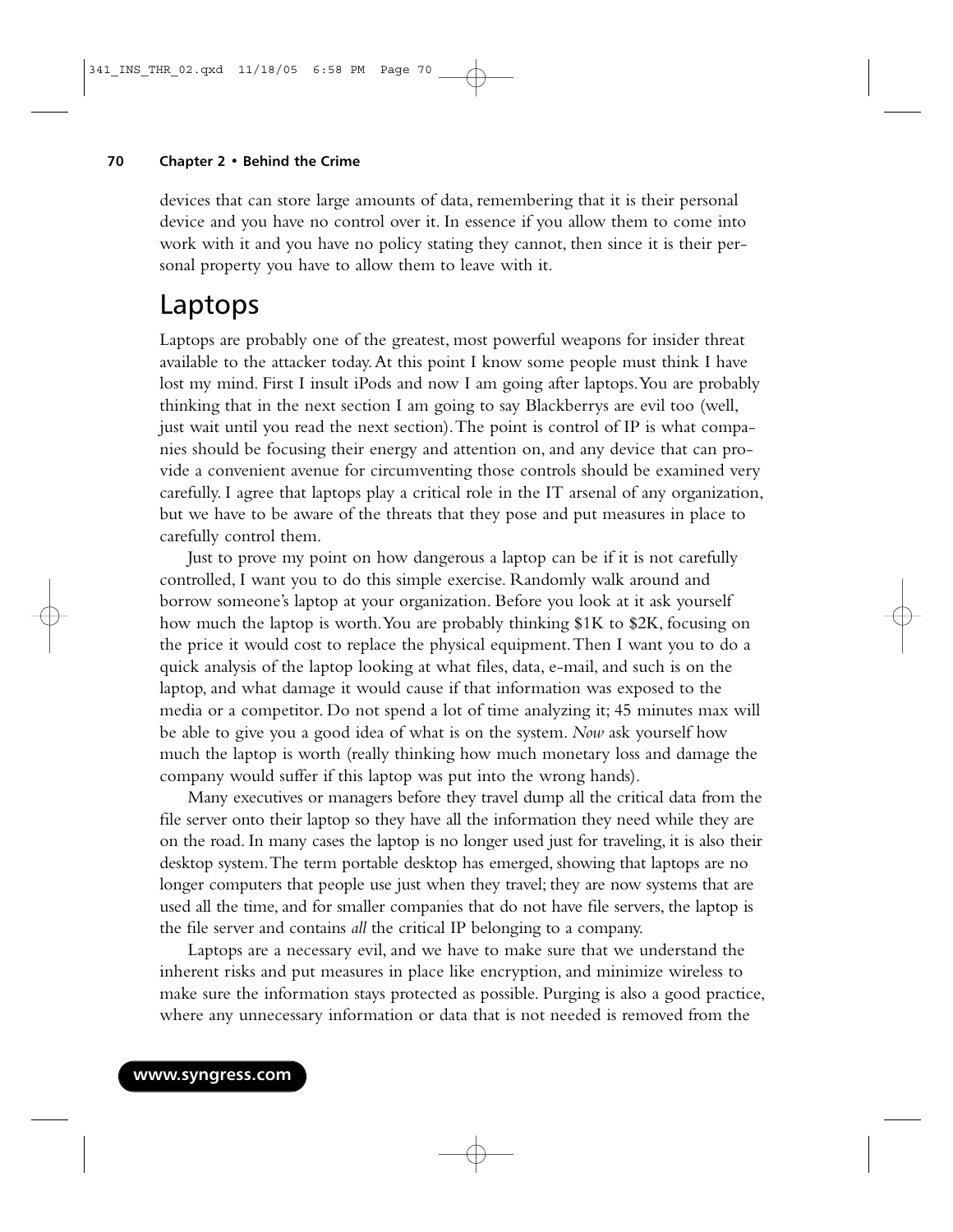system. Now if for some reason the system is compromised, the amount of data loss is minimal.

We have to make sure we avoid being digital pack rats. We would jokingly tease my grandparents that everything they ever bought they still had, because they would never throw anything out.Their garage and closets are filled with things that they can't even identify, and could not find even if they wanted to. We say we do not understand why people do that, but then I look at my office and realize that anything I ever created digitally I still have. Half the stuff I probably could not find if I wanted to, but I have it somewhere. Especially because laptops are so easy for someone to take, we have to make sure we do not become digital pack rats. Store the minimal amount of information needed and minimize your overall risk with what you are carrying around with you.

### PDAs/Blackberrys

I definitely could not live without my Blackberry, and I am not sure if it is a qualityof-life addiction, but nonetheless, a Blackberry and PDA enhance our lives by bringing information to our fingertips anywhere we might be.You can be in a meeting and not be able to take a cell phone call but can quickly look down at a PDA or Blackberry and pick up emergency messages or even send quick replies to messages that might be very urgent. Why make the person wait six hours to get an answer to a question because you are tied up in a meeting, when you can just shoot them a quick reply back on your mobile device in less than 30 seconds?

With PDAs, however, take all the problems and issues associated with a laptop and multiply them. Essentially, PDAs have the same information that a laptop might contain, except with even less protection and in a much smaller form factor.At least laptops have a password that is required to log in before you can access the data, and even though it can be bypassed it still provides some level of protection. With most PDAs, though, there is no security, or if there is, most people turn it off. If I lose my Blackberry, someone can get access to e-mails, files, contacts, and credit card numbers, social security numbers, and other very sensitive information that many people store (not that I would) on their PDAs.

I had a client that started having some strange problems where their servers were being accessed and data was being copied, but there was no sign of attack, no visible break-in, no back doors or Trojans that you normally would see with a typical account.To make a long story short, one of the admins lost his Blackberry, purchased a new one, and never made a big deal about it. However, within all his e-mails and files were all the IP addresses, passwords, configuration information, and so on, and evidently someone got hold of it and started using that information to log in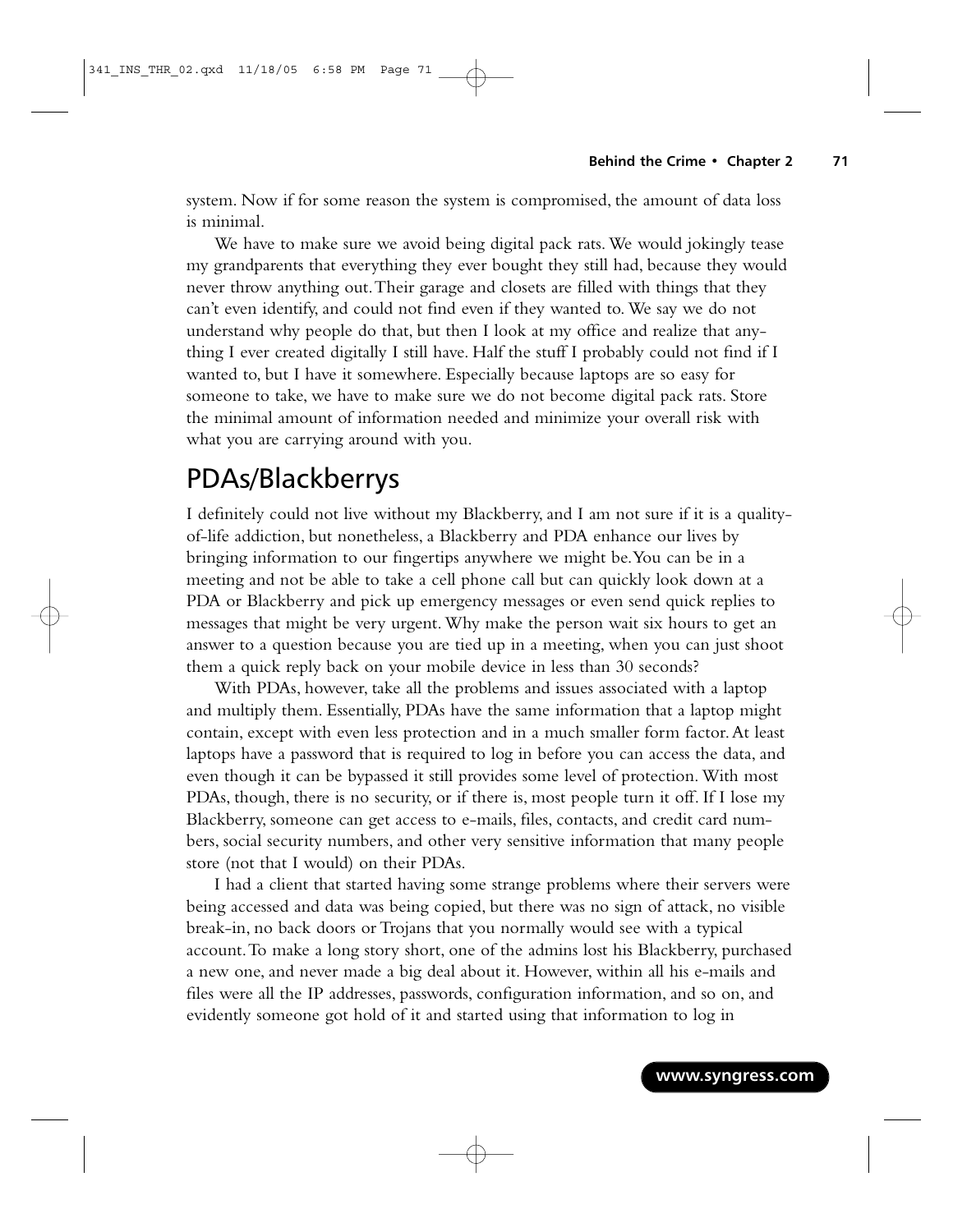remotely.Therefore we quickly had to go in and change all the passwords on critical systems and control external access into the network. Even though the attacker came from the outside, I would clearly list this as an insider threat because a trusted insider with special access, in essence, took all the passwords and gave them to an untrusted entity so they could come in and do whatever they wanted to do. It wasn't on purpose, but unfortunately in this game that does not matter. Whether it was done intentionally or accidentally, the fact remains that an insider created an open door for an outsider to gain access.

The really scary part about this case was when I questioned why they did not have procedures and formal notification when critical equipment with sensitive data is lost, so immediate action can be taken.The response was that it happens all the time, and it would be too much work to change passwords every time it happened. If that is the case, you have a few options:

- Limit the information that is on the PDAs.
- Limit who actually has PDAs.
- Put together better awareness methods to minimize the chance of equipment getting lost.
- Do not use PDAs, because if you are not willing to accept the responsibility that goes along with them, then the organization should not have to accept the risk.

The other scary thing about PDAs is that people leave them lying around. During authorized insider threat penetration tests that I performed, people left PDAs on their desk when they went to meetings or lunch. Since it was authorized and I had permission, it was easy hypothetically to take the PDA, download the data to my computer (which takes about five minutes), and then put the PDA back. In most cases the person does not even know it is gone. In one case, when I went to return it, the person was sitting there, so I had to think quickly. I said I found the PDA in the break room, and the person admitted to often forgetting where he put it, and said he must have left it behind.As I stated earlier, the information that is found on PDAs is scary and organizations must do a much better job in protecting and controlling the information.

### Wireless Exfiltration

The last technology that we are going to cover under information extraction that requires no introduction at all is wireless. Wireless is probably one of the easiest ways for an outsider to become an insider.There are many maps showing all the wireless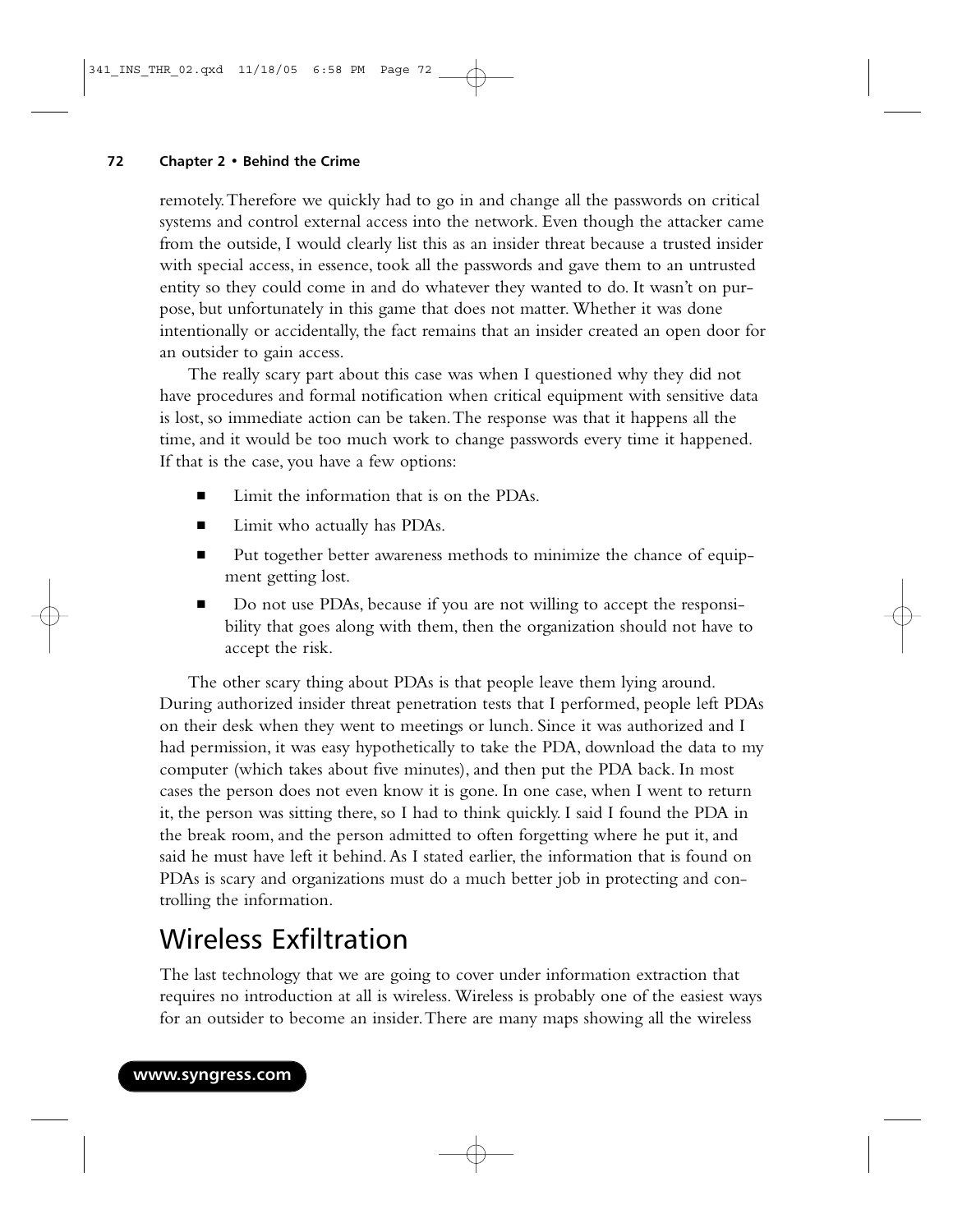access points in a given city; Figure 2.12 shows a map of commercial wireless antennas in the United States (from http://www.cybergeography.org/atlas/wireless.html).



**Figure 2.12** Commercial Wireless Antennas in the United States

If you do not think wireless is a problem you might want to look closely at the map in Figure 2.12 and at other war driving maps that have been produced for almost every city (available on the Internet). War driving is the technique of driving around an area with a wireless antenna and GPS locator and a preloaded map, and plotting out the location for all wireless access points, both protected and unprotected. If you think you can put up wireless and not be found you are wrong. Not only will other people be able to find you relatively quickly, but with tools like Network Stumbler anyone can quickly find wireless access points in a given area (see Figure 2.13).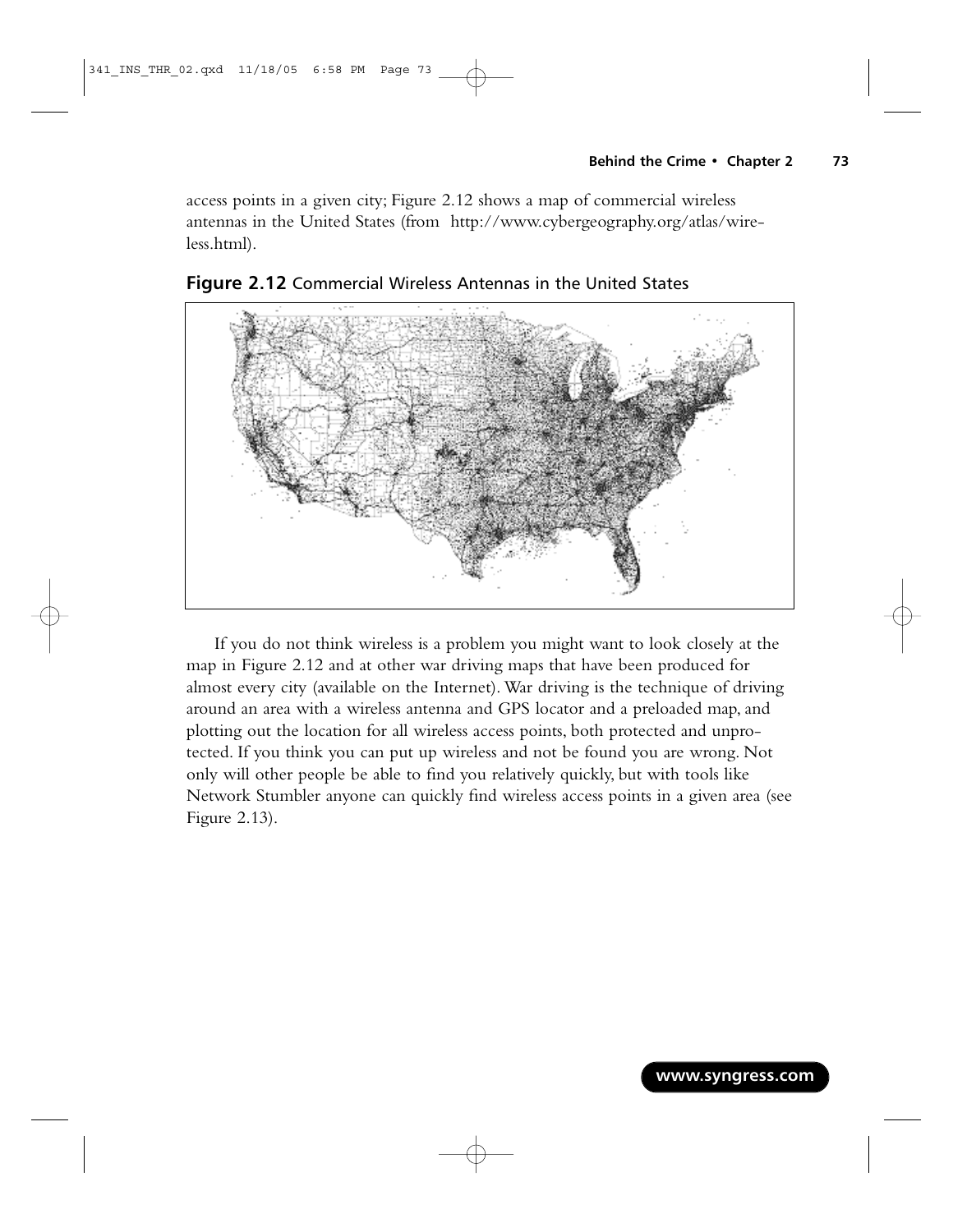|  |  |  |  | Figure 2.13 Using Network Stumbler |
|--|--|--|--|------------------------------------|
|--|--|--|--|------------------------------------|

| / Network Stumbler - 20051113160722                       |                           |                              |      |      |               |              |      |      |          | $  \_    \square    \times$ |
|-----------------------------------------------------------|---------------------------|------------------------------|------|------|---------------|--------------|------|------|----------|-----------------------------|
| Edit<br>View Device Window Help<br>File                   |                           |                              |      |      |               |              |      |      |          |                             |
| ▶ 9 4 6 2 2 : 主 言 3 3  <br>G HI                           |                           | P.                           |      |      |               |              |      |      |          |                             |
|                                                           |                           |                              |      |      |               |              |      |      |          |                             |
| 2 20051113160722                                          |                           |                              |      |      |               |              |      |      | <b>C</b> | $\Box$ $\times$             |
| <sup>(6</sup> <sup>8</sup> ) <sup>2</sup> Channels<br>$+$ | MAC                       | SSID                         | Name | Chan | Speed         | Vendor       | Type |      | SNR      | $Si \wedge$                 |
| di SSIDs                                                  | O 0013192B9740            |                              |      | 11   | 54 Mbps       | (Fake)       | ΔP   |      | 23       | $\cdot 6^\circ$             |
| 凸<br>Ė                                                    | @000DED2ED83C             | external                     |      | 5    | 11 Mbps       | Cisco        | ΔP   |      | 24       | .71                         |
| -di- bmg.ist.nyc-bw1540<br>F.<br>F-db external            | O 000DED4CFBD3            | external                     |      | 11   | 11 Mbps       | Cisco        | ΔP   |      | 21       | $\cdot$ 7                   |
| & GoldenTree                                              | 225E5B0972BE              | GoldenTree                   |      | 11   | 11 Mbps       | (User-d      | Peer |      | 19       | $\cdot$                     |
| -di- Guest Internet Access                                | @006083C5C4E1             | <b>Guest Internet Access</b> |      | ĥ    | 11 Mbps       | Z-Com        | AP   |      | 33       | $\cdot$ 61                  |
| -di-ISUWireless                                           | C231F67144D1              | <b>ISLIWireless</b>          |      | 11   | 11 Mbps       | (User-d      | Peer |      | 20       | $-7!$                       |
| F-4 Linksus                                               | O 000C41A26B39            | linksus                      |      | 6    | 54 Mbps       | Linksus      | ΔP   |      | 23       | $\cdot$ 7                   |
| dir. MilfordPlazaHotel                                    | 20013104D43D1             | Linksys                      |      | 6    | 54 Mbps       | (Fake)       | ΔP   |      | 24       | $-71$                       |
| di MilfordPlazaHotel<br>围                                 | 006083C5CDBD              | MilfordPlazaHotel            |      |      | 11 Mbps       | Z-Com        | ΔP   |      | 20       | .81                         |
| -di- ozgunavdin<br>国                                      | C 0060B3C9D180            | MilfordPlazaHotel            |      | 11   | 11 Mbps       | Z-Com        | ΔP   |      | 21       | $\overline{\partial}$       |
| the surfhere<br>F.                                        | C 00026F038802            | surfhere                     |      | 1    | 11 Mbps       | Senao Inti   | AP   |      | $22^{1}$ | $\cdot$ 7.                  |
| <b>EL TDPJ</b><br>Œ.                                      | AAC7136E14D9              | TDP.I                        |      | 11   | 11 Mbps       | (User-d      | Peer |      | 21       | $-75$                       |
| di tsunami                                                | O 00119290D380            | tsunami                      |      | 11   | 54 Mbps       | (Fake)       | ΔP   |      | 31       | $\cdot$ 61                  |
| <b>T</b> Filters<br>囗                                     | 20 001192B03590           |                              |      | 5    | 54 Mbps       | (Fake)       | ΔP   | WEP  | 20       | $-71$                       |
| Encryption Off<br>A                                       | @ 00119290D6E0            |                              |      | 11   | 54 Mbps       | (Fake)       | AP   | WEP  | 26       | $\cdot 7$                   |
| ê,<br>Encryption On                                       | @ 001192B03D70            |                              |      | 4    | 54 Mbps       | (Fake)       | AP   | WEP  | 25       | $\cdot$ 61                  |
| ESS (AP)                                                  | @ 0011929A0E70            |                              |      | ĥ    | 54 Mbps       | (Fake)       | AP   | WFP  | 27       | $\cdot$ 7.                  |
| <sup>(20)</sup> IBSS (Peer)<br>W<br>CF Pollable           | @nn1192B03F80             |                              |      |      | 54 Mbps       | (Fake)       | AP   | WFP  | 25       | $-7!$                       |
| Ŧ<br>Short Preamble                                       | @ 001192B02F30            |                              |      | 5    | 54 Mbps       | (Fake)       | AP   | WEP  | 24       | $-71$                       |
| $\mathcal{C}^{(0)}$<br>PBCC                               | @0011929A0ED0             |                              |      |      | 54 Mbps       | (Fake)       | ΔP   | WEP  | 30       | $\cdot$ 61                  |
| W Short Slot Time [11g]                                   | 20011929A0F00             |                              |      | 11   | 54 Mbps       | (Fake)       | AP   | WEP  | 21       | $\cdot$ 6:                  |
| P Default SSID                                            | @00204654E5BD             |                              |      | 8    | 11 Mbps       |              | AP   | WEP  | 24       | 7 <sub>w</sub>              |
|                                                           | <b>B</b> <i>ANARCHARA</i> |                              |      |      | 1.111         | $-1 - 1 - 1$ |      | an m |          | $\sim$<br>$\rightarrow$     |
| Ready                                                     |                           | 36 APs active                |      |      | GPS: Disabled |              |      |      | 36 / 36  |                             |

As I was writing this section I just opened up Network Stumbler to see what I would find and a whole list of APs popped up including at least a dozen that are not protected. Even the ones that are protected are not necessarily protected with strong security. Encryption on just means some from of encryption is being used, but many of them have weaknesses and ways to be broken if they are not configured correctly.

There are three general categories of wireless that we are concerned with:

- Authorized wireless
- Rogue wireless
- Ad-hoc wireless

#### Authorized Wireless

Even authorized wireless connections can create problems for an organization.They can be misconfigured and cause harm just like authorized users can make mistakes and cause harm.The first problem with authorized wireless is not properly restricting who can gain access to the device.There is still a large percent of authorized wireless access points that anyone could connect to.

I still remember talking with a friend, who is a financial advisor, about wireless. He said that his very large company does not allow wireless use, so some people are setting up rogue access points. He said that he usually just connects to Company X, which is a large government contractor, and uses their wireless because it is not properly secured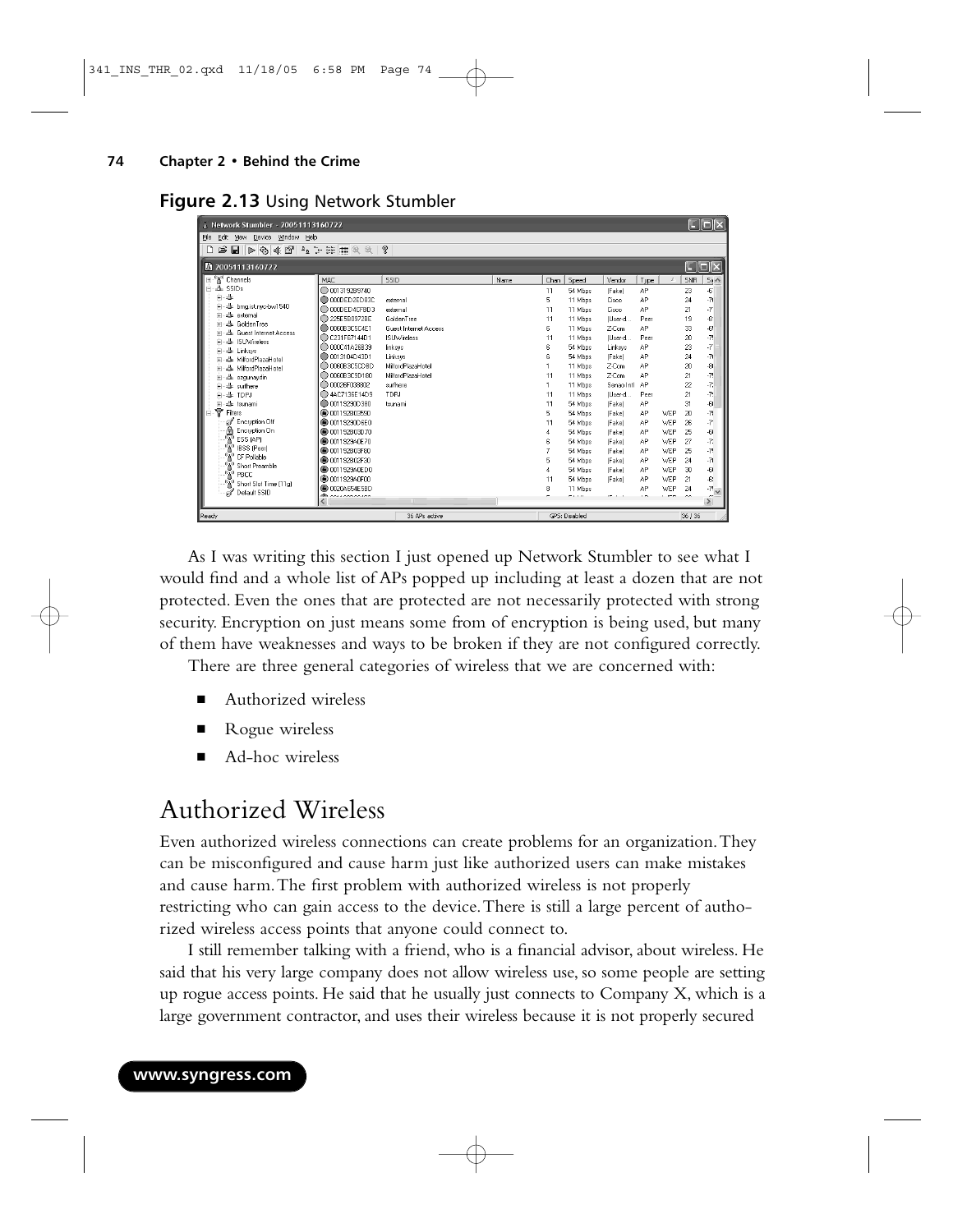and seems to work fine for him. I quickly told him never to send me an e-mail again, because I do not want all my sensitive data to go through that other company's network. He sheepishly said that he had a feeling that was a bad idea.

The second problem with authorized wireless is that they are connected directly to the private network. Even if proper security is put in place, wireless should be used as a means of access and still terminate at a perimeter, preferably the firewall. Then if the firewall determines the access is OK, then and only then should it be allowed onto the network.A wireless access point is not a firewall and it is not an IDS, therefore do not let it bypass your firewall and IDS.Any connection needs to be validated by your security devices, no exceptions.

Even if proper authentication is used, your data still might be going across the air, unencrypted. Even though you have slightly reduced the problem it is not much better. Now someone sitting in the parking lot or building across the street cannot directly connect to your network and access your data, but they can sniff all the traffic and if any sensitive data is being sent over the wireless network, they can still intercept it and analyze it.There is a lot of confusion on what companies actually are getting and what a given protocol will provide, but the best way to know for sure is to test it. When was the last time you set up a sniffer and examined your traffic to make sure it is really encrypted? People tell me all the time, we are fine because the product provides encryption. Great, but are you using the encryption and did you set it up correctly? The only way you will know for sure is if you test it.

One of the big reasons why authorized wireless is still causing problems is because many companies are being forced into wireless sooner than they would prefer and therefore are not taking the time to set it up correctly. With many organizations, rogue wireless has gotten so out of hand, that many companies feel the only way to stop people from setting up rogue points is if they provide wireless to their employees. However, this solves the rogue problem only if it is set up correctly; otherwise you are spending a lot of money to have the same problems you did before you set up your own sanctioned company wireless network.

#### Rogue Wireless

Wireless is truly a plug-and-play commodity. From your favorite electronic store you can buy a wireless access point for around \$50; an insider goes into work, unplugs the cat5 cable from his or her computer, and plugs it into the wireless access point. Then they take a second cat5 cable, plug one end into the wireless access point, one end into the computer, and you now have a rogue access point at your facility. Five minutes and \$50 is all it takes. Many users know the dangers of rogue wireless and set it up anyway because the convenience is more important. Others do not under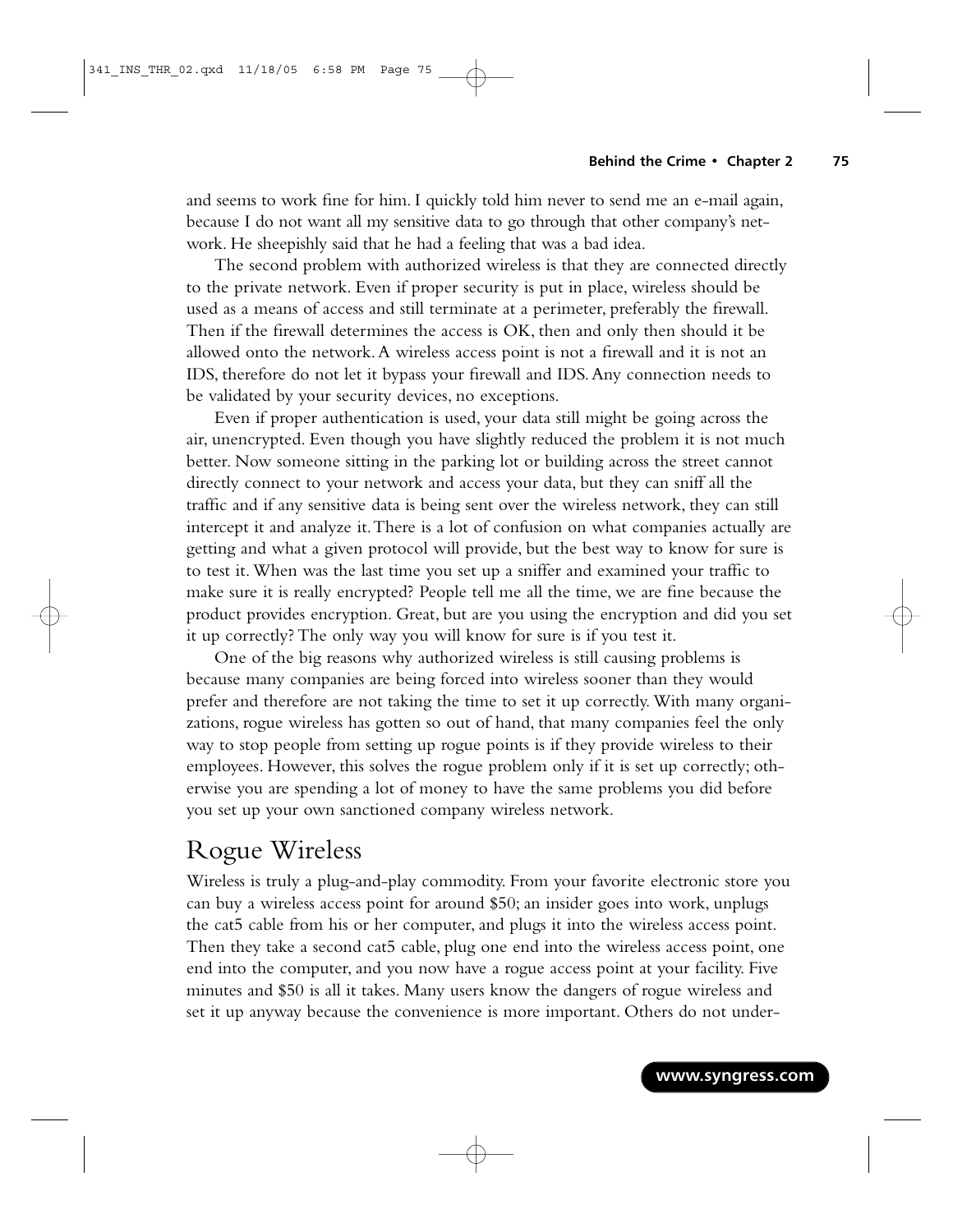stand the dangers and think that if you buy something it must be secure, because stores would not be selling and setting up a rogue AP unintentionally.

Either way a rogue AP presents an easy way for an attacker to gain access to a network.The problem is, your organization needs to be prepared to detect and defend against rogue APs. Since they have become such a problem, there are actually commercially available wireless solutions that will access, track, identify, and disable rogue APs.These solutions work very well—the only thing you have to be careful about is that you do not take what you believe to be a rogue AP offline, when in reality, it is not on your network and does not belong to you, it belongs to another company that has office space in your building.As with any solution, measure twice before you cut.

#### Ad Hoc Wireless

By default with most configurations of Windows Operating Systems, when you turn on your wireless card, ad-hoc wireless also is turned on by default. With wireless adhoc or host-to-host wireless your computer is advertising itself as an open connection that someone can connect to.This vulnerability is shown in Figure 2.14 with the two bottom wireless connections.

#### **Figure 2.14** Vulnerabilities in a Wireless Network

| ((1)) Wireless Network Connection                       |                                                                                                          |         |
|---------------------------------------------------------|----------------------------------------------------------------------------------------------------------|---------|
| <b>Network Tasks</b>                                    | Choose a wireless network                                                                                |         |
| 정 Refresh network list                                  | Click an item in the list below to connect to a wireless network in range or to get more<br>information. |         |
| Set up a wireless network<br>for a home or small office | tsunami<br>$(\textcircled{\scriptsize\textsf{}})$                                                        |         |
|                                                         | Unsecured wireless network                                                                               | an All  |
| <b>Related Tasks</b>                                    | MilfordPlazaHotel<br>$(\langle \mathbb{Q} \rangle)$                                                      |         |
| (i) Learn about wireless                                | <b>Unsecured wireless network</b>                                                                        | anOU    |
| networking                                              | <b>NLS</b><br>$(\langle \varphi \rangle)$                                                                |         |
| Change the order of<br>preferred networks<br>ਵੰ≽        | Security-enabled wireless network                                                                        | aaOU    |
| Change advanced                                         | Linksys<br>((Q))                                                                                         |         |
| settings                                                | Unsecured wireless network                                                                               | anill   |
|                                                         | hpsetup                                                                                                  |         |
|                                                         | Unsecured computer-to-computer network                                                                   | anoll   |
|                                                         | <b>ISUWireless</b>                                                                                       |         |
|                                                         | Unsecured computer-to-computer network                                                                   | aaOU    |
|                                                         |                                                                                                          | Connect |

Now if someone connects to these connections they most likely will not have Internet access but they potentially could access any files or programs that are on that computer. Based on our earlier discussion of laptops, you can now see how bad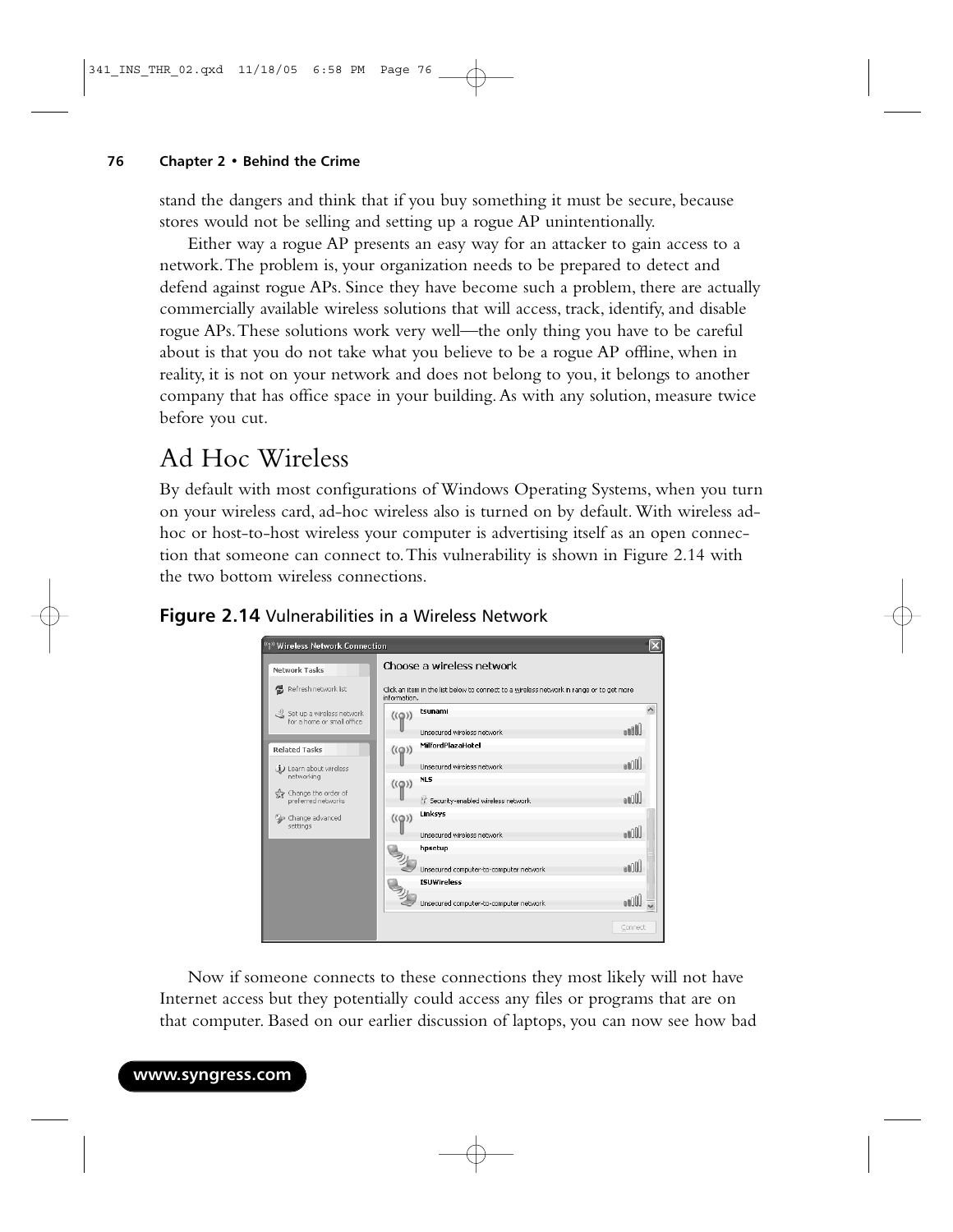the problem can get. Now you have an executive who has all the critical IP of the company on his laptop. He leaves his laptop and wireless on and goes to dinner, and as he is sipping a martini, someone is accessing and copying all the sensitive IP off his system. When he comes back from dinner, he has no idea what just happened and how bad it really is.

Regardless of which method of wireless is used, this provides an easy gateway for someone to get access to critical resources, and unfortunately in most cases, bypassing the perimeter.The typical rule of strong perimeter design is all connections must go through the firewall. However, for some reason, with wireless, many organizations decide to put it behind the firewall so if it is not configured correctly (which in most cases it is not), it allows an untrusted outsider to become an insider, putting your entire network at risk.

Wireless is so easy to perform today that people tend to forget what a huge risk it could present.Therefore it is critical that measures be put in place to control and secure wireless, otherwise the base of trusted users on your network could be a lot larger. In one case a security administrator said I was given an unfair advantage based on how the wireless was configured. I have 8,000 users, which I thought was what I was up against in combating the insider threat problem, but to do misconfigured wireless, the number of trusted users I had to deal with was more than 20 million. Although wireless has value, make sure the reward is worth the risk you are taking.

# **Network Leakage**

Acquiring access to information does not accomplish anything if you cannot extract it from the organization. In prior sections we talked about walking out the front door with the IP either in paper form or digital form. However, that can still be cumbersome and risky. Ideally from an insider's desk they would like to be able to extract data from the organization via the network.The network provides an avenue and connection to the rest of the world. From your desktop computer you have full access to the entire world via the network connection that is connected to the Internet: full access to the Internet, anytime that you need it.Therefore it should come as no surprise that network leakage is a major problem for organizations. If people have the access not only are they going to use it, they are also going to abuse it.

We have talked a great deal about controlling access and limiting access, and one of the key principles that we have talked about is principle of least privilege—giving someone the least amount of access they need to do their jobs.Although we understand and adhere to this principle in some parts of our company, why is it that the one area that has the most power and the most potential for abuse is the one area in which we ignore the principle of least privilege: the network, or more specifically, network access?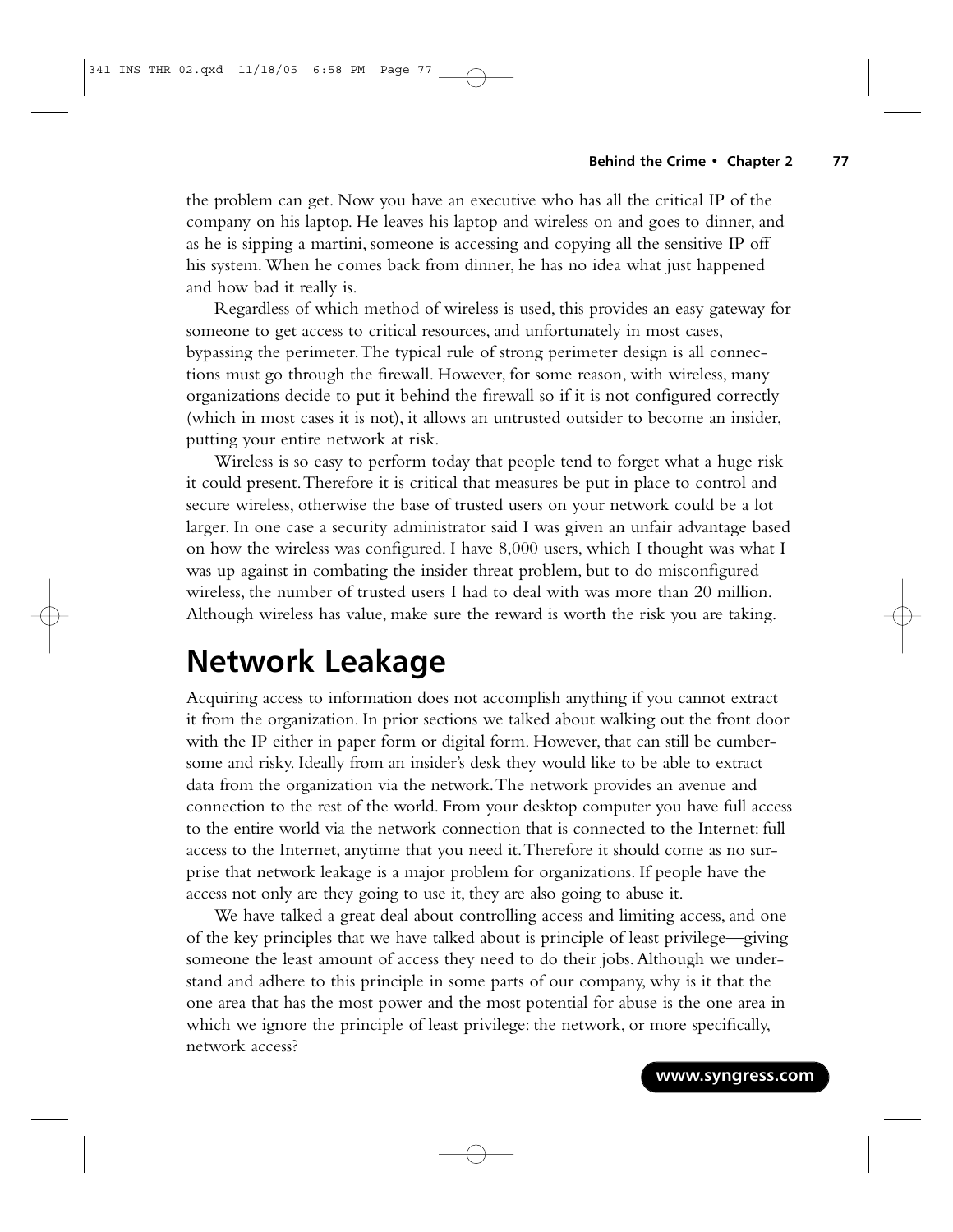Being able to access any systems or resources on the Internet from within a trusted private network is clearly a problem.The potential for people to take sensitive documents and tunnel them through the opening in the network to any resource on the Internet is an insider threat's dream come true. Changing this will require a major paradigm shift. My first question in most organizations is to ask why people need access to the Internet to do their job. Give me a reason why every employee needs to access the Web, e-mail, instant messaging, and so on, with little or no protection. Some organizations are slowly understanding that the risk is too great, and are implementing solutions like proxy servers. With a proxy server the employees have to authenticate to a server that will then analyze and service all requests.The employee never directly talks with resources on the Internet; the proxy will perform the actions on his or her behalf. Although this is a good start, it is still not as properly or finely grained controlled as it needs to be.

Most perimeters at organizations are set up to block or limit inbound connections, and perform little filtering outbound. Even organizations that are starting to filter outbound traffic still allow certain traffic out.Two types of traffic that are always allowed out of an organization are Web and e-mail traffic.Those two protocols/applications are the life-blood of any organization, and are needed to flow so employees can do their jobs.Therefore in this section we are going to look at both Web and e-mail in additional detail.

### Web Access

The Web is no longer just a source of information; it has turned into a front end for almost any application or protocol that you would want to run. Initially there were separate protocols for performing e-mail and file transfers and sending messages back and forth.Although they still exist, the Web has transformed itself into a multipurpose protocol in which almost anything can be done by utilizing the simple power of a Web browser.

E-mail has always represented a potential risk (it is covered in the next section), but at least there was a central server that could limit and control e-mail leaving the company. Now with the power of the Web, users via a Web browser can send and receive e-mail, bypassing most of the filters that are in place. Even proxies that are starting to filter out Web-based e-mail has had difficulty via the use of encryption. Now Web-based e-mail is setting up SSL connections that look similar to e-commerce sites, which are allowed, but now all the content is encrypted. Not only is it almost impossible to block, but now you cannot even monitor or see what is going on. Figure 2.15 shows one of the more popular Web-based e-mail programs, Hotmail.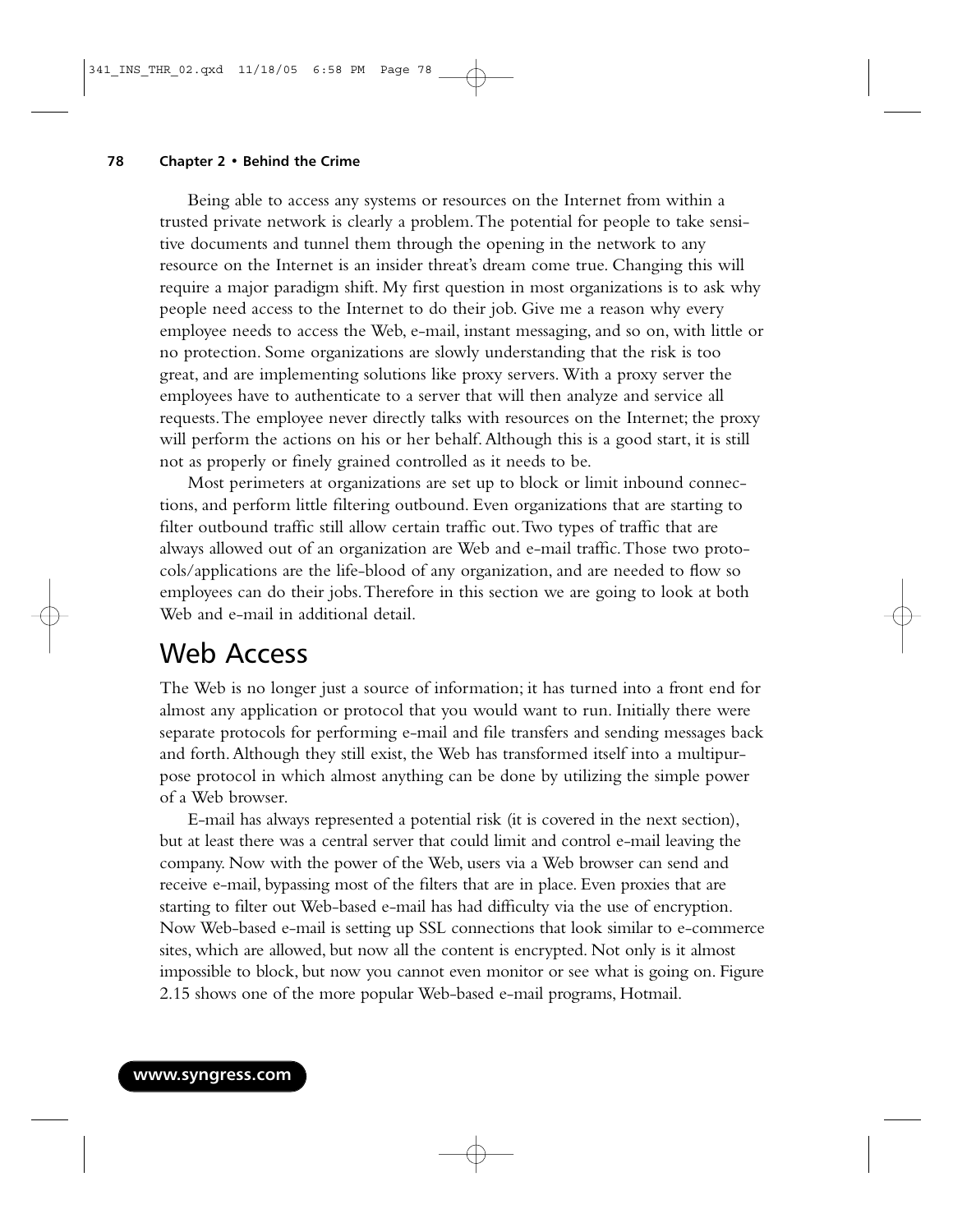#### **Figure 2.15** The Hotmail Login Screen



No messy clients, no special protocols—all through the power of the Web you can send and receive e-mail and even attach sensitive documents out of an organization.

Although this is a specialized application, most corporate e-mail servers also have Web front-ends set up so people can check e-mail anywhere, anytime.The problem with these front-end applications is that many people use them so if they do no have their computers with them, they can access e-mail from a Web kiosk at a hotel or airport, to log in, check e-mail, and disconnect.The problem with many of these Web-based applications is that information could be cached or locally stored and if not done correctly, other people could quickly retrieve the information and log into your mail server. Once again, what type of information usually is stored in your mail box? Almost everything, including critical IP for your organization.

If surfing the Web was not bad enough, now there is a whole suite of products called *anonymizers*, with the goal of making your Web surfing experience anonymous to anyone watching. Now if your company is trying to watch or carefully control Web surfing, via an anonymizer they now no longer know where you are going or what you are actually doing. One of the more popular sites for doing this is http://www.anonymizer.com (see Figure 2.16).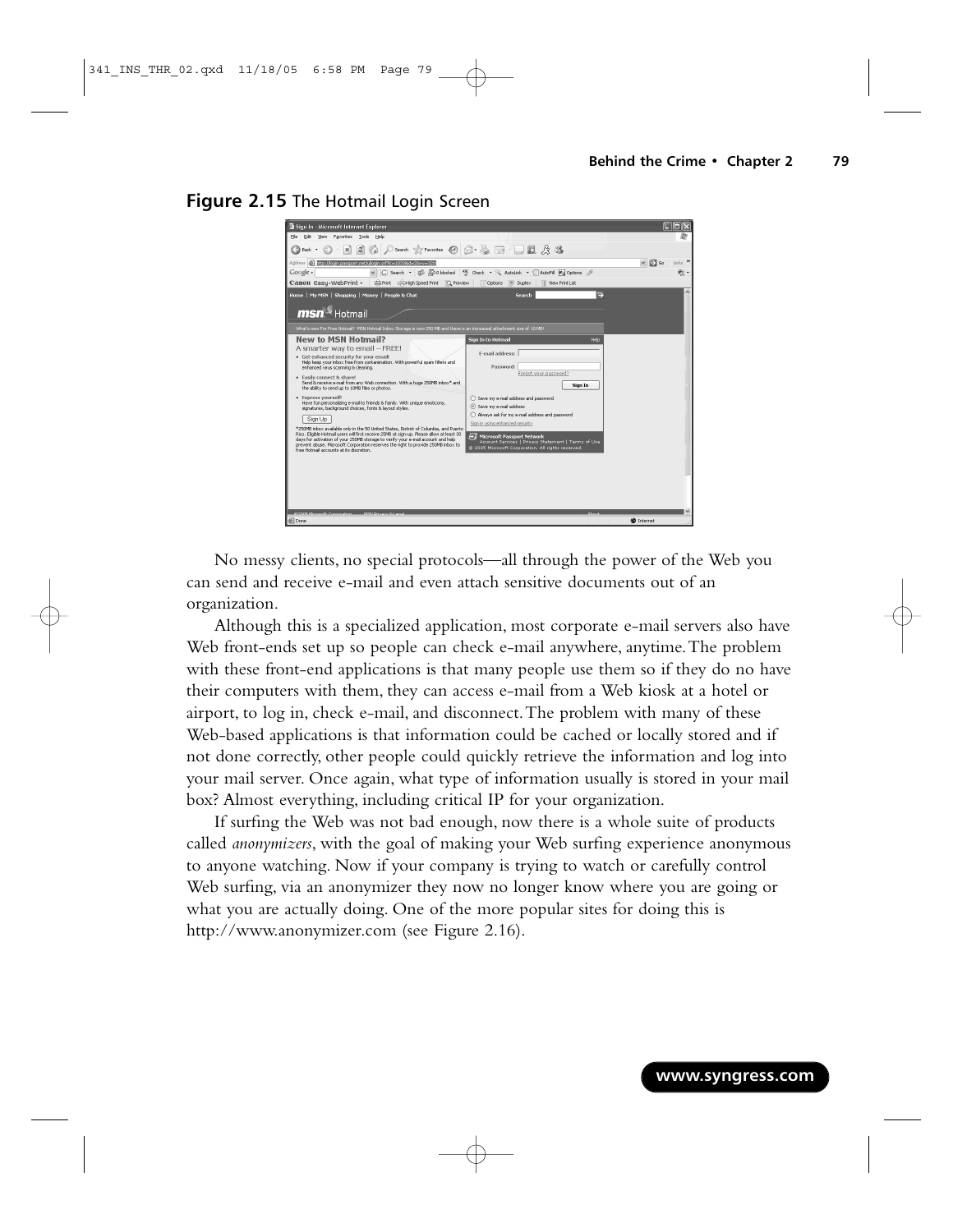**Figure 2.16** The Anonymizer Home Page



This site currently charges, but there are many sites that are still available for free. More and more corporate sites are blocking or not allowing access to these sites from within the corporation.Although this strategy is effective, so all user surfing can be watched and controlled, the well-versed employee usually will find a way around the controls.

### E-mail

E-mail is another application that has huge potential based on the power of being able to send information, including attachments, to anyone in the world with the click of a button. If you are looking for an easy and simple way to perform an insider threat and extract data from the organization, e-mail is your answer.As you will see later, even if it is being monitored, the use of encryption or steganography can make it harder to track and block. Even in the ideal case you could just use a Web-based client that we talked about earlier to bypass the corporate mail server.

Just to show you how simple, yet powerful e-mail can be, let's look at e-mail basics. In order to send e-mail out to another system, your e-mail client has to connect to a mail server.The mail server then connects to the destination's domain mail server and transfers the message.There is a little more that goes on behind the scenes, but the key point to remember is in order to send out e-mail you have to connect to an e-mail server. Most organizations tighten down and properly secure their e-mail server, but there is an obvious solution for the insider that most people miss. Why not run an e-mail server on your local desktop? Now you are controlling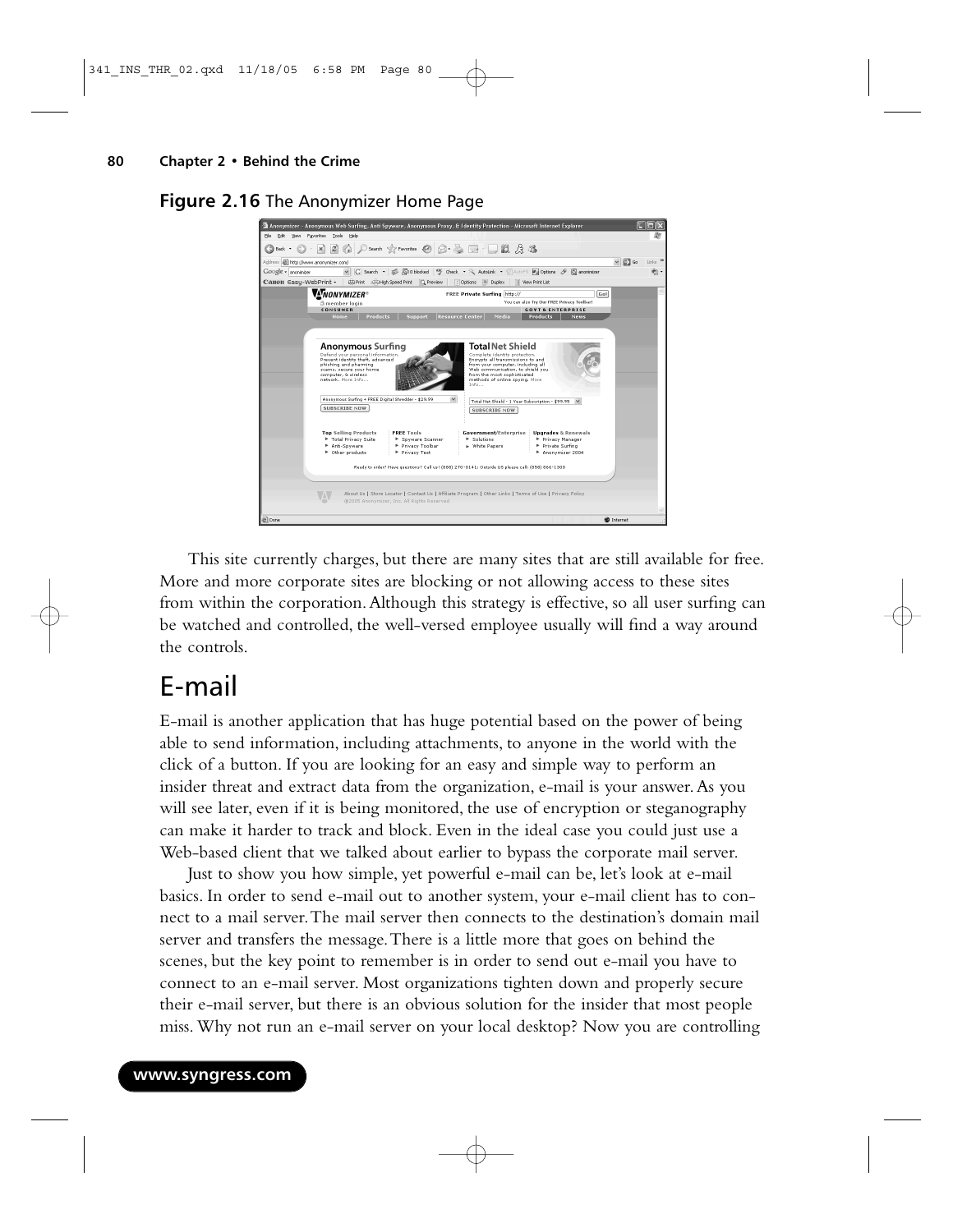everything.You can configure your local e-mail server to do whatever you want and it will make outbound connections.There are several of these programs available for download.A quick search of Tucows gives a long listing (see Figure 2.17).

**Figure 2.17** Searching for E-mail Server Programs on Tucows.com

| Search » Windows Titles for "SMTP Servers" - Microsoft Internet Explorer               |                          |                   |                  |                                        |                            |                             |
|----------------------------------------------------------------------------------------|--------------------------|-------------------|------------------|----------------------------------------|----------------------------|-----------------------------|
| File Edit View Favorites<br>Tools<br>Help                                              |                          |                   |                  |                                        |                            |                             |
| 国国伯 Osearch graventes ④ B - 忌 园 - 口説 & 名<br><b>a</b> Back + €) +                       |                          |                   |                  |                                        |                            |                             |
| Address <b>all</b> http://www.tucows.com/search                                        |                          |                   |                  |                                        |                            | $\vee$ $\Box$ Go<br>Links » |
| v G Search . @ @ Bublocked . S Check . & AutoLink . @ AutoFI Pul Options &<br>Google + |                          |                   |                  |                                        |                            | œ                           |
| CallOII Easy-WebPrint - EPhrk EHigh Speed Print EL Preview                             |                          |                   |                  | Coptions E Duplex   I View Print List  |                            | TOUT MEEU                   |
|                                                                                        |                          |                   |                  |                                        |                            |                             |
| 100 matching titles                                                                    |                          |                   | Show             | All Tucove rated V Jump to page: 1 V   | Showing page 1 of 5 mext a | From<br>Anywher             |
| PRODUCT                                                                                | <b>QUR RATING</b>        | <b>POPULARITY</b> | LICENSE          | PLATFORMS                              | <b>ACTIONS</b>             |                             |
| SmartPOP2Exchange                                                                      | ਕਿਸ ਕਿਸ ਕਿਸ ਕਿਸ          |                   |                  | Shereware NT. 2k, XP, 2003.            | $\mathbb{R}$<br>More info  |                             |
| SPONSORED: Connect your existing POP3 accounts to an SMTP or Exchange mail             |                          |                   |                  |                                        |                            |                             |
| <b>i-Catcher Sentry</b>                                                                | they they they have been |                   | Shareware 2k, XP |                                        |                            |                             |
| SPONSORED: This is a PC-video integration and Web cam package with sophisticated       |                          |                   |                  |                                        | > More info                |                             |
|                                                                                        |                          |                   |                  |                                        |                            |                             |
| <b>Plug and Play Servers</b>                                                           | <b>BOY BOY BOY</b>       |                   |                  | Shareware NT. 2k. XP. 2003             | ×<br>More info             |                             |
| This Web server package provides all of the tools you need to host                     |                          |                   |                  |                                        |                            |                             |
| <b>Smtp Scaner</b>                                                                     | the the the              |                   |                  | Shareware 98, NT, 2k, Me, XP, 2003     | More info                  |                             |
| This is a multi-threading SMTP scanner.                                                |                          |                   |                  |                                        |                            | <b>GoToMeet</b>             |
| <b>Autoroute SMTP</b>                                                                  | they they they they      |                   | Freeware         | 98, NT, 2k, Me                         | ×<br>More info             | COLUMN MEETINGS MADE        |
| This tool is designed for automatic switching between SMTP servers                     |                          |                   |                  |                                        |                            | <b>TRY IT FRE</b>           |
|                                                                                        |                          |                   |                  |                                        |                            | <b>OUTCH MEDE</b>           |
| <b>Easy SMTP Server</b>                                                                | <b>DOMESTICA</b>         |                   |                  | Shareware 98, NT, 2k, Me, XP, 95, 2003 | > More info                |                             |
| Send e-mail messages securely from your portable PC while you are                      |                          |                   |                  |                                        |                            |                             |
| <b>Servers Alive</b>                                                                   | සිය සිය සිය              |                   |                  | Shareware 98, NT, 2k, Me, XP, 2003     | $\mathcal{D}$<br>More info |                             |
| When this network monitoring program detects a down condition, it can                  |                          |                   |                  |                                        |                            |                             |
|                                                                                        |                          |                   |                  |                                        |                            | $\,$                        |
| 231 Done                                                                               |                          |                   |                  |                                        |                            | <b>10</b> Internet          |

One of the programs that I have found very useful is SL Mail (see Figure 2.18).

#### **Figure 2.18** SL Mail



**www.syngress.com**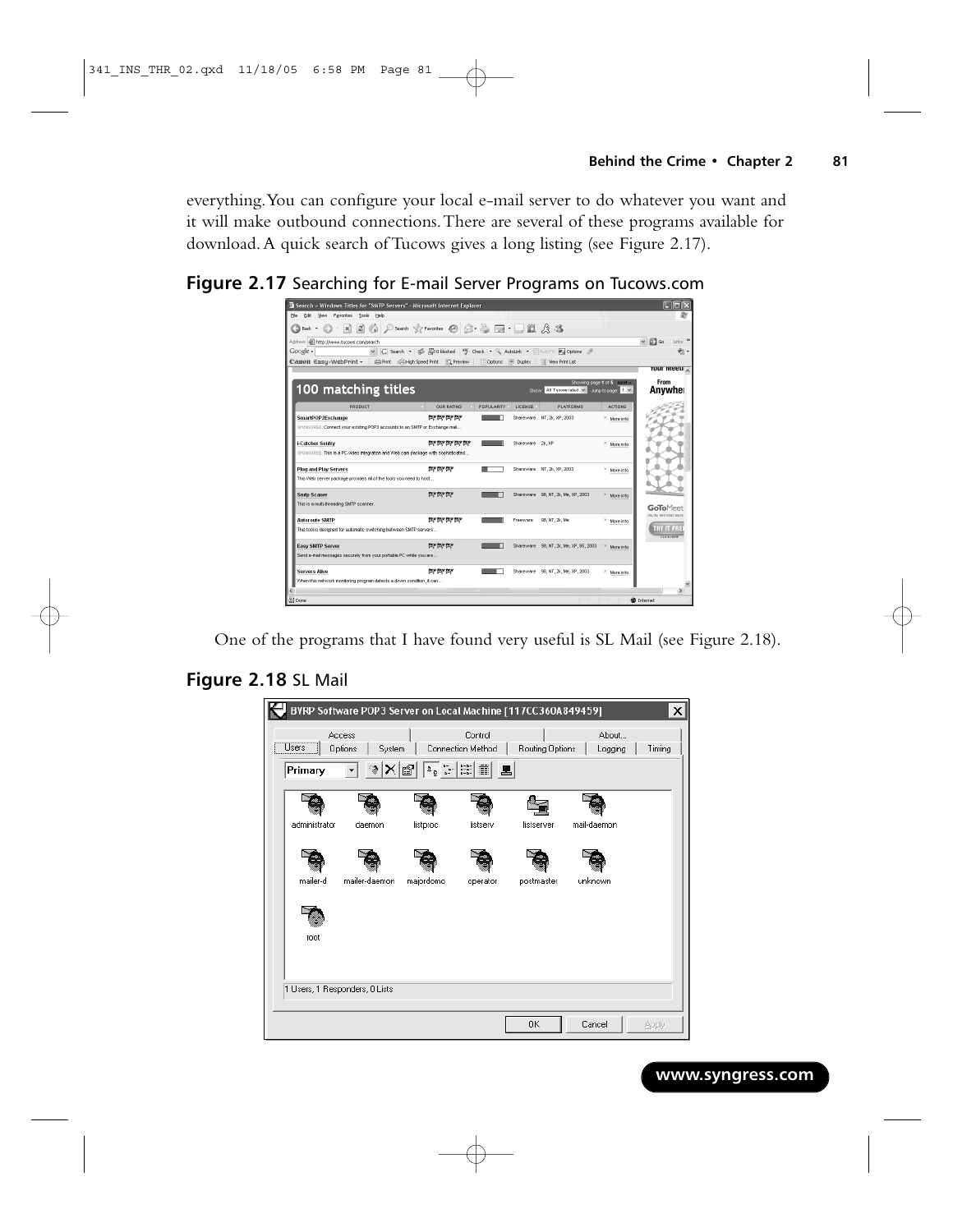It is highly configurable, very powerful, and runs on a local desktop. Now if you want to send mail out or perform any tricks with e-mail aliases or spoofing addresses, you no longer have to worry about e-mail servers filtering out the message or not allowing them to run.You are running your own e-mail server and can configure it any way that you like (see Figure 2.19).

#### **Figure 2.19** Configuring Your E-mail Server

| BVRP Software POP3 Server on Local Machine [117CC360A849459]                                                                                                                                 | $\times$ |
|----------------------------------------------------------------------------------------------------------------------------------------------------------------------------------------------|----------|
| Control<br>About<br>Access<br>Options<br>Connection Method<br><b>Users</b><br>Routing Options<br>Timing<br>System<br>Logging<br>To enable or disable an option, click the check box.         |          |
| Broadcast ESMTP Size<br>☑Check for Mail Subnets<br>Check Received Message Size<br>Disable MX Lookup<br>Disable Smart Host<br>○Do EXPND and VRFY<br>Force ESMTP connect<br><b>TOIAN OUNSA</b> |          |
| Description<br>When connecting to another ESMTP server, the mail server can broadcast to the other server how many<br>bytes it will accept.<br>The default for this option is ON.<br>Details |          |
| OK<br>Cancel<br>Apply                                                                                                                                                                        |          |

Figure 2.19 shows some of the many options that you can use to configure or set up the system to send e-mail from your local system.These programs have legitimate uses, an attacker can always use them to bypass the controls that are in place.

Spoofing e-mail is also just as easy.You just have to go into your e-mail settings and create a new account (see Figure 2.20).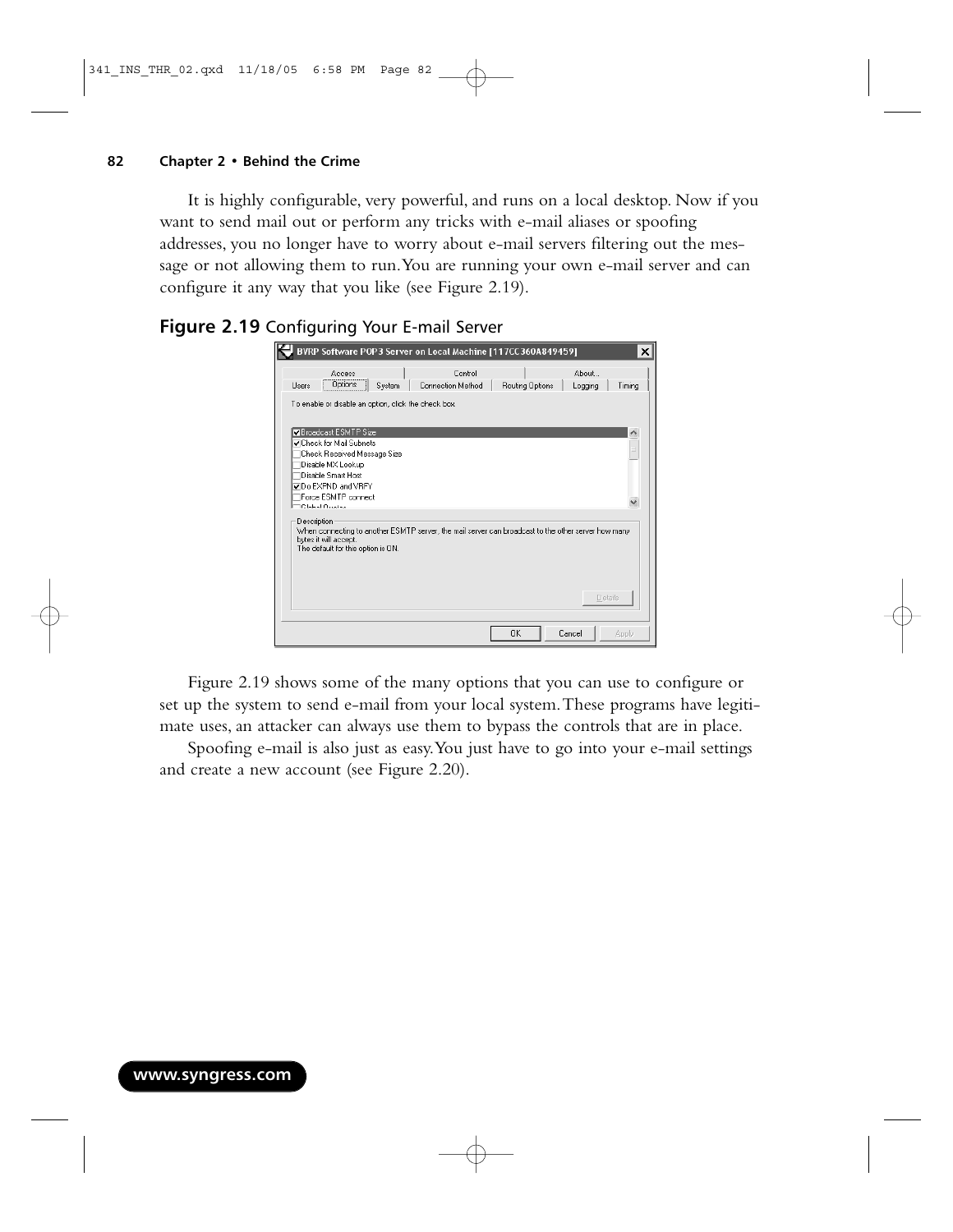#### **Figure 2.20** Spoofing E-mail



Once you are within the e-mail accounts, just select **Add a new account** and enter whatever information you would like (see Figure 2.21).

**Figure 2.21** Adding Information to a New E-mail Account

| <b>E-mail Accounts</b>                                                                                            |                   |                                                                                                         |                  |  |  |  |  |
|-------------------------------------------------------------------------------------------------------------------|-------------------|---------------------------------------------------------------------------------------------------------|------------------|--|--|--|--|
| <b>Internet E-mail Settings (POP3)</b><br>Each of these settings are required to get your e-mail account working. |                   |                                                                                                         |                  |  |  |  |  |
| <b>User Information</b>                                                                                           |                   | <b>Server Information</b>                                                                               |                  |  |  |  |  |
| Your Name:                                                                                                        |                   | Incoming mail server (POP3):                                                                            |                  |  |  |  |  |
| E-mail Address:                                                                                                   |                   | Outgoing mail server (SMTP):                                                                            |                  |  |  |  |  |
| Logon Information                                                                                                 |                   | <b>Test Settings</b>                                                                                    |                  |  |  |  |  |
| User Name:                                                                                                        |                   | After filling out the information on this screen, we<br>recommend you test your account by clicking the |                  |  |  |  |  |
| Password:                                                                                                         |                   | button below. (Requires network connection)                                                             |                  |  |  |  |  |
|                                                                                                                   | Remember password | Test Account Settings                                                                                   |                  |  |  |  |  |
| Log on using Secure Password<br>Authentication (SPA)                                                              |                   |                                                                                                         | More Settings    |  |  |  |  |
|                                                                                                                   |                   |                                                                                                         |                  |  |  |  |  |
|                                                                                                                   |                   |                                                                                                         |                  |  |  |  |  |
|                                                                                                                   |                   | $<$ Back                                                                                                | Next ><br>Cancel |  |  |  |  |

You can create a spoofed e-mail address for a competitor or just play games with your friends.The only trick is getting your e-mail server to send it out, but since you control your e-mail server, that is trivial. It is important to remember that if you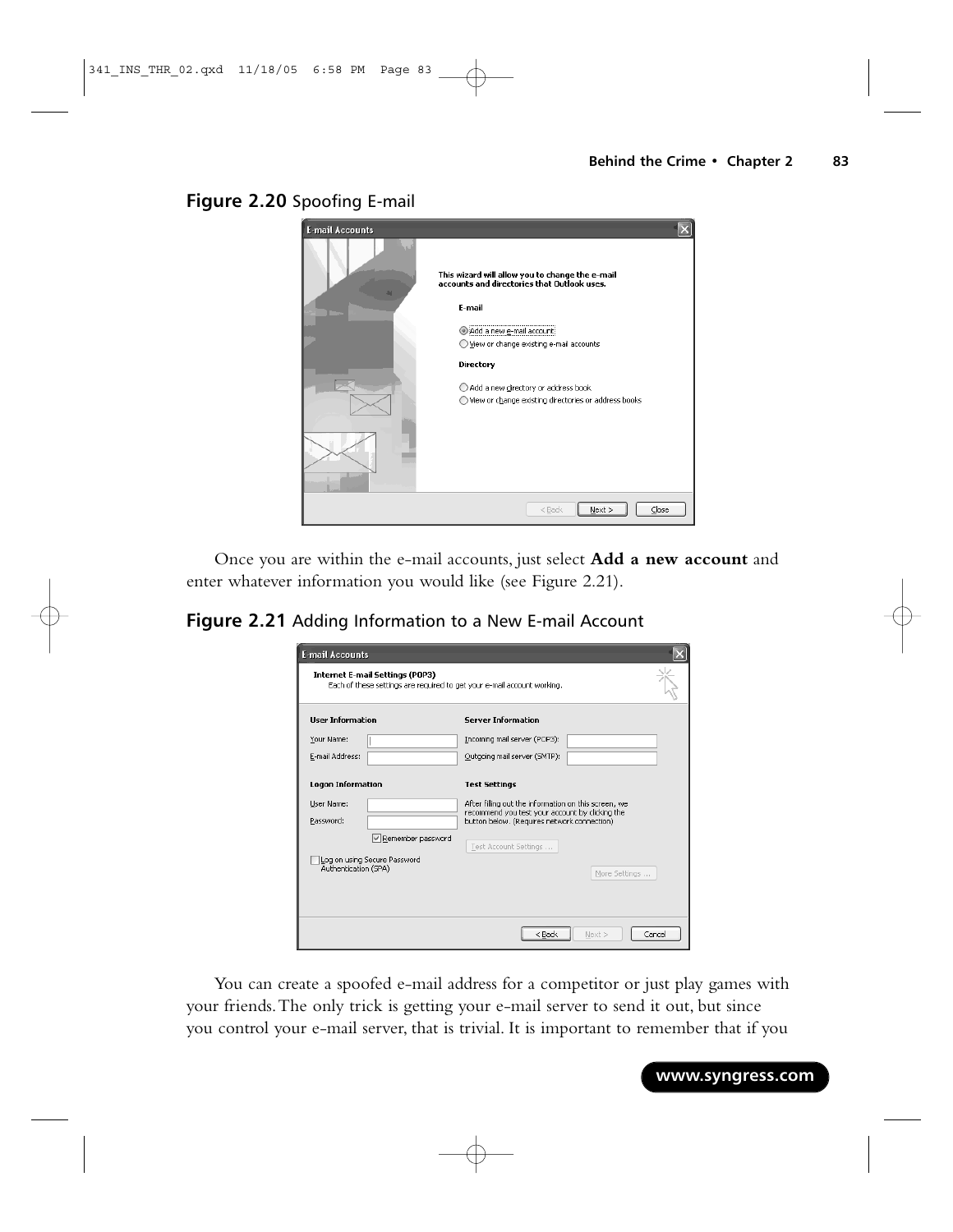are spoofing a legitimate e-mail address, when the person receives the message and replies back it will go back to the real person's e-mail address.Therefore if they realize they are getting responses to e-mails they never sent out, they might figure out there is a problem. However, if you are an insider attacking the system and trying to trick someone into getting access, it might work. For example at many companies you need to get an e-mail from your boss approving access to a certain resource. In this case it is usually a one-way communication, so if I can send a spoofed approval, it could work to get the additional access.

# **Cryptography**

One of the main measures of protection organizations are using to protect sensitive information from leaving the organization is by monitoring traffic.They either are looking for keywords, actual filenames, or the content of critical IP to track and prevent information from leaving the company.To keep from being caught, one of the technologies that insider attackers are using is encryption. Cryptography garbles a message in such a way that its meaning is concealed.

With cryptography you start off with a plaintext message, which is a message in its original form.You then use an encryption algorithm to garble a message, which creates ciphertext.You would then use a decryption algorithm to take the ciphertext and convert it back to a plaintext message. During the encryption and decryption process, what protects the ciphertext and stops someone from inadvertently decrypting it back to the plaintext message is the key.Therefore the secrecy of the ciphertext is based on the secrecy of the key, not the secrecy of the algorithm.

Therefore to use an encryption program you have to generate a key.The key usually is tied to a username and e-mail address (see Figure 2.22).

#### **Figure 2.22** Using an Encryption Key

| Name and Email Assignment | Every key pair must have a name associated with it. The name and email address let<br>your correspondents know that the public key they are using belongs to you.         |
|---------------------------|---------------------------------------------------------------------------------------------------------------------------------------------------------------------------|
| Full name:                | Test User                                                                                                                                                                 |
|                           | By associating an email address with your key pair, you will enable PGP to assist your<br>correspondents in selecting the correct public key when communicating with you. |
| Email address:            | test@someplace.com                                                                                                                                                        |
|                           |                                                                                                                                                                           |
|                           |                                                                                                                                                                           |
|                           |                                                                                                                                                                           |
|                           |                                                                                                                                                                           |
|                           |                                                                                                                                                                           |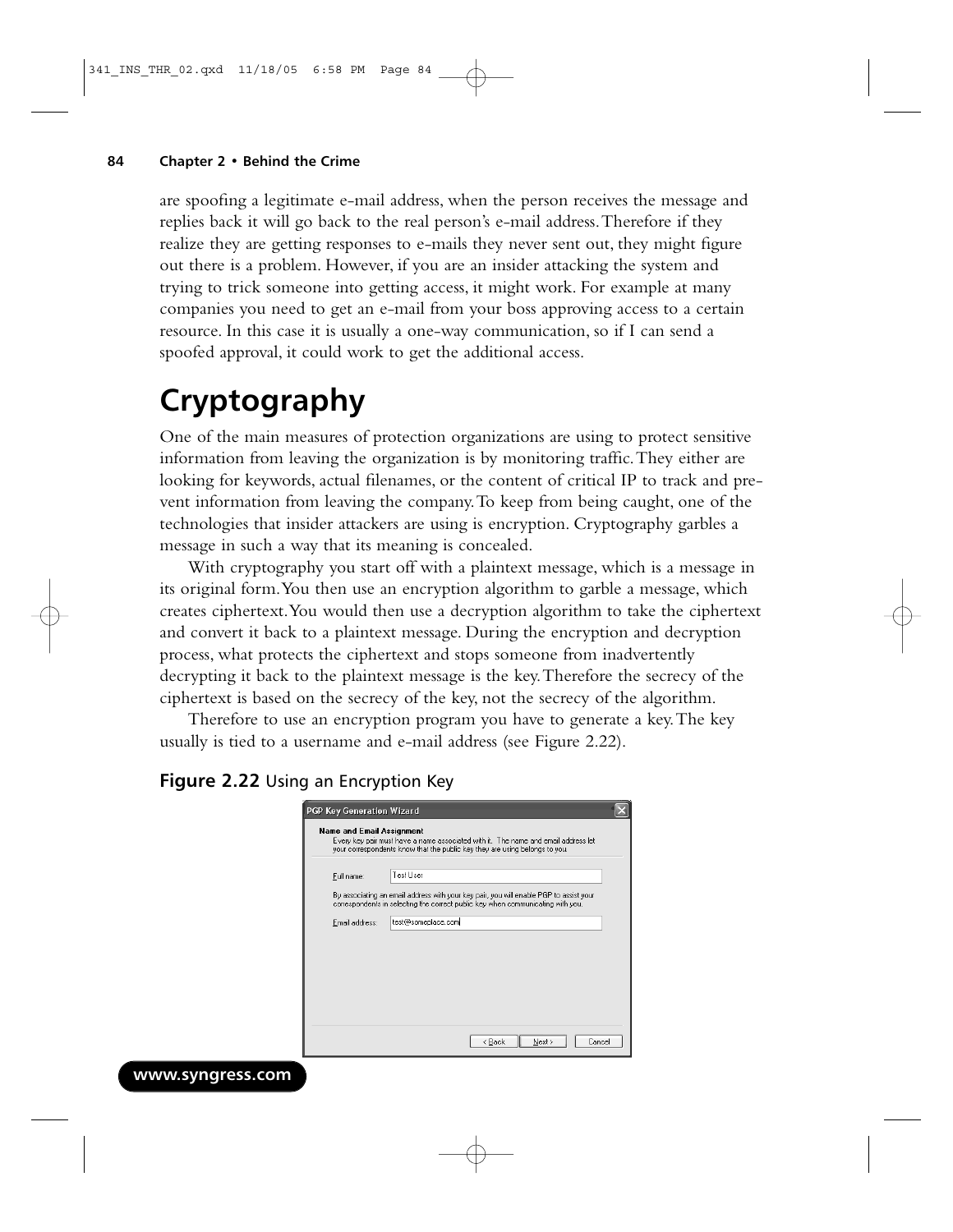However, no validation is performed so you can put in bogus information that could be used later to launch a man-in-the-middle attack where you can trick someone into using a false key. If you know the public key for a user you can encrypt a message; but only if you know a private key can you decrypt a message. Therefore the public key can be distributed via a trusted channel, but your private key should never be given out. If someone can get access to your private key, then they can decrypt and read all your messages.

### Detection

The benefit of encryption is that someone cannot read the content of the original message; however, encryption is detectable.

From a nonmathematical standpoint, if you are expecting to see ASCII characters and English text in a message and you see the following, clearly you can tell there is a problem.

dUTiR9wm+A0b3RFqJnpghU0QkyFpXliyt+c/lQkk1M5Q60azvBCi+XRJW/k7p15Y d8fK/k5pSDiH+YwxDE62j8hs27sT7srttcEj+X4WcBimnUxIh2m22UARtGgXJOmp zITSRgP9E6gab/iXiygH3IutNG2ovzgILaIeR7YTnYoGLVRgUjtuuRjSgX7aKLtz 7NcNLLtrNmdNZwCX0QlXdVi2NUOJPA96CSFgRfHw26GZ+3Jx4T4F7xRMDx2zIAsRBl T7zqujZozh1hAqXpiVxk4bkkdeBBUuv8DXayLd96+ADnXlLBwU4DK+4i4J2T rp8QB/9zVTo0sfigXAR8vI78EQrq/U225kXHLqPwPVgwuBOkZhlaTfEhTRZDmK84 rJZWwGUZAcEwTGPNzm/SYiJf2rS1ziP/hdyblfm3jgUkxi3pAoWAtyukLdwT1O+4 +9I3bnTnxjgE4olo/WRGJx/CV0ou2PQYjMOJsKWBZrR3pL8fhgO3kBT3Sx2OimCG 8HzZV5C0KZVnVyiFQKi1uBETtbUDXHjvdzmqFzfksght5+P+H+98SDu0MyvqrHaJ hOHMTXwKdohLwTlrpBbe9ZT26oV+8nLlQlVca72mFACWyEfc4AH52BouOyIEQ/g8Yuthl uxTvHjvY7JdtGJKLhEhYV5B/0ZjCtHa1fSBhY011ZrBZthVr9YjruWvDBo /UukEcHOGyrw0UXEte3YmQceZOSVQCe1V3k675gvUi/HnAWG8dfneT5v/f1u2Vjp WWdKMNcloeI4gQE8V91aA9AXPycG6wR/4KsInOB57WD5nsAC/FHE9sShLHsJ/2Cl QyarhpGikhUNLGKFBNc5RYameGrp37pZn44ev4OgGLsAKzt99lST2cT8cXrglHgE igbnp6xbHkLF2mkXm0nsA7B1cDm4dZ959IOp8mCFFbcsUzY3zPDMD69kPVPBa6q4 +pK89ioZ8fIqlf5Arip1IqSJhy2DGiZChzjij9ldWL5blppD0q5/0sGFAQNphq2h hfWZyWRiY6Gz9LmwpyOmdI7YnCS5XQ2lbFpkKtLVy6flhVdyjxAscBkoqMcmUgc0 HKgcQlRXC/syLvpk3tEgiivVYBDq7VWGHYoh4swwqA4VOZDHKjoaO/FaIPayWo0f RrWosMmKPtySgnD8WDZKyCXEshyx7jApapsxIeoTI5Z7soAHta5Yvl1Li8H8+KKB

Although this is not a mathematically sound way of doing the analysis, it works at a high level. However, mathematically, there is also a way to detect encryption. One of the qualities of strong ciphertext is that the output of encryption is random.This is important because given the ciphertext of a message, there should be no way to determine the plaintext message. If the ciphertext is not random, that means there are patterns that can be used to predict the plaintext message, which is not a good thing. However, this quality of strong encryption can also be used as a detective message.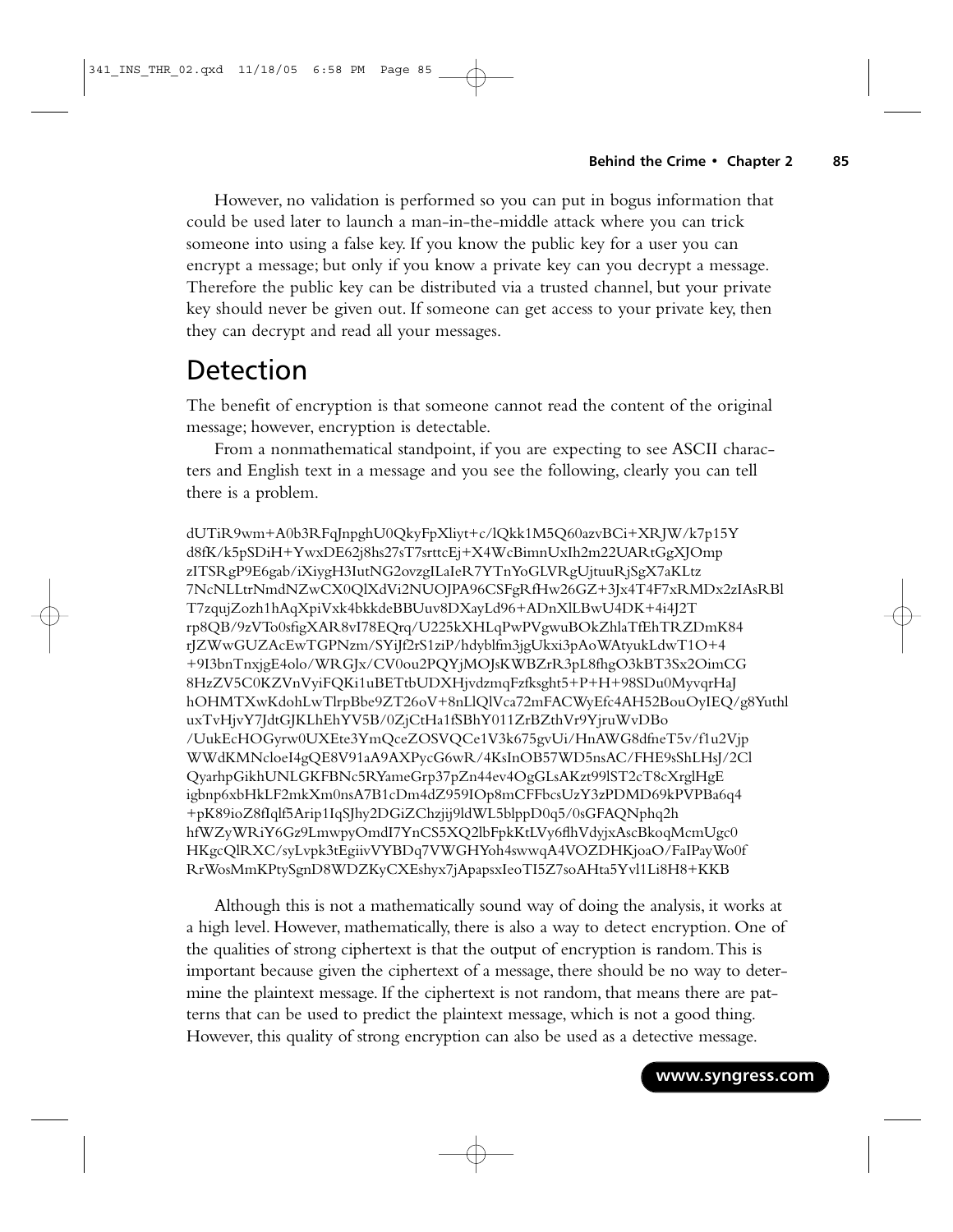With a normal message, all characters do not appear with the same frequency; some appear more than others.This should be evident if you have ever watched the Wheel of Fortune—people will always try some letters before others. Samuel Morse, who invented the Morse code, wanted to make it as efficient as possible, so he would give the simplest codes to the letter that appear with the highest frequency and the longer codes to the letters that appear with less frequency. He determined frequency by counting the number of letters in sets of printers' type.The following are the values he came up with:

| 12,000 | E             | 2,500 | F    |
|--------|---------------|-------|------|
| 9,000  | т             | 2,000 | W, Y |
| 8,000  | A, I, N, O, S | 1,700 | G, P |
| 6,400  | н             | 1,600 | B    |
| 6,200  | R             | 1,200 | v    |
| 4,400  | D             | 800   | ĸ    |
| 4,000  | L             | 500   | Q    |
| 3,400  | U             | 400   | J, X |
| 3,000  | C, M          | 200   | Z    |
|        |               |       |      |

Therefore E, followed by T, are the letters that usually appear with the highest frequency. Based on this analysis if you plot a histogram of the letters in a typical document, you would get a very uneven histogram that would look like the one shown in Figure 2.23.

**Figure 2.23** A Histogram Plotting Letters in Normal Text



**www.syngress.com**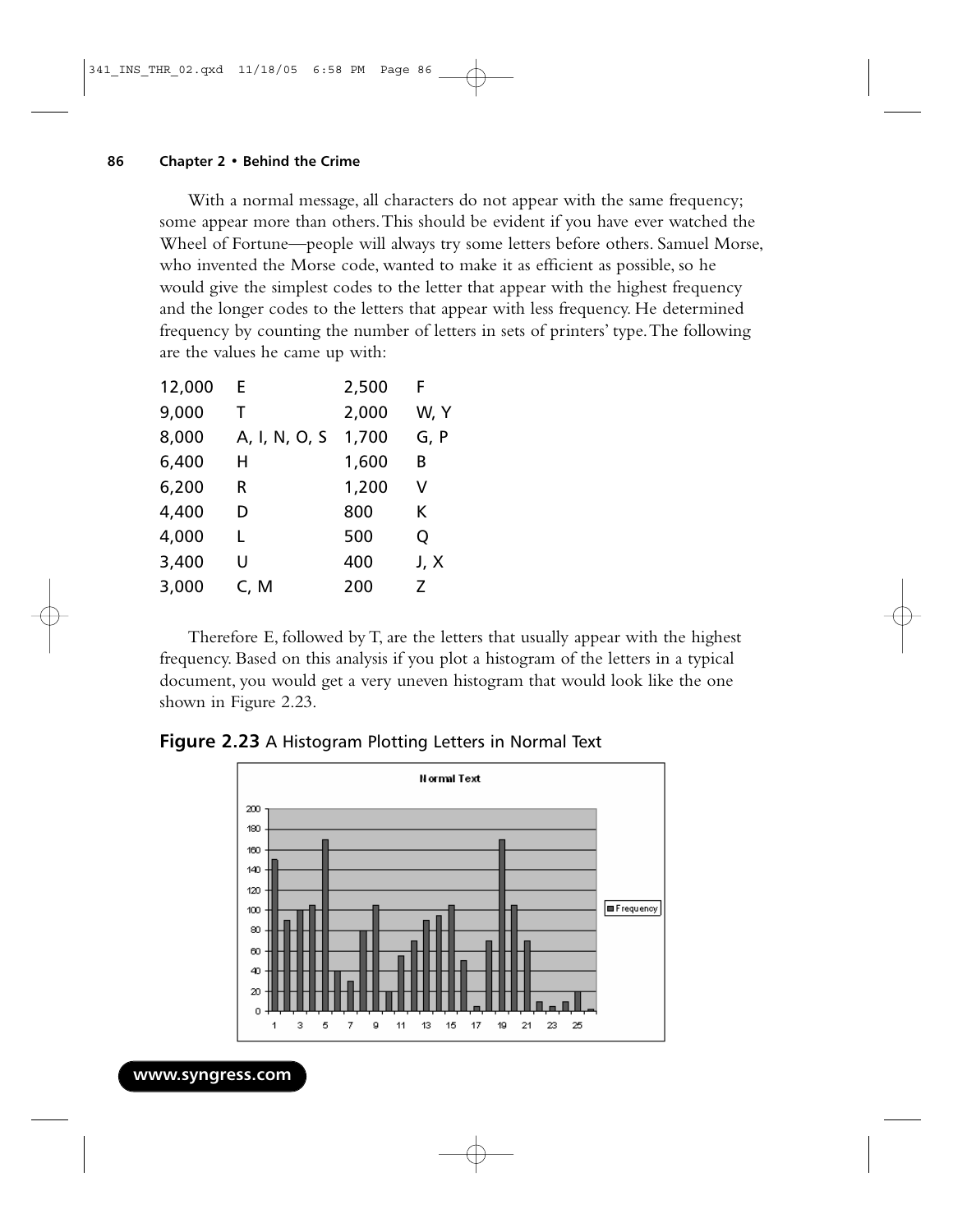However, if you plot out the histogram for encrypted information, since ciphertext by nature is random, you will get a very flat histogram (see Figure 2.24).



**Figure 2.24** A Flat Histogram Plotting Letters in Encrypted Text

By looking at character frequency of the data you are examining you could detect whether the information is encrypted or not.

The good news is an organization can tell if information is encrypted; the bad news is if robust encryption is used you might never be able to decrypt the information and figure out the meaning of the message. However, in many cases, the mere fact that someone is encrypting information is enough to suspect them and watch them closely. If the organization does not have a sanctioned encryption program, in essence no one should be using encryption.The fact that someone is using encryption means they are using their own noncompany-sponsored program.This immediately raises a question. Second, the insider probably is only using encryption for certain communication, not all communication. Now the question becomes, who is the insider talking to and what are they saying that is so sensitive that he or she feels the need to encrypt the data during this transmission? Even though you might never know the actual content of the original message, you should be able to perform enough analysis to be able to warrant a more detailed investigation, and watch the person very closely.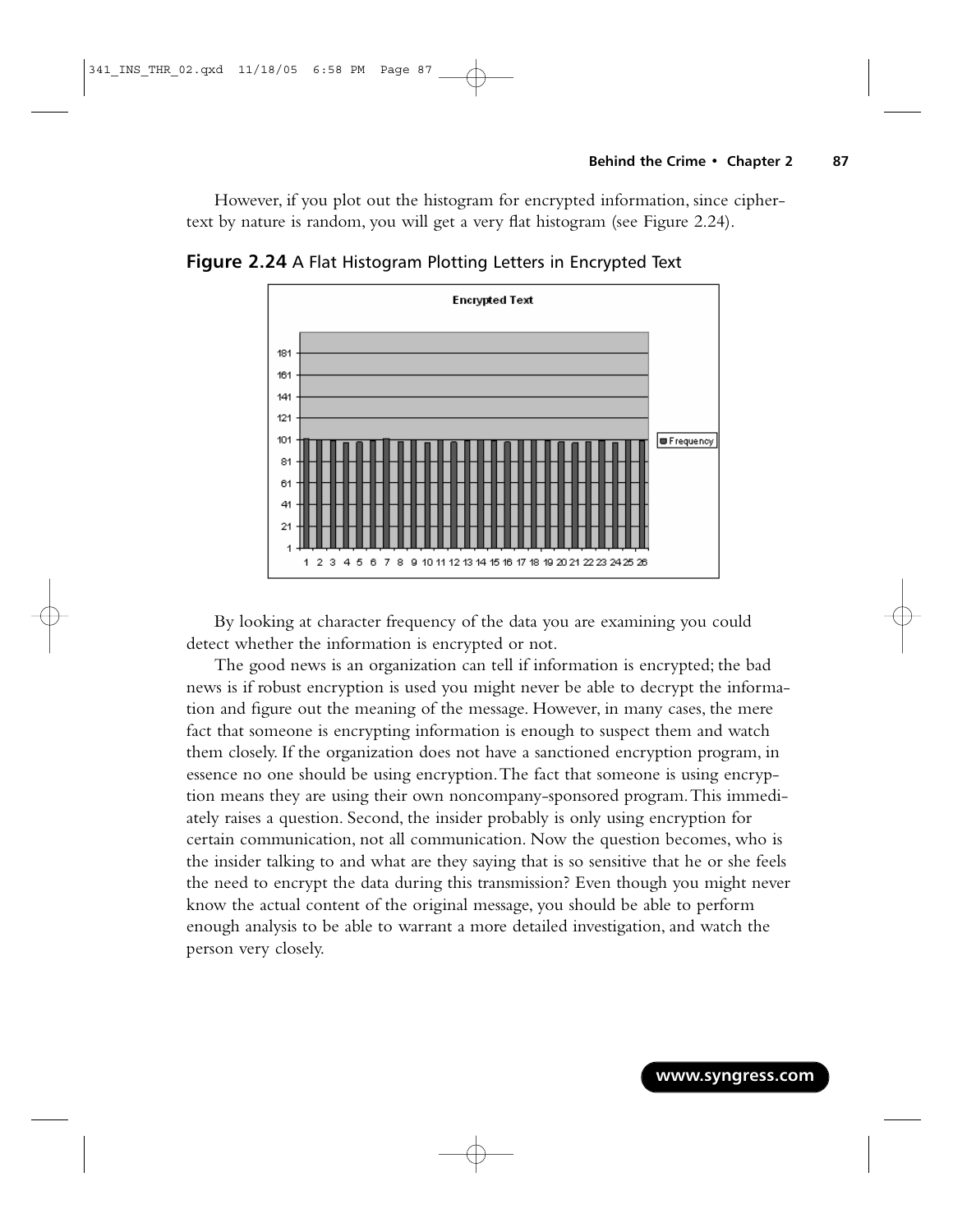# **Steganography**

Steganography is data hiding, and is meant to conceal the true meaning of a message. With cryptography, you know someone is sending a sensitive message, you just do not know what it is. With steganography, you have no idea that someone is even sending a sensitive message because they are sending an overt message that completely conceals and hides the original covert message.Therefore cryptography often is referred to as secret communication and steganography is referred to as covert communication.

The analogy I like to use to differentiate between the two is the following. If I inherited a lot of gold I would want to keep it safe and protected. One option would be for me to purchase a big safe and keep it in my living room with all the gold locked inside. If you came to my house for a drink you would see the big safe in my living room. It would be locked so you could not open it. Even though the information inside was protected and you had no idea what was inside, you would know I must have something very valuable to lock it in such a big safe.That is cryptography.You do not know what I have but you know I am protecting something.

Another option would be for me to cut out the sheet rock on one of the walls, make a shelf, and stack all the gold on the shelf.Then I would put a picture on top of it on the wall. Now if you came to my house there was nothing unusual. I have some pictures on my walls, but it is quite normal for people to hang pictures on the walls. In this case nothing looks strange and you have no idea that I have anything of value.That is steganography.The sensitive gold is hidden and you have no idea it is there.The problem with straight steganography is if you noticed that the picture was crooked and went over to the wall to straighten it out, you would notice the wall is cut out behind the picture, and when you lifted up the picture you would see all my gold.

To maximize the efficiency of both technologies they often are used together. First I would install a wall safe and put the gold in the wall safe (cryptography).Then I would put a picture on top of the wall safe to conceal the safe (steganography). Together they provide a robust solution for inside attackers to protect their data and hide their information so no one at the company has any idea of what is going on.

To illustrate the power of steganography, we will use a program called S-tools. S-tools uses a simple drag-and-drop interface to perform steganography (see Figure 2.25).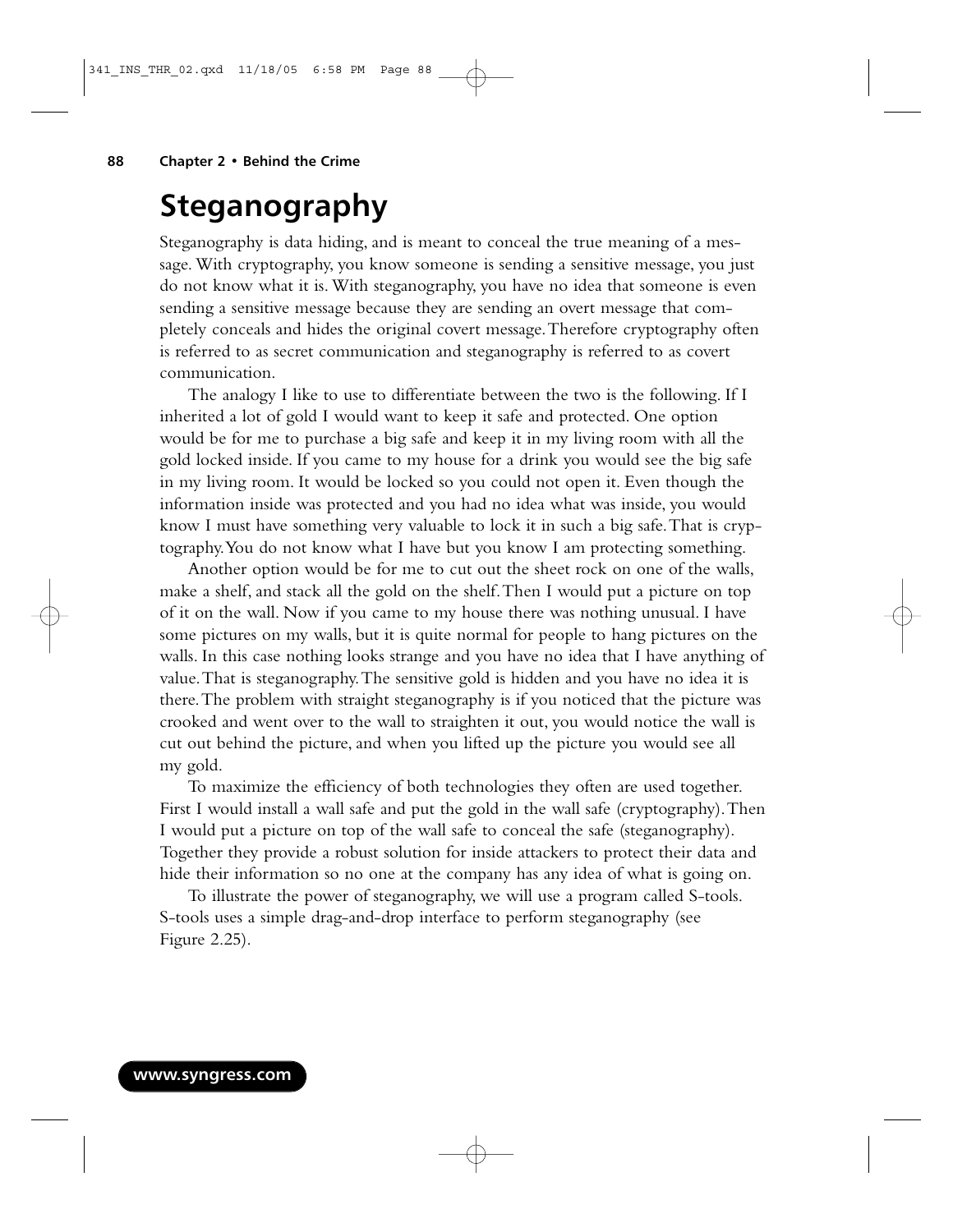**Figure 2.25** The S-tools Interface



When S-tools hides information within a file it not only uses a pass-phrase to protect the information, it also uses encryption to keep the information secure (see Figure 2.26).

**Figure 2.26** Using S-tools to Hide Information within a File

| Hiding 99 bytes       |             |        |
|-----------------------|-------------|--------|
| Passphrase:           |             |        |
| Verify passphrase:    |             | Cancel |
| Encryption algorithm: | <b>HDEA</b> | Help   |

After you type the required information, S-tools automatically will hide the covert message within the overt message (see Figure 2.27).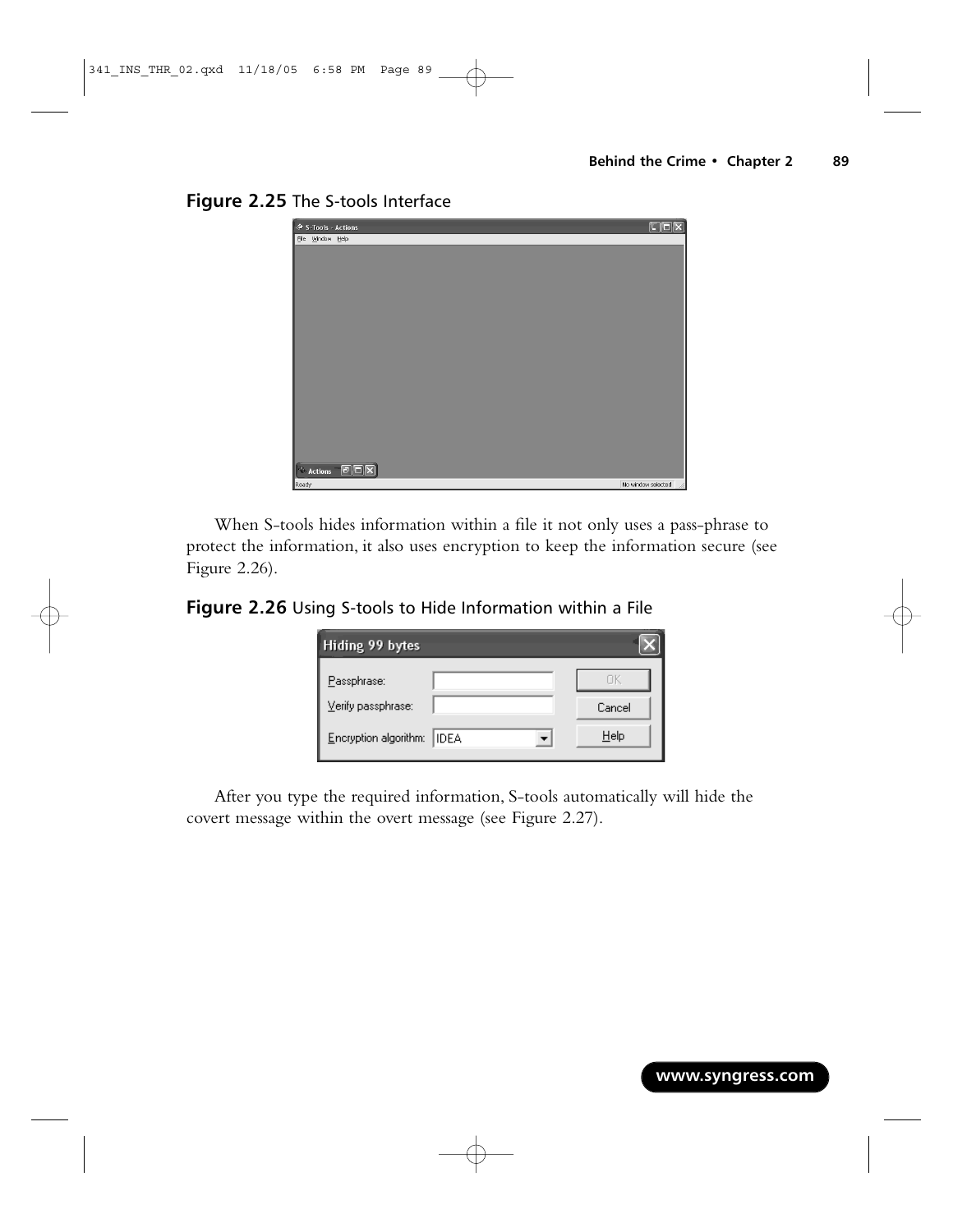

**Figure 2.27** Hiding a Covert Message within an Overt Message

The image on the left is the original image and the image on the right is the one with data hidden in it. Based on the how the algorithm works there is no visual difference between the two files.The binary composition of the two files are different, but visually, they are identical.

Steganography is a very popular technology for attackers because it allows them to completely conceal the true meaning of the communication and hide it in an overt image of any type.

There are two general ways to protect against steganography on your network: removal and detection. In some cases an organization does not care if someone is using steganography, they just want to make sure sensitive information does not leave the organization.Typically the easiest way to remove steganography is to convert the image to a different file type. For example the most common type of files on the Internet today are .jpeg files.The reason .jpeg files are so popular is because they are compressed files and are smaller than normal files.Therefore if you take a .jpeg file, convert it to a .bmp file, and then convert it back to a .jpeg file, although the image will look the same, the binary content will be different. During uncompression and decompression, the least significant bits are modified and this is where data is hidden with steganography.This conversion will remove any data that has been hidden within the file.

The second method is detection. For each steganography technique there are different ways to detect whether data has been hidden, but with S-tools it is fairly straightforward. S-tools works by making duplicate colors in the color table.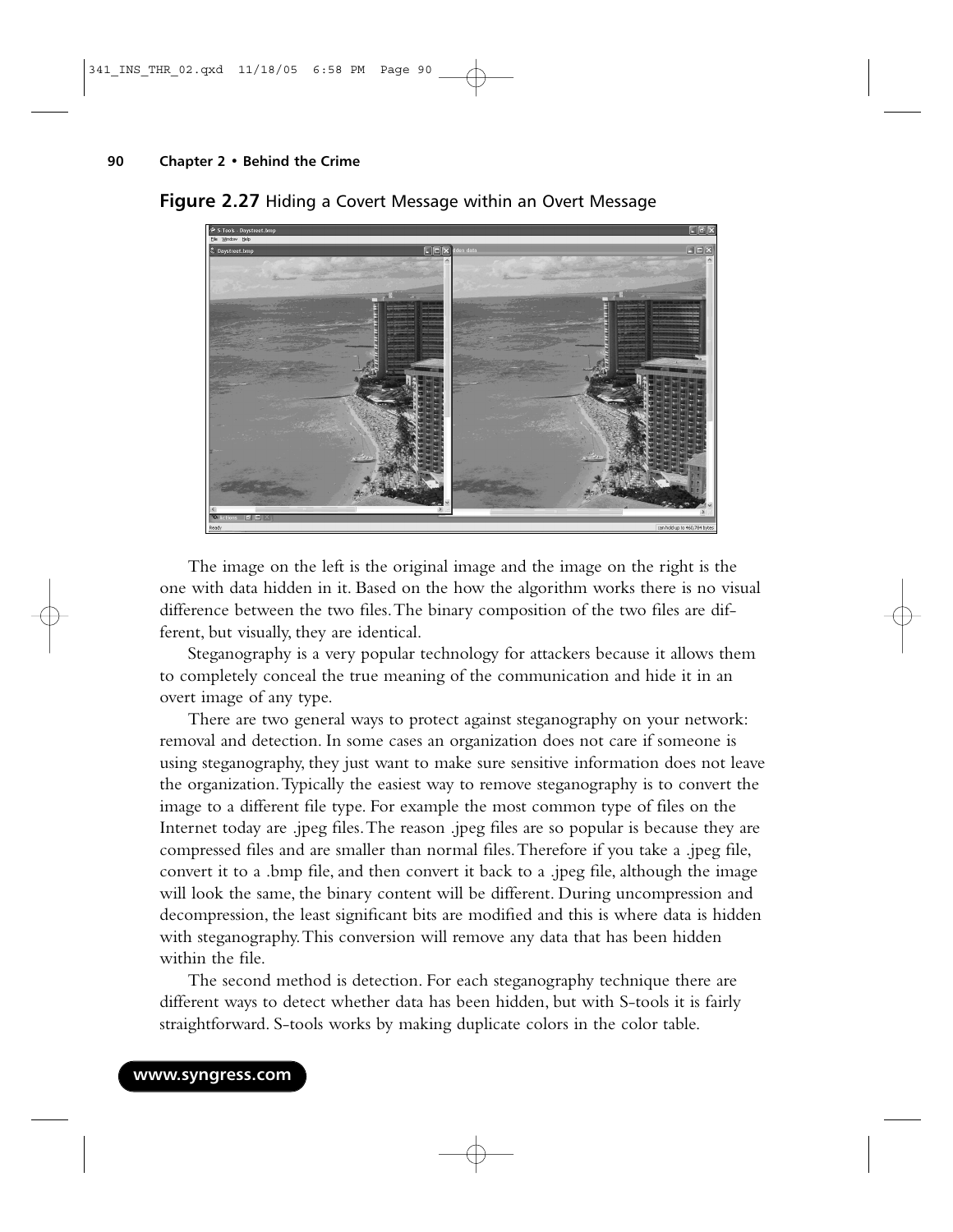Therefore by writing a simple program to check for duplicate colors, you can tell whether data has been embedded within an image.

> **Normal File**: D:\DH\Data\BMP>bmpmap test.bmp Filename: test.bmp Actual size: 66146 Reported: 66146 **Near duplicate colors: 2 Embedded File**: D:\DH\Data\BMP\STools>bmpmap test\_h.bmp Filename: test\_h.bmp Actual size: 66614 Reported: 66614

#### **Near duplicate colors: 1046**

You can see that in a file without data embedded within it the number of duplicate colors is less than 20. In a file that has data embedded within it, the number of duplicate colors is much higher than 20.Therefore a simple check of the duplicate colors would allow an organization to be able to detect steganography.

# **Malicious Acts**

Malicious attacks typically are used by external attackers to gain access to a system. Since someone on the outside does not have access to critical systems or files they often need to use exploitation methods to attack a system and get access.Typically with an insider attack, the insider has access and the challenge becomes how to hide and extract the data from the organization. In addition, since most insiders are nontechnical, exploitation methods are used only as a path of last resort.

Although the use of malicious acts as the primary measure for insider attack often does not happen, to gain additional access or elevated privileges malicious acts do come into play. In a situation where I have some access but not all the access I need to access the data, I might use a malicious attack to elevate my privileges or gain access to a system.These attacks usually involve running exploit code against a system. Some insiders may write their own exploits or even find their own zero day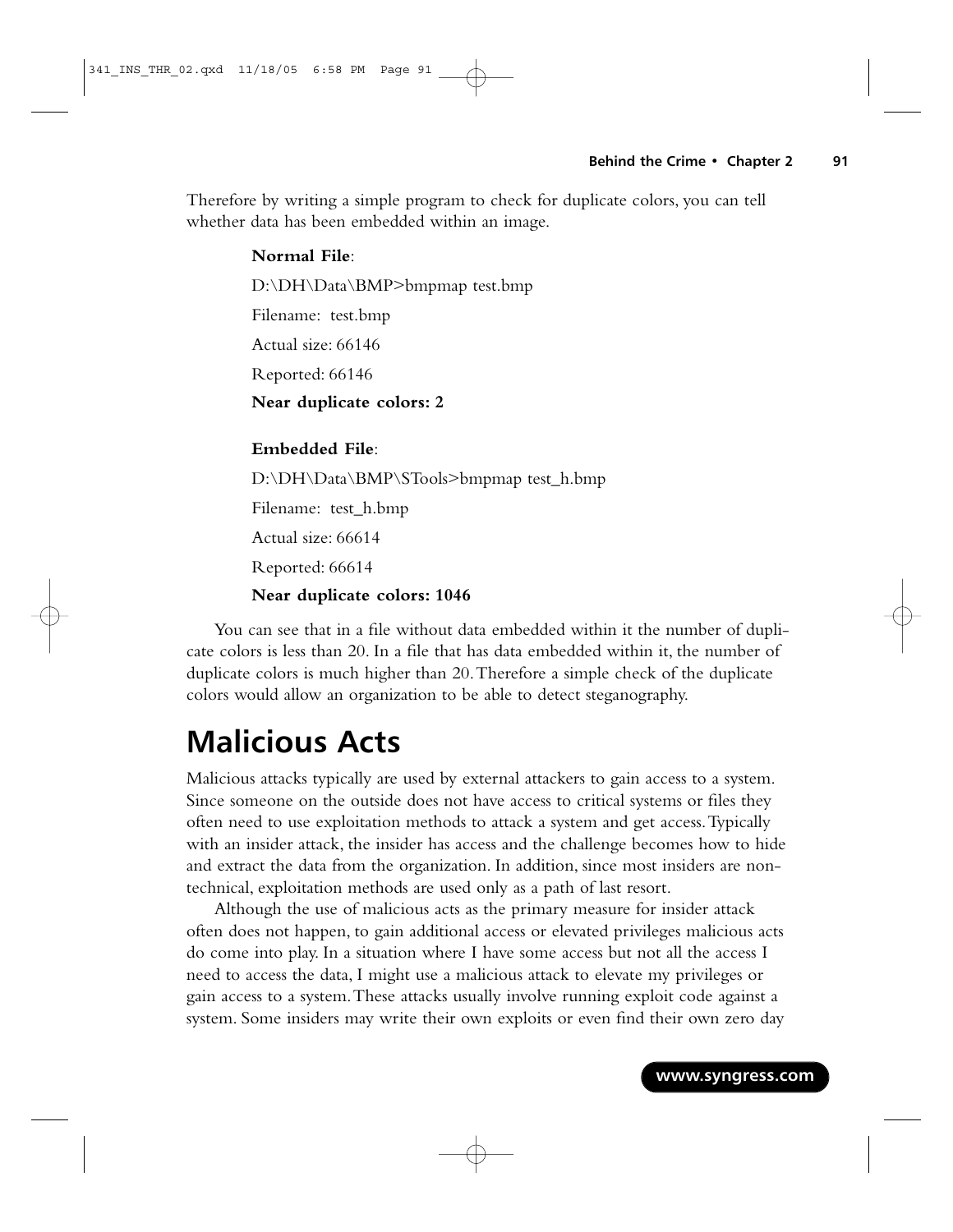exploits, but many will use tools that already have been written.The advantage of utilizing zero day code is because most IDS would not be able to detect it or find it because there is no known pattern or signature.

Malicious attacks can also take other forms including the following:

- Deceit and deception
- Perception management
- Information corruption
- Theft
- Destruction
- Unlocked system

Although not the main focus or technology normally used for insider threat, in some cases an insider can reach deep into his or her arsenal and use these techniques to gain access to the information needed or to cause harm to the organization.

# **The Human**

The weakest link in any security problem is the human factor, and insider threat is no different. No matter how well thought out your security plan is, no matter how much technology you utilize, no matter how many resources you have, humans still will be one of the key areas of focus for the insider to do harm.

Even though the insider typically has some access needed to do the job, often additional access is needed in order to acquire the access he or she needs to fully compromise critical IP.There are many ways that can be done, and we looked at several already, from malicious attacks to using out-of-band systems like voice mail. One of the easiest methods is to compromise the human element and have a human tell you the information you need, or at least give you enough data points to be able to make your job as the attacker easier.

This concept of essentially tricking someone into giving you information they normally should not give you is called *social engineering*, and it has been around forever. When my wife accuses me of lying to her, I respond jokingly that I am not lying, I am social engineering her (which, by the way, I do not recommend if you are married!). In short, social engineering is lying, it just sounds better than saying you are a liar.

The formal definition of social engineering is pretending to be something that you are not, with the goal of tricking someone into giving you information they normally should not give you and that you should not have access to. Essentially, if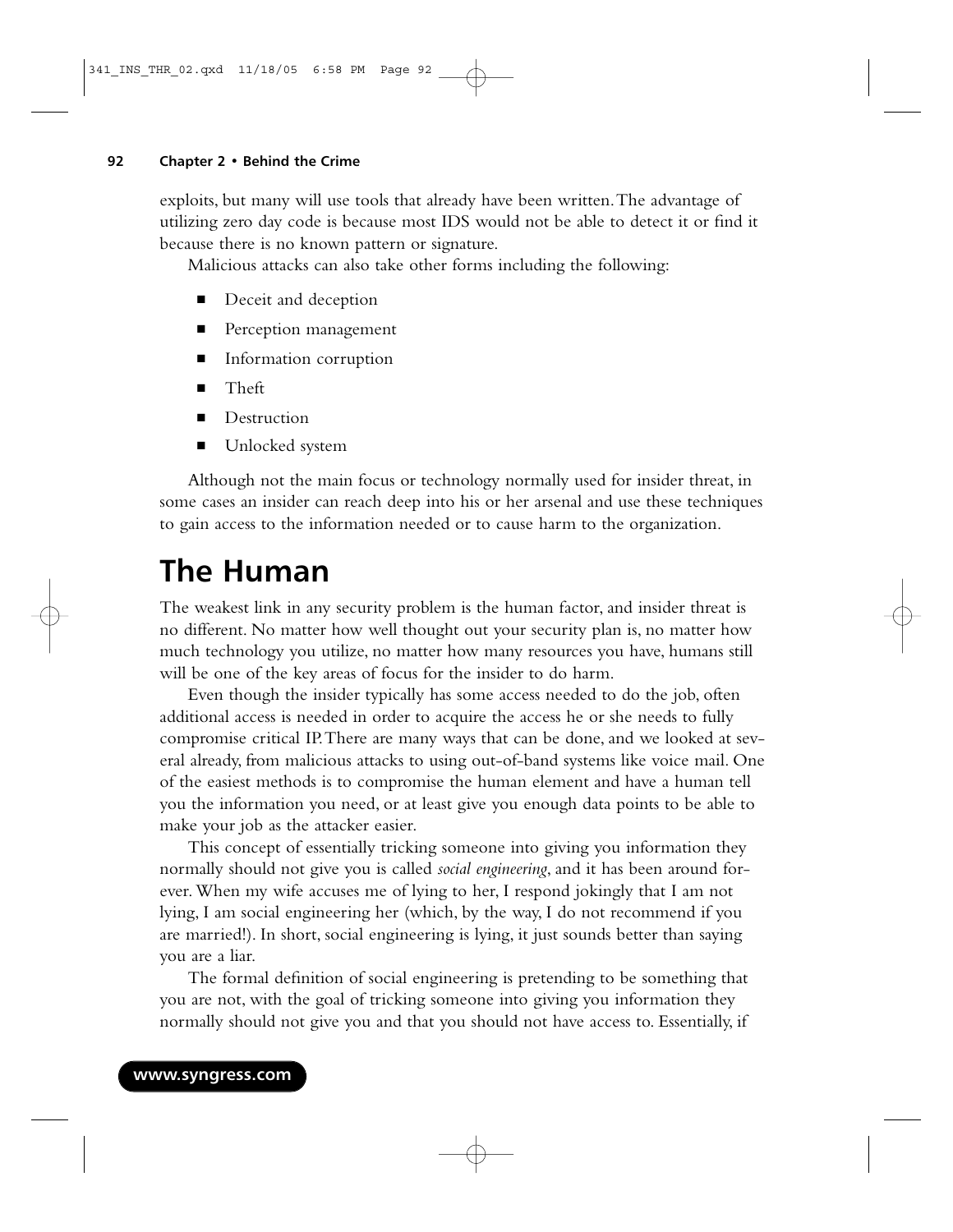the person knew your true intent, he or she would not tell you the information, but since you are "in disguise" you are able to trick him or her. Some simple but effective examples of social engineering are:

- Calling the help desk requesting a new account to be set up
- Calling IT and acting like a vendor to find out how a piece of software is configured or where it is installed
- Impersonating a manager to get an employee to send you a proposal
- Impersonating a manager to get approval to access a sensitive directory

The interesting fact about social engineering is that many people overlook it because it seems so simple. But remember, just because something is simple does not mean that it is not extremely powerful.

Most people have a default level of trust—if you do not do anything to convince them otherwise, they generally trust you. Some of the other reasons why social engineering is effective include the following:

- **Exploits human behavior**. As we stated, if you are nice and friendly most people will trust you. Most people's personalities assume it is better to have a default mode of trust unless you do something to change their minds, than to go through life paranoid and not trusting or talking to anyone.
- **Trust is good**. Some level of trust is not a bad thing. When I meet someone for the first time it is much better to start talking and assume some level of trust than to sit in the corner thinking everyone is evil. But always remember the saying from the movie, *Italian Job*,"I trust everyone, it is the devil inside I do not trust."
- **If you are nice you must be honest**. Despite all the effort that we spend teaching our children not to trust strangers, most people grow up still thinking that it is OK to talk and socialize with nice people.Although interacting with people you do not know can be intriguing and give you a new outlook on life, you always have to be careful that there is a distinct difference between friendliness and trust.
- **People love to talk**. This is probably one of the biggest reasons social engineering is so effective. If you just give someone an opportunity and ask questions that are nonthreatening, you can get someone to tell you almost anything.
- **If you listen, you must be trustworthy**. Many people are lonely, and one of the signs of loneliness is that they have no one to talk to.Actually,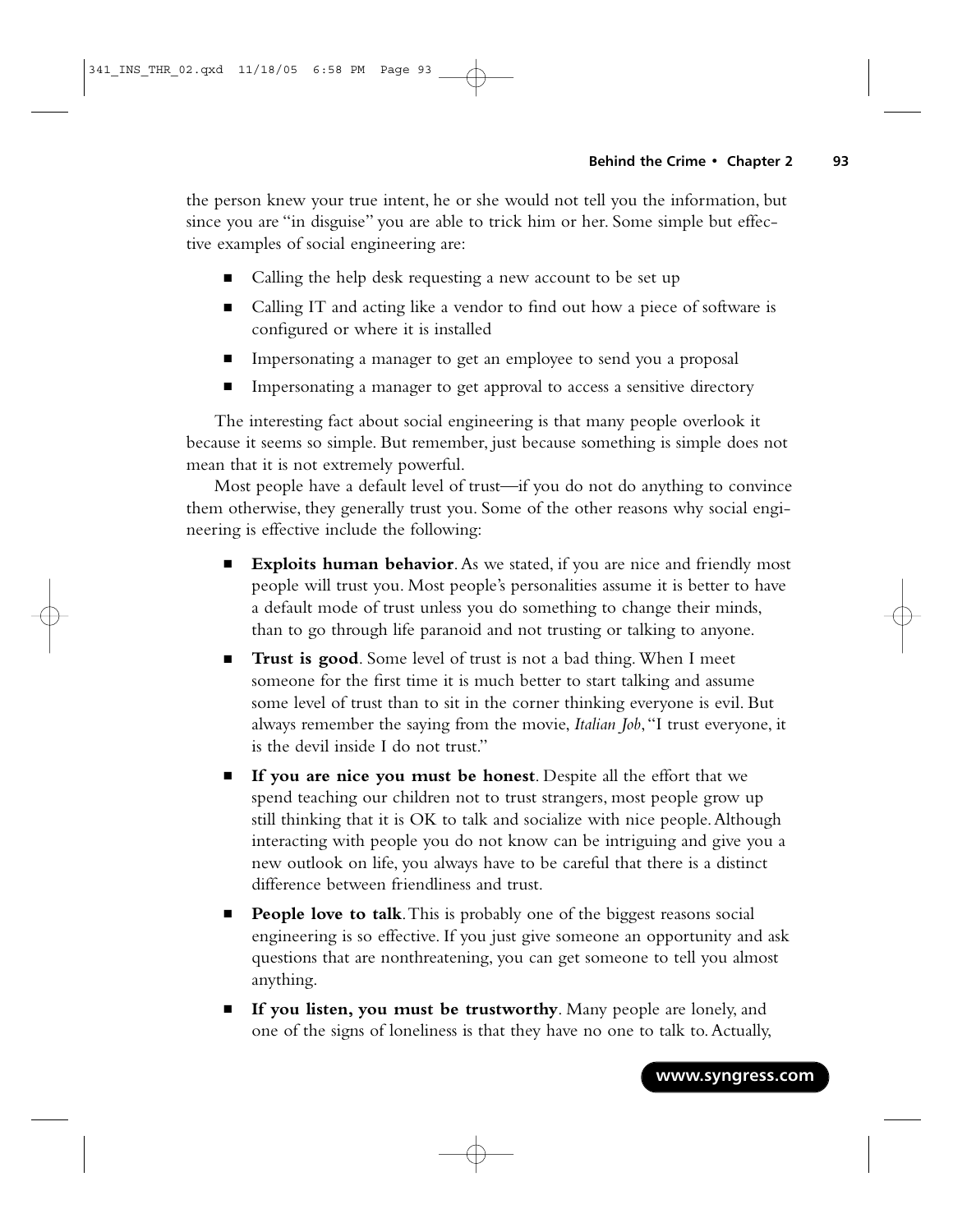the real sign is that they have no one who listens to them. Many people just want to hear themselves speak and when they talk with someone it is a competition of who can get more words in and dominate the session. Many people are not good listeners.Therefore if you are a good listener people are more prone to talking. It is critical to remember there is a difference between listening and not talking. I had one person tell me that when he talked with someone, he let the other person talk 90 percent of the time, therefore he was a good listener.You cannot make that correlation. Just because someone is not talking does not mean he is listening; he could be daydreaming or thinking about other things. Listening is a process of engaging with another person, understanding what he is saying, and being sincere. If you talk with someone who hardly talks, it could be because he could tell you were not interested and not really listening.

■ **People love to tell secrets**. By having a secret that no one else knows people feel empowered. However, that empowerment is diminished if you do not tell anyone about the secret.Therefore the fact that someone knows something no one else knows, they have this eagerness to tell someone. In addition many people love to gossip and find out what other people are doing.Taking this and carefully planning a conversation can be a perfect avenue into social engineering.

The other item that makes social engineering so popular is that you need minimal, if any, information to perform social engineering.Although no information is required to perform social engineering, the more information you have, the higher the chance of success. If you are going to pretend to be a manager or from a different department, the more supporting data you can use or names you can throw out to put the person you are talking to at ease, the greater the chance of the attack being successful.Typically with an external social engineering attack, some general recon is appropriate so you are not going into it blind. However, if you are talking about internal social engineering, although you can perform additional recon, most insiders just by nature of their job have enough information to make the attack highly successful.

Social engineering can come in many flavors and types. I have found that just by being nice and helpful, usually you can get whatever information you need. However, in cases where that does not work, the following are some additional types of social engineering that can be used:

■ **Just asking**. The most general type of social engineering and the one that often is overlooked because it is so obvious is just asking for the information. In many cases if you are confident about how you present yourself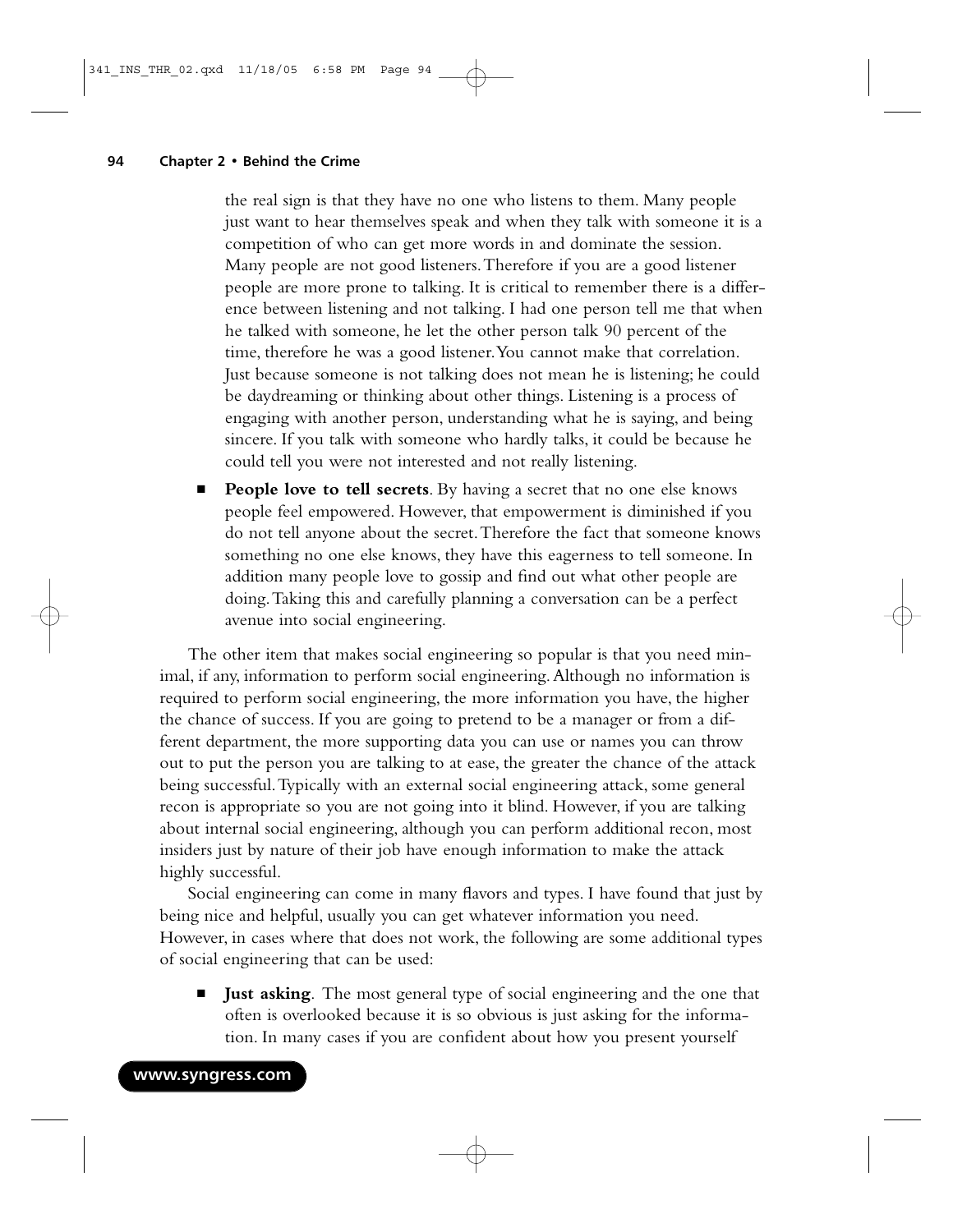and you ask for something with authority, many times people will give it to you. Many buildings have guards in the front of a building but if you walk in the building you do not need an escort. If you walk in and look around and act like a visitor you will be stopped and have to sign in. However, if you walk with confidence as if you belong and know where you are going, in many cases, you will not be stopped.

- **Impersonation**. Pretending to be someone else is probably the most popular method of social engineering. If I pretend to be from the help desk I can probably get an executive assistant to open a CEO's office so I could supposedly fix a problem he was having. Even if the assistant says I do not know about any problem, you can say he was complaining to my boss about a problem, but if you prefer I just leave it and wait until he gets back that is fine. Most people do not want to be the one to be blamed for not having a problem fixed, so in most cases you would be given access.
- **Misleading and redirection**. With both of these you are giving someone false information with the purpose of misleading them, confusing them, or causing them to make a decision they normally would not make. For example, I heard a rumor that we had a fire code violation, and sometime this weekend they are going to come in and inspect the office. If they cannot get into an office, they might fine the company, so make sure you leave your office open this weekend. Clearly you are presenting someone with false information so you can gain access after hours.
- **Anger**. Although I would recommend using this method as a last resort, it will work in some cases. Instead of being nice, kind, and trying to sweet-talk someone into doing something, you get very angry and raise you voice. Some people do not like conflict so if you start getting upset and angry they would rather just give you what you want than risk making a scene.The risk of anger social engineering is that you could annoy the other person and he or she could get angry; then nothing would get accomplished.

To defend against social engineering, the best defense measure is to raise user awareness on the dangers that social engineering can pose to a company. In addition, strict policies with clear guidelines that are tightly enforced will also limit the chances that people could be tricked into given access. Employees have to realize that a company is taking social engineering seriously, and if it is enforced and proper measures are taken, the amount of social engineering attacks will decrease.This is not a problem that will be solved instantly, but with time it will get better.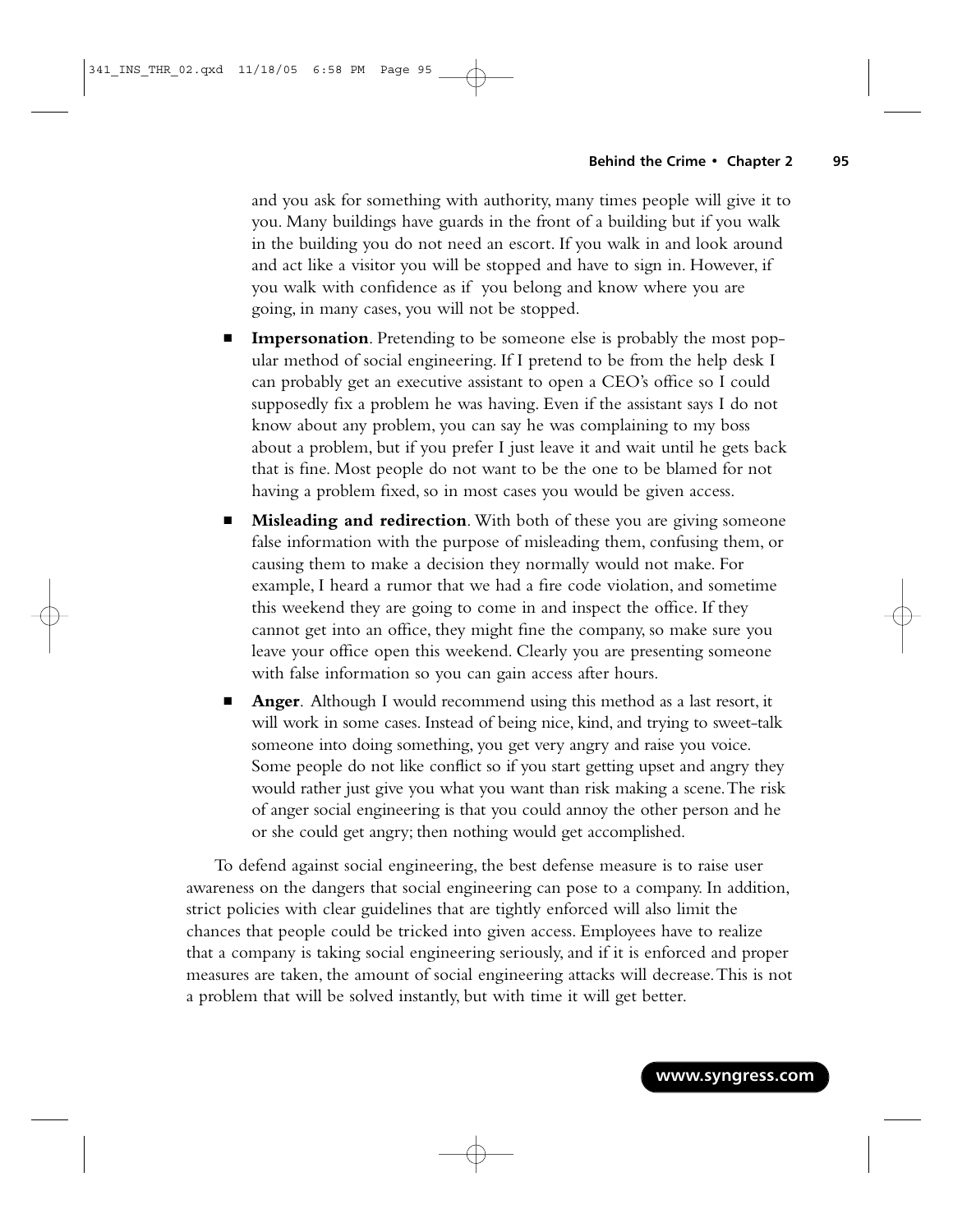### **Summary**

This chapter covered a wide range of technologies and methods that can be used by an insider to cause harm to a company. Just like with viruses and other attacks, attackers often are taking a base method and modifying or creating variants of it to make it more powerful and difficult to attack.The same thing will occur with the insider threat.This chapter covered the base technologies and some variants, but expect to see additional variants and new methods evolve.As companies become more and more savvy on prevention and detection techniques for the insider threat, attackers are going to be forced to enhance their means and methods of using these technologies, and even in some cases, developing new technologies.

This often is referred to as the leap-frog approach. Either the "good guys" (security professionals) or the "bad guys" (attackers) can start the game, but usually it is the attackers. Most security measures are put in place because of a need; if there is a not a need, why spend money on something? Remember from our analysis that threat drives the train. If there is not a threat, than whether there is a vulnerability or not is irrelevant.Threat is tied back to possible danger and created by attackers. Every time an attacker develops a new method or technique for exploiting a system, he or she is creating a new threat, and in most cases, there is a high chance the company has a resulting vulnerability.The reason is simple: attackers develop methods to break in and cause harm, which is manifested through a vulnerability. If there is not a vulnerability then the attacker will spend all this effort on a technique that will never amount to anything of value.Attackers are very smart and clever and usually develop threats out of a need because they saw an opportunity they want to take advantage of.

Based on these reasons, we assume that the attacker will start the game.The attacker will leap-frog over the security professionals.This usually is done by the attacker finding a way into a system or a way to compromise data from an insider perspective, that a company has not thought about and has an inherent vulnerability to the attack. Once this starts being exploited by the attacker, security professionals start figuring out a way to fix the problem and stop the attack. Once they are able to do this they leap over the attacker.At this point the attackers' chance of success is either stopped or greatly diminished, and they have to figure out a new way to accomplish their goals, which usually entails the compromise of sensitive IP. In most cases they will modify an existing attack, or in some cases, create a whole new attack that once again is successful. Now they have leap-frogged over the security professional.This game usually continues, and is what guarantees that security professionals will be employed for a long period of time.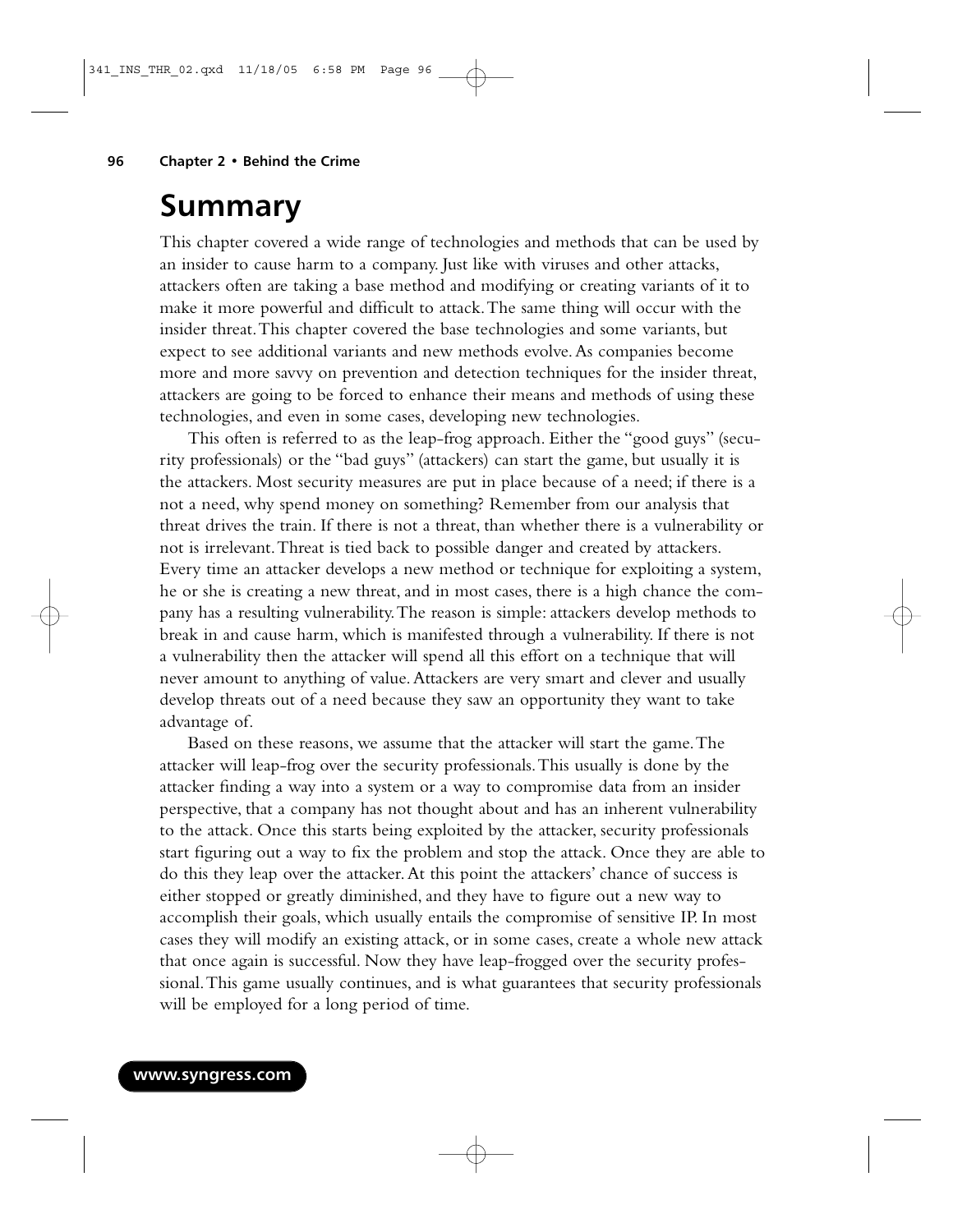The problem with any new area, and insider threat is no exception, is the time it takes for security professionals to leap over the attackers.This usually takes a long period of time; however, the time it takes for attackers to leap-frog over the security professionals is usually fairly quick.Therefore it is critical that we are properly prepared going into this battle.The more we can understand the technology that is behind the attack, and start thinking about both prevention and detection measures, the better chances we will have at protecting our organizations from attack.

We covered a lot of different technologies that are used by attackers. Some of the technologies you might have known about and we presented a different perspective; some were very cool, and ones James Bond might use, and others seemed very basic. You might have questioned why something this basic was in this chapter. Remember that this chapter is not titled,"Cool and Crazy Technologies," it was meant to give you some insight to what is used to commit the crimes.Attackers do not care if the method is cool or not, they care about getting the job done. If the technology will help them accomplish the goal, they will use it. In most cases, if you have two ways to accomplish something—one that is very complicated and high tech and one that is simple and straightforward—and they both have the same chance of working with the same success rate, an attacker would always pick the more straightforward one. The simpler something is, the less chance for mistake.Also, if a simple method will work as good as a more advanced technique, why waste the advanced technique? An attacker only wants to use just enough energy to get the job done.Anything else could raise there profile, have a higher risk of getting caught, and give away an advanced technique.

Therefore, you have to look at how effective any technology that we review is going to be. Even though it might seem basic, the question you have to ask yourself is whether it work in your organization. If it will get past your security defenses and cause an attack to be successful, then you have to worry about it.The good news you should say to yourself is, if it is a basic attack, it should be easier to defend against than a more complicated attack.

In this chapter we dissected each technology by looking at each one separately; however, in practice, many are used together.Traditionally some form of social engineering usually comes into play before someone actually extracts IP out of the company. Essentially the social engineering piece is a good way to test the waters to try and find out as much information as possible to minimize the chance of getting caught and maximize the chance of being successful.

Another example is that if I am going to use steganography, I am always going to use it with encryption.This way if someone actually determines that steganography is being used, they will not be able to read the content of the message. In addition, if my ultimate goal is to get sensitive IP to a competitor, even if steganography is going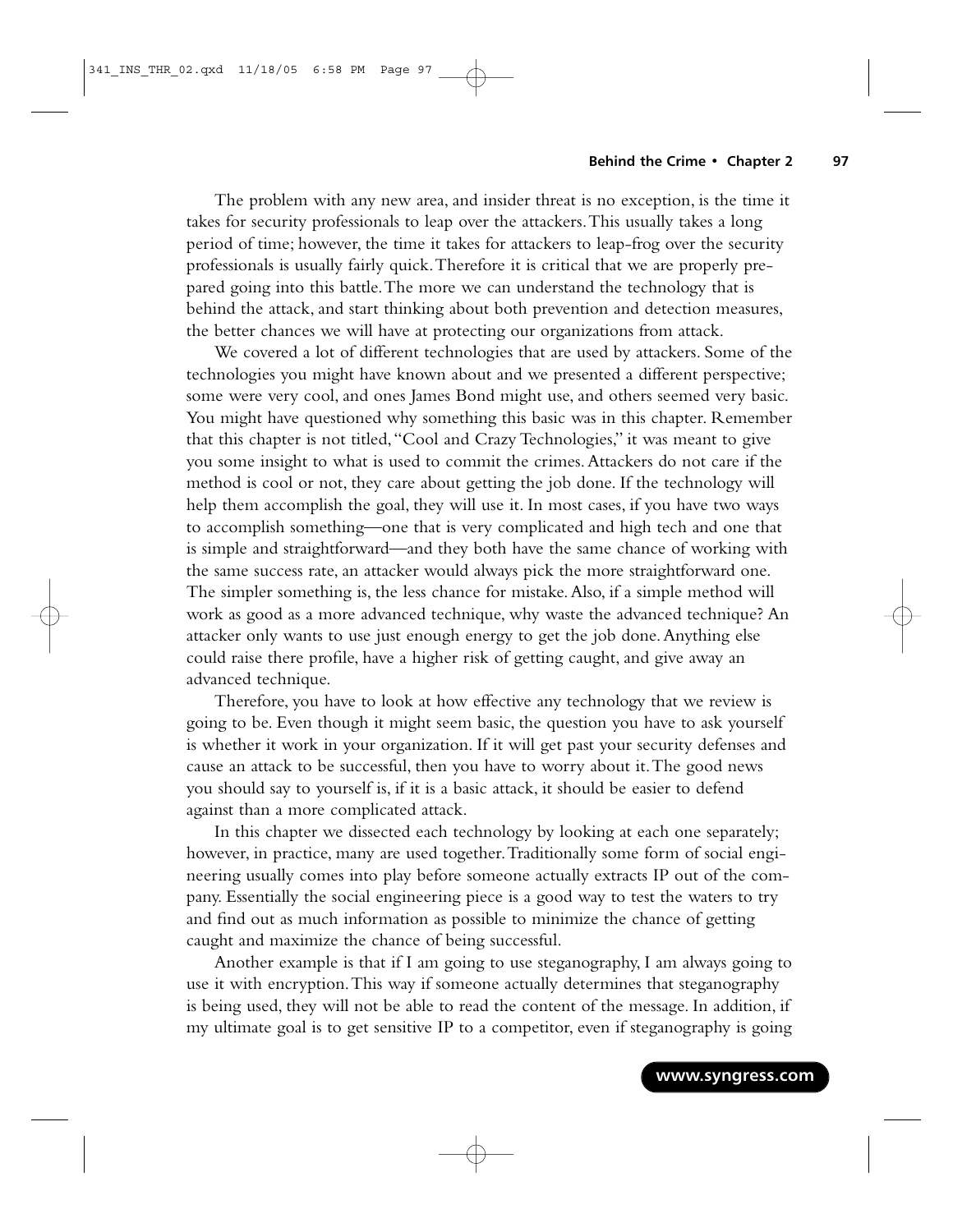to be used, I am not going to send it directly to someone at the competitor's e-mail address. Even though it might be pictures of my vacation, it could raise the suspicion level and create a link that I would prefer didn't exist.Therefore I would encrypt the IP, then hide it with steganography and send it to an e-mail alias outside of the company.Then from my personal home connection with no link to the company, I would download the message, extract the content, and even use relays before I send it to the competitor. Even though my company would have a hard time of finding out, I do not want anyone to put a link between me and the company; therefore relays provide an extra level of protection.

As you think back about the chapter, think about how an attacker would mix and match these different technologies to cause harm to your organization.The more you can think like an attacker and understand how they operate, the better you will be at defending the insider threat.

Technology is the foundation for how an attacker would compromise a company, but it is the raw materials of the attack that have to be fashioned and refined to come up with an actual attack.The refinement from taking a core technology and putting together an attack is the means and methods of how attackers operate.That is the level we need to think about. Understanding the technology is important, but what would be the means and methods an attacker would use to launch the attack is the end state. Being able to prevent and defend against a given technology is critical, but being able to protect against an entire attack is the ultimate goal. By knowing the means and ways an attack is going to use a technology against you will help you build the best defense possible. By understanding the full method, there might be easier ways to be able to defend against the attack ,and ultimately the more you know, the more in-depth defense you can apply to securing your organization.

The way this usually is done in practice is to create scenarios.Taking the information you learned in this chapter about the technologies and by understanding the real threats, you should build a series of scenarios of how an insider would compromise your organization.Try to put as many details into the scenarios as possible. Once you have the scenarios, figure out how you would defend against it and what changes you need to implement so the attack will not be successful. In order to do this it is critical that you put the scenarios in priority order, focusing heavily on likelihood of the attack. If the scenario has a high chance of occurring and could have a huge loss, you would spend more time defending against it than if it had a low likelihood of success.

Just to give you a sample, the following is a high-level scenario that can be used as a starting point: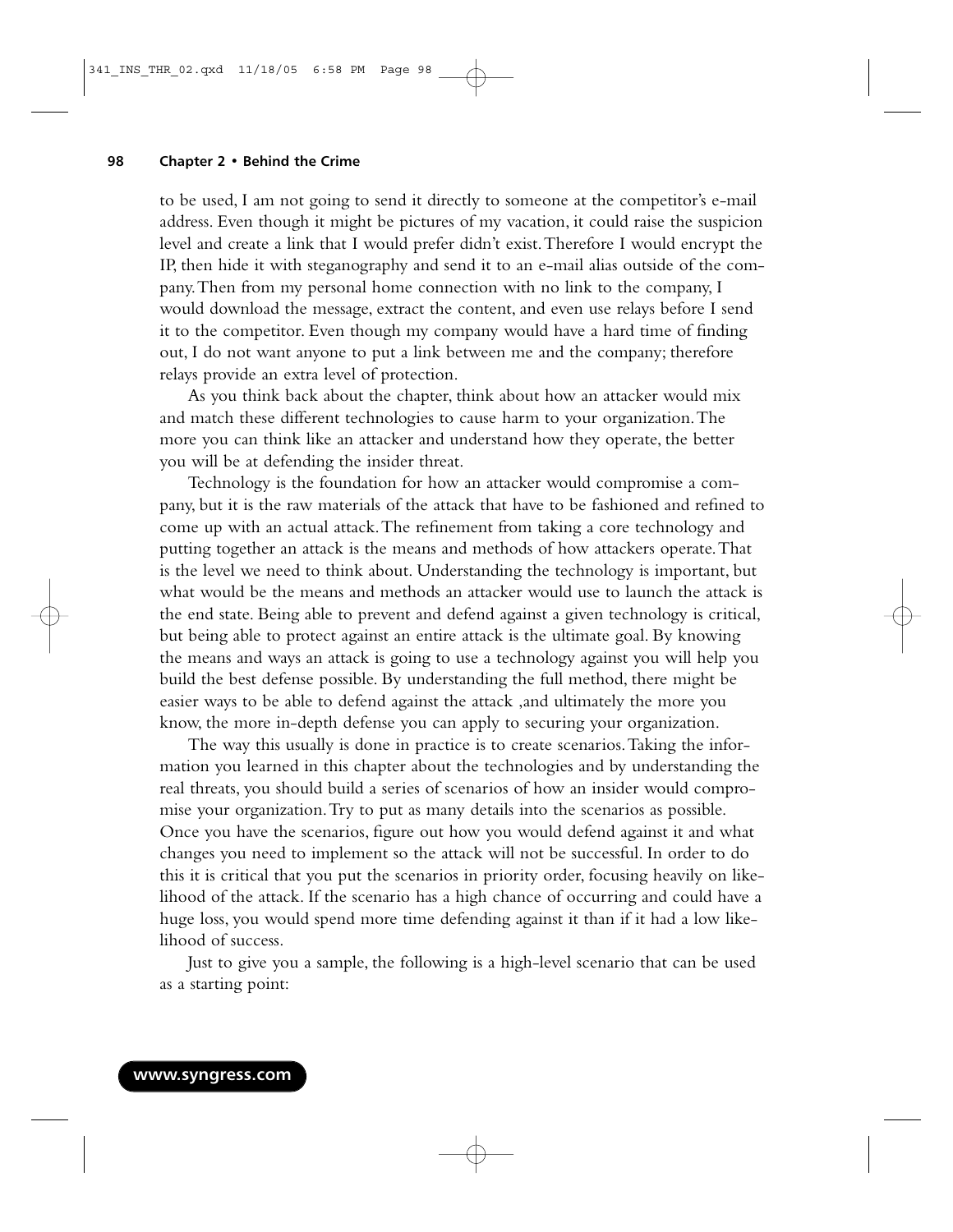■ **Executive targeting**. After careful analysis, one of the employees working at your organization has identified that whenever the CEO travels, he has all the critical corporate IP on his laptop. By accessing help desk tickets they know that this executive has complained numerous times while on travel that he does not have the information he needs to do his job.To fix the problem they load all the data onto his system prior to his trip.The insider also knows that the executive has been locked out of his system many times and therefore his password is always set to the same password. Through social engineering they can acquire the password from the executive assistant.The insider checks corporate bulletins and knows the CEO is giving a presentation in California next Tuesday, so he will be traveling on Monday. By watching the pattern of the executive, the help desk loads his system with all the data prior to him leaving and then he comes in the morning of his trip, picks up his laptop, and goes on the trip. By talking with the help desk they are going to configure the laptop on Friday and leave it on his desk Friday evening so the CEO can pick up the laptop on Monday.This represents a window of opportunity over the weekend to go into the office, log in to the computer, copy the data to a USB drive, and leave.

**Likelihood**: Very high.

**Impact**: Very high.

**Problems**: Once you put together a scenario and determine that it has a high likelihood of occurring and the impact could be high, you then want to figure out what the problems are, and possible solutions.The problems are people not being properly training on social engineering: the CEO not being made aware of security and presented with alternatives to accomplish what he wants with the same ease but more secure. Finally, sensitive corporate records and the laptops they are stored on are not properly protected.

For purposes of this book we listed a high-level scenario to serve as a starting point, but it should be developed in a lot more detail to make sure your company is ready and prepared to deal with the insider no matter what method of attack is used.

Scenarios are critical because the more planning you perform the better off you will be in the long run. Although you can never predict the future with 100 percent accuracy, the more you can do to figure out what is going to happen and plan for it, the better off you are. In the military they are constantly running scenarios and training against them because they know it is not 100 percent accurate, but it will be pretty close, and the more your organization can be prepared the better off you will